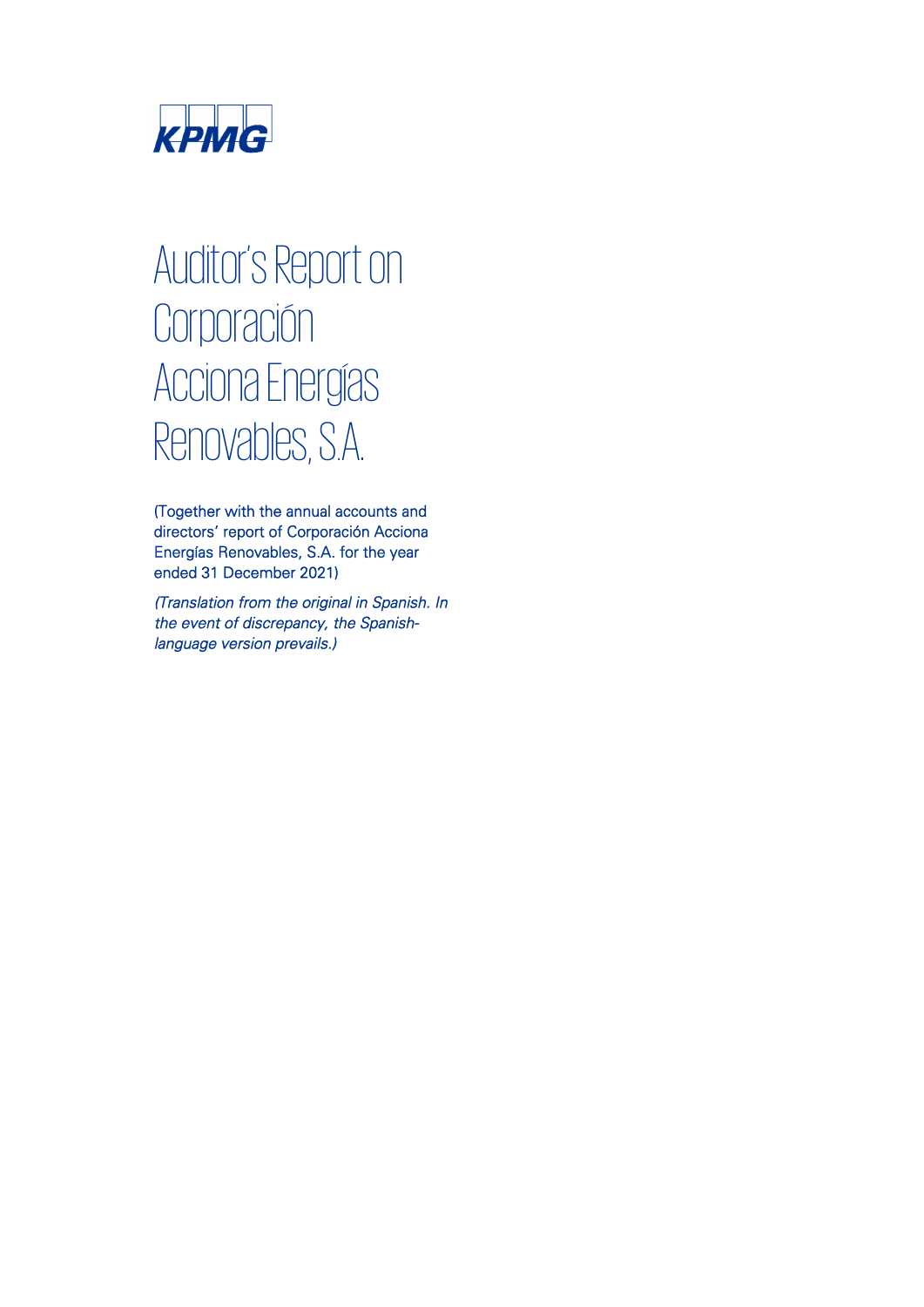

KPMG Auditores, S.L. Paseo de la Castellana, 259C 28046 Madrid

# **Independent Auditor's Report on the Annual Accounts**

*(Translation from the original in Spanish. In the event of discrepancy, the Spanish-language version prevails.)*

To the Shareholders of Corporación Acciona Energías Renovables, S.A.

#### **REPORT ON THE ANNUAL ACCOUNTS**

#### **Opinion**

We have audited the annual accounts of Corporación Acciona Energías Renovables, S.L. (the "Company"), which comprise the balance sheet at 31 December 2021, and the income statement, statement of changes in equity and statement of cash flows for the year then ended, and notes.

In our opinion, the accompanying annual accounts give a true and fair view, in all material respects, of the equity and financial position of the Company at 31 December 2021, and of its financial performance and its cash flows for the year then ended in accordance with the applicable financial reporting framework (specified in note 2 to the accompanying annual accounts) and, in particular, with the accounting principles and criteria set forth therein.

# **Basis for Opinion**

We conducted our audit in accordance with prevailing legislation regulating the audit of accounts in Spain. Our responsibilities under those standards are further described in the *Auditor's Responsibilities for the Audit of the Annual Accounts* section of our report.

We are independent of the Company in accordance with the ethical requirements, including those regarding independence, that are relevant to our audit of the annual accounts pursuant to the legislation regulating the audit of accounts in Spain. We have not provided any non-audit services, nor have any situations or circumstances arisen which, under the aforementioned regulations, have affected the required independence such that this has been compromised.

We believe that the audit evidence we have obtained is sufficient and appropriate to provide a basis for our opinion.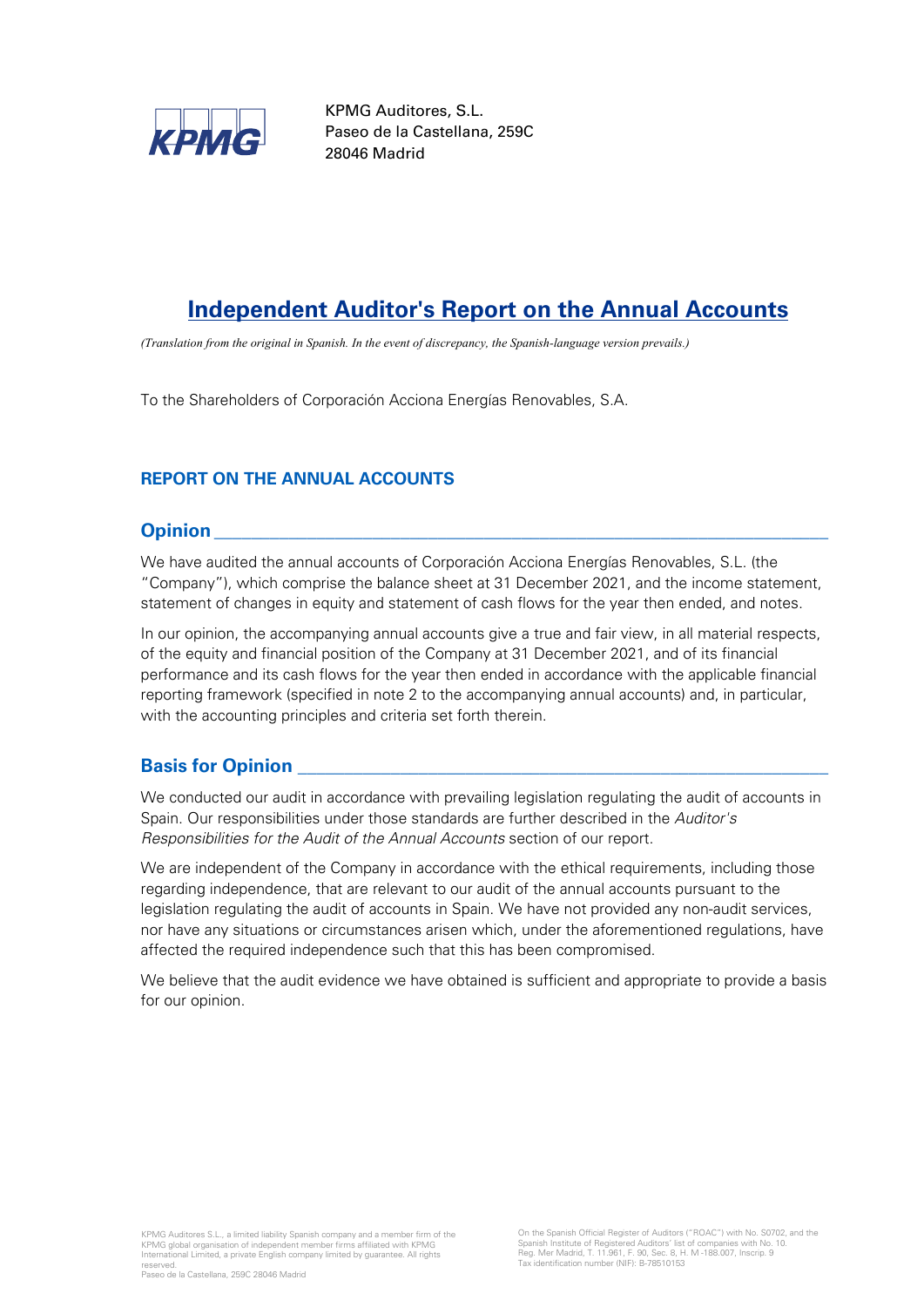

*(Translation from the original in Spanish. In the event of discrepancy, the Spanish-language version prevails.)* 

# **Key Audit Matters**

Key audit matters are those matters that, in our professional judgement, were of most significance in the audit of the annual accounts of the current period. These matters were addressed in the context of our audit of the annual accounts as a whole, and in forming our opinion thereon, and we do not provide a separate opinion on these matters.

# **Valuation of investments in Group companies and associates**

# See notes 4 a) and 5 to the annual accounts

| Key audit matter                                                                                                                                                                                                                                                                                                                                                                                                                                                                                                                                                                                                                                                                                                                                                                                            | How the matter was addressed in our audit                                                                                                                                                                                                                                                                                                                                                                                                                                                                                                                                                                                                                                                                                                                                                           |
|-------------------------------------------------------------------------------------------------------------------------------------------------------------------------------------------------------------------------------------------------------------------------------------------------------------------------------------------------------------------------------------------------------------------------------------------------------------------------------------------------------------------------------------------------------------------------------------------------------------------------------------------------------------------------------------------------------------------------------------------------------------------------------------------------------------|-----------------------------------------------------------------------------------------------------------------------------------------------------------------------------------------------------------------------------------------------------------------------------------------------------------------------------------------------------------------------------------------------------------------------------------------------------------------------------------------------------------------------------------------------------------------------------------------------------------------------------------------------------------------------------------------------------------------------------------------------------------------------------------------------------|
| At 31 December 2021 the Company has<br>investments in Group companies amounting to<br>Euros 2,938,093 thousand, for which related<br>impairment of Euros 874,404 thousand has been<br>recognised, and has extended loans to Group<br>companies totalling Euros 3,945,507 thousand, with<br>related impairment of Euros 55,325 thousand.<br>The recoverable amount of these investments in<br>Group companies and the loans extended thereto is<br>determined, for those companies in which there is<br>objective evidence of impairment, by applying<br>valuation techniques which often require the<br>exercising of judgement by the Directors and the use<br>of assumptions and estimates.<br>Due to the uncertainty associated with these<br>estimates, this has been considered a key audit<br>matter. | Our audit procedures included, among others, the<br>following:<br>We assessed the design and implementation of<br>$\blacksquare$<br>the key controls relating to the valuation process<br>and we evaluated the existence of indications of<br>impairment identified by the Company.<br>We assessed the reasonableness of the<br>methodology and assumptions used by the<br>Company in estimating the recoverable amount<br>of investments in Group companies and<br>associates. We involved our valuation specialists<br>to assess the reasonableness of the main<br>assumptions used by the Company.<br>We also assessed whether the disclosures in<br>$\overline{\phantom{a}}$<br>the annual accounts meet the requirements of<br>the financial reporting framework applicable to<br>the Company. |

# **Other Information: Directors' Report\_**

Other information solely comprises the 2021 directors' report, the preparation of which is the responsibility of the Company's Directors and which does not form an integral part of the annual accounts.

Our audit opinion on the annual accounts does not encompass the directors' report. Our responsibility regarding the information contained in the directors' report is defined in the legislation regulating the audit of accounts, as follows:

a) Determine, solely, whether certain information included in the Annual Corporate Governance Report and the Annual Report on Directors' Remuneration, as specified in the Spanish Audit Law, have been provided in the manner stipulated in the applicable legislation, and if not, to report on this matter.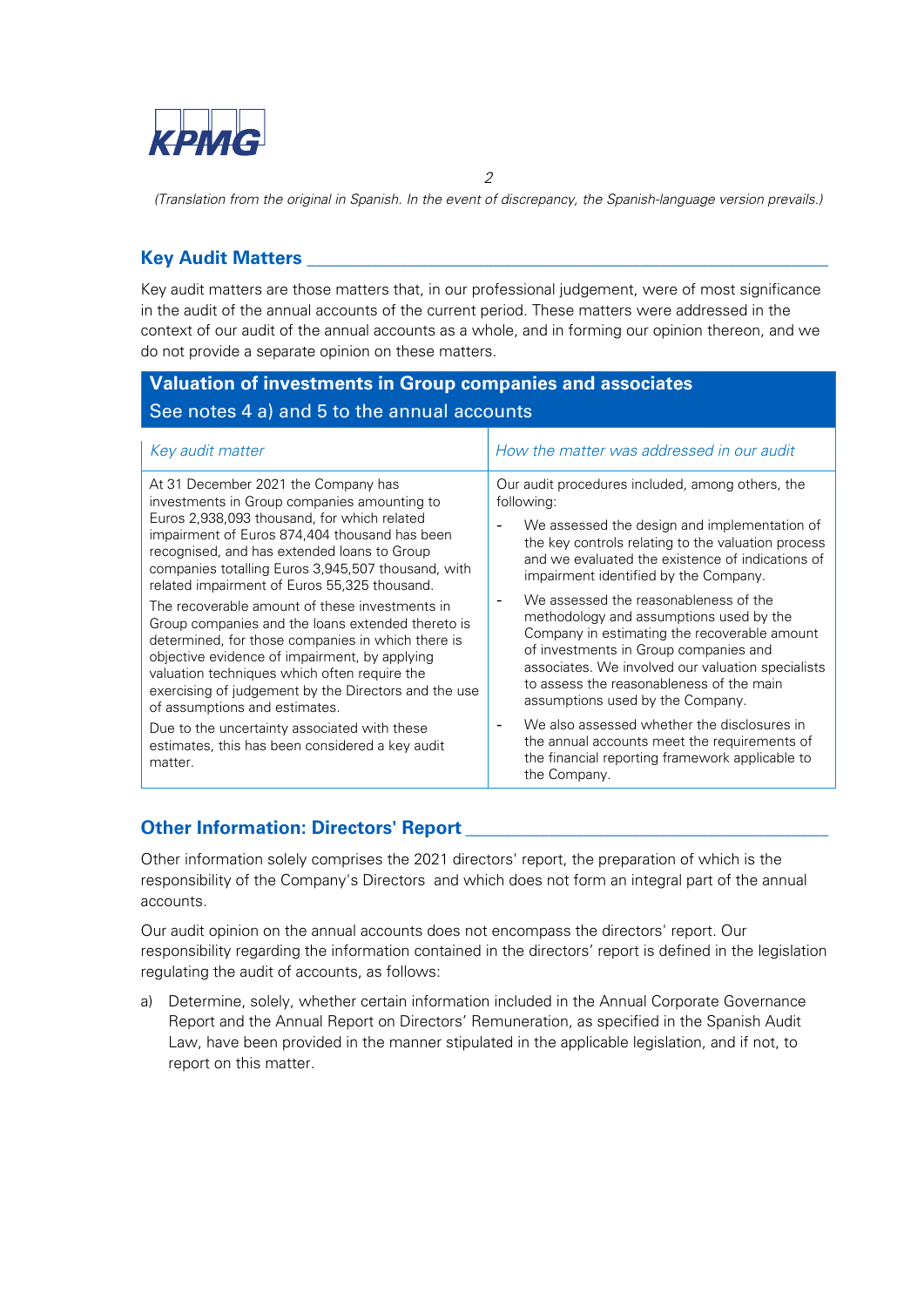

*(Translation from the original in Spanish. In the event of discrepancy, the Spanish-language version prevails.)* 

b) Assess and report on the consistency of the rest of the information included in the directors' report with the annual accounts, based on knowledge of the entity obtained during the audit of the aforementioned annual accounts. Also, assess and report on whether the content and presentation of this part of the directors' report are in accordance with applicable legislation. If, based on the work we have performed, we conclude that there are material misstatements, we are required to report them.

Based on the work carried out, as described above, we have observed that the information mentioned in section a) above has been provided in the manner stipulated in the applicable legislation, that the rest of the information contained in the directors' report is consistent with that disclosed in the annual accounts for 2021, and that the content and presentation of the report are in accordance with applicable legislation.

# **Directors' and Audit and Sustainability Committee's Responsibilities for the Annual Accounts \_\_\_\_\_\_\_\_\_\_\_\_\_\_\_\_\_\_\_\_\_\_\_\_\_\_\_\_\_\_\_\_\_\_\_\_\_\_\_\_\_\_\_\_\_\_\_\_\_\_\_\_\_\_\_\_\_**

The Directors are responsible for the preparation of the accompanying annual accounts in such a way that they give a true and fair view of the equity, financial position and financial performance of the Company in accordance with the financial reporting framework applicable to the entity in Spain, and for such internal control as they determine is necessary to enable the preparation of annual accounts that are free from material misstatement, whether due to fraud or error.

In preparing the annual accounts, the Directors are responsible for assessing the Company's ability to continue as a going concern, disclosing, as applicable, matters related to going concern and using the going concern basis of accounting unless the Directors either intend to liquidate the Company or to cease operations, or have no realistic alternative but to do so.

The Audit and Sustainability Committee is responsible for overseeing the preparation and presentation of the annual accounts.

#### **Auditor's Responsibilities for the Audit of the Annual Accounts \_\_\_\_\_\_\_\_\_\_\_\_\_\_**

Our objectives are to obtain reasonable assurance about whether the annual accounts as a whole are free from material misstatement, whether due to fraud or error, and to issue an auditor's report that includes our opinion.

Reasonable assurance is a high level of assurance, but is not a guarantee that an audit conducted in accordance with prevailing legislation regulating the audit of accounts in Spain will always detect a material misstatement when it exists. Misstatements can arise from fraud or error and are considered material if, individually or in the aggregate, they could reasonably be expected to influence the economic decisions of users taken on the basis of these annual accounts.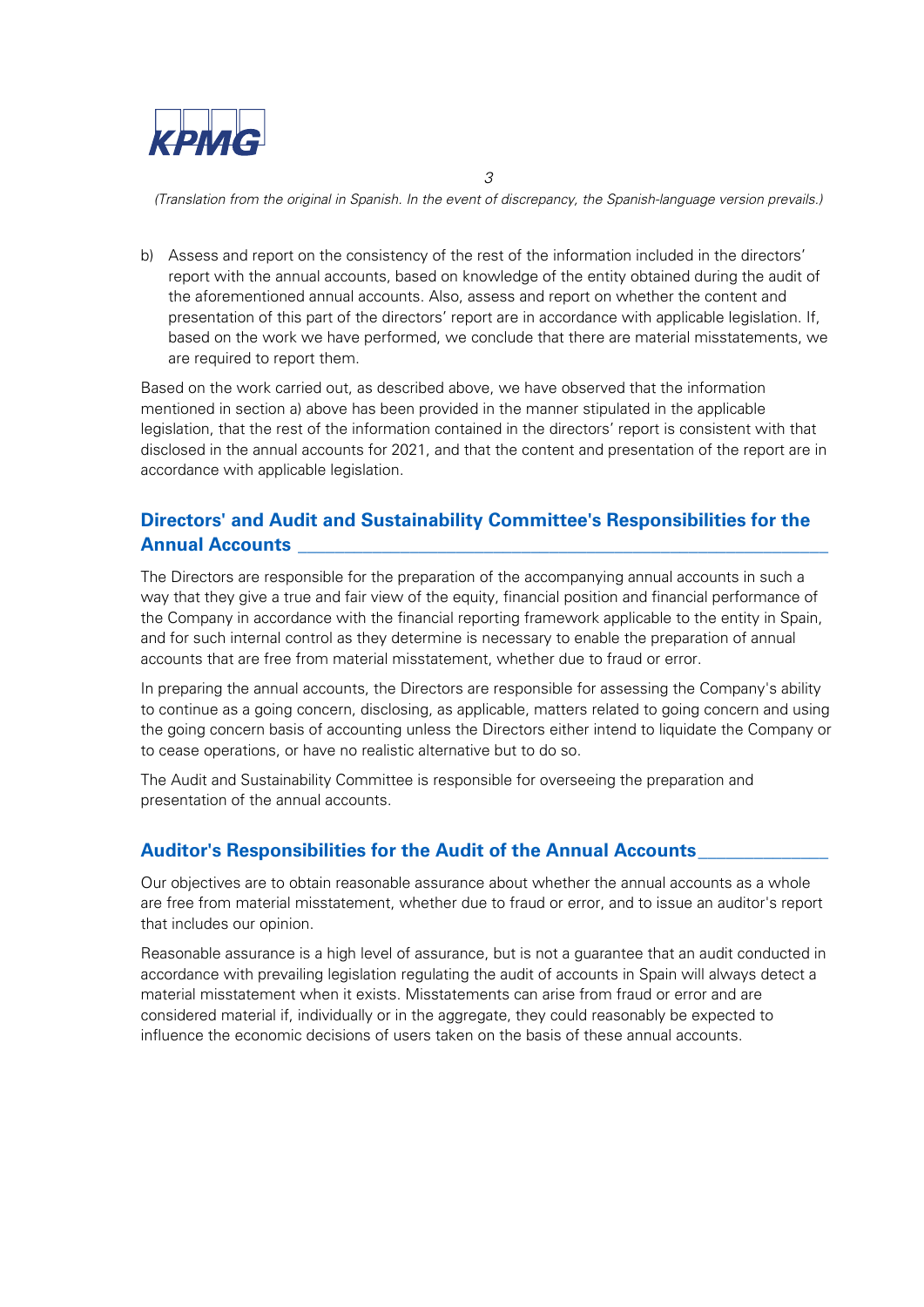

*(Translation from the original in Spanish. In the event of discrepancy, the Spanish-language version prevails.)* 

As part of an audit in accordance with prevailing legislation regulating the audit of accounts in Spain, we exercise professional judgement and maintain professional scepticism throughout the audit. We also:

- Identify and assess the risks of material misstatement of the annual accounts, whether due to fraud or error, design and perform audit procedures responsive to those risks, and obtain audit evidence that is sufficient and appropriate to provide a basis for our opinion. The risk of not detecting a material misstatement resulting from fraud is higher than for one resulting from error, as fraud may involve collusion, forgery, intentional omissions, misrepresentations, or the override of internal control.
- Obtain an understanding of internal control relevant to the audit in order to design audit procedures that are appropriate in the circumstances, but not for the purpose of expressing an opinion on the effectiveness of the entity's internal control.
- Evaluate the appropriateness of accounting policies used and the reasonableness of accounting estimates and related disclosures made by the Directors.
- Conclude on the appropriateness of the Directors' use of the going concern basis of accounting and, based on the audit evidence obtained, whether a material uncertainty exists related to events or conditions that may cast significant doubt on the Company's ability to continue as a going concern. If we conclude that a material uncertainty exists, we are required to draw attention in our auditor's report to the related disclosures in the annual accounts or, if such disclosures are inadequate, to modify our opinion. Our conclusions are based on the audit evidence obtained up to the date of our auditor's report. However, future events or conditions may cause the Company to cease to continue as a going concern.
- Evaluate the overall presentation, structure and content of the annual accounts, including the disclosures, and whether the annual accounts represent the underlying transactions and events in a manner that achieves a true and fair view.

We communicate with Corporación Acciona Energías Renovables, S.A.'s Audit and Sustainability Committee regarding, among other matters, the planned scope and timing of the audit and significant audit findings, including any significant deficiencies in internal control that we identify during our audit.

We also provide the entity's Audit and Sustainability Committee with a statement that we have complied with the applicable ethical requirements, including those regarding independence, and to communicate with them all matters that may reasonably be thought to bear on our independence, and where applicable, related safeguards.

From the matters communicated to the Audit and Sustainability Committee of the entity, we determine those that were of most significance in the audit of the annual accounts of the current period and which are therefore the key audit matters.

We describe these matters in our auditor's report unless law or regulation precludes public disclosure about the matter.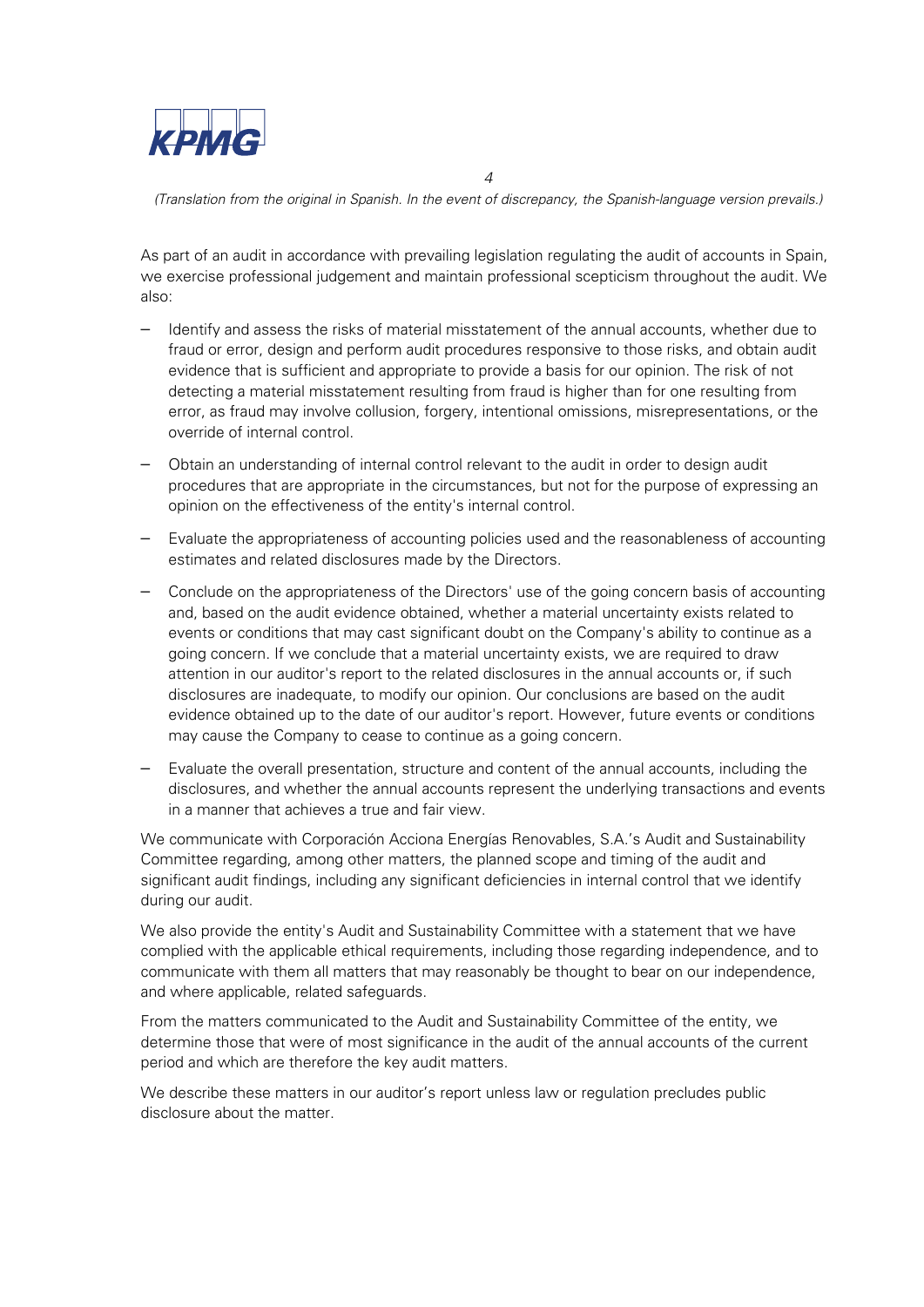

*(Translation from the original in Spanish. In the event of discrepancy, the Spanish-language version prevails.)* 

# **REPORT ON OTHER LEGAL AND REGULATORY REQUIREMENTS**

#### **European Single Electronic Format \_\_\_\_\_\_\_\_\_\_\_\_\_\_\_\_\_\_\_\_\_\_\_\_\_\_\_\_\_\_\_\_\_\_\_\_\_\_\_\_**

We have examined the digital file of Corporación Acciona Energías Renovables, S.A. for 2021 in European Single Electronic Format (ESEF) comprising an XHTML file with the annual accounts for the aforementioned year, which will form part of the annual financial report.

The Directors of Corporación Acciona Energías Renovables, S.A. are responsible for the presentation of the 2021 annual financial report in accordance with the format requirements stipulated in Commission Delegated Regulation (EU) 2019/815 of 17 December 2018 (hereinafter the "ESEF Regulation").

Our responsibility consists of examining the digital file prepared by the Company's Directors, in accordance with prevailing legislation regulating the audit of accounts in Spain. This legislation requires that we plan and perform our audit procedures to determine whether the content of the annual accounts included in the aforementioned digital file fully corresponds to the annual accounts we have audited, and whether the annual accounts have been formatted, in all material respects, in accordance with the requirements of the ESEF Regulation.

In our opinion, the digital file examined fully corresponds to the audited annual accounts, and these are presented, in all material respects, in accordance with the requirements of the ESEF Regulation.

#### **Additional Report to the Audit and Sustainability Committee \_\_\_\_\_\_\_\_\_\_\_\_\_\_\_\_**

The opinion expressed in this report is consistent with our additional report to the Company's Audit and Sustainability Committee dated 23 February 2022.

# **Contract Period \_\_\_\_\_\_\_\_\_\_\_\_\_\_\_\_\_\_\_\_\_\_\_\_\_\_\_\_\_\_\_\_\_\_\_\_\_\_\_\_\_\_\_\_\_\_\_\_\_\_\_\_\_\_\_\_\_\_**

We were appointed as auditor by the Sole Shareholder on 26 May 2021 for a period of one year, beginning the year ended 31 December 2020.

Previously, we had been appointed by the Sole Shareholder for a period of one year, and have been auditing the annual accounts since the year ended 31 December 2017.

KPMG Auditores, S.L. On the Spanish Official Register of Auditors ("ROAC") with No. S0702

*(Signed on original in Spanish)* 

Ana Fernández Poderós On the Spanish Official Register of Auditors ("ROAC") with No. 15,547

23 February 2022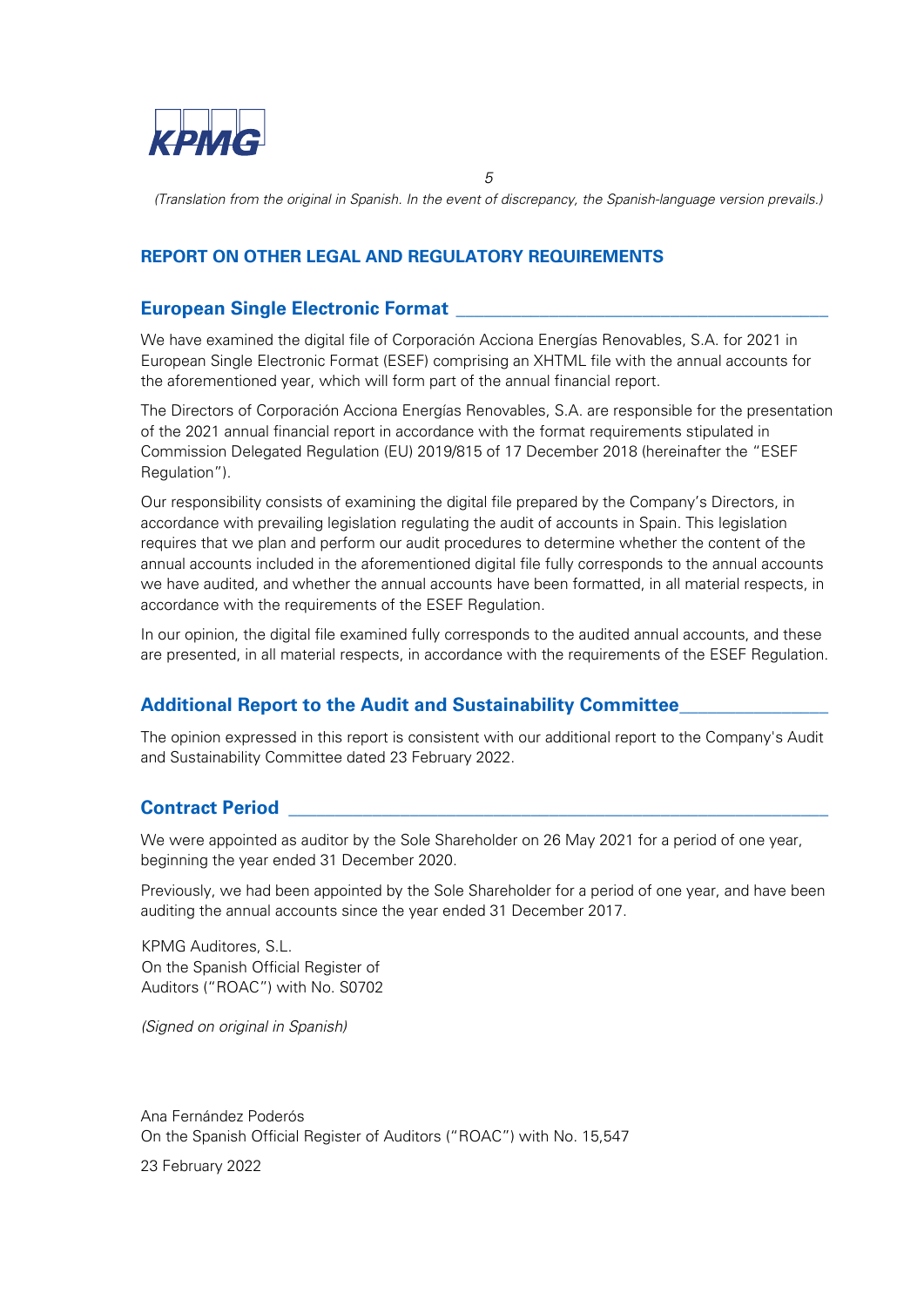**Annual Accounts for the financial year ended 31 December 2021 and Directors' Report** 

*Free translation from the original in Spanish. In the event of discrepancy, the Spanish-language version prevail*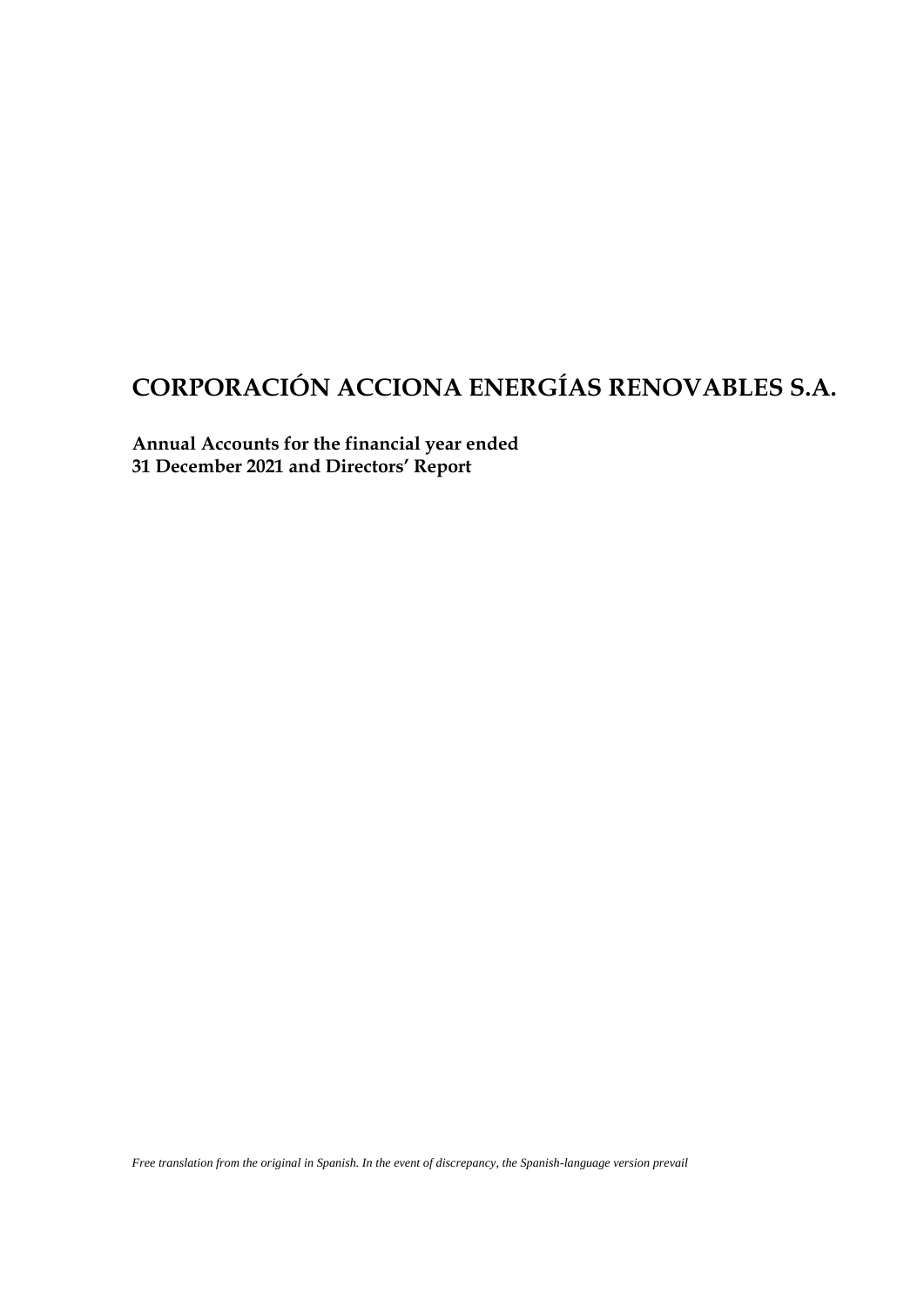#### **BALANCE SHEET FOR FINANCIAL YEARS 2021 AND 2020 (thousands of euros)**

| <b>ASSETS</b>                                               | <b>NOTES</b> | 2021      | 2020      |
|-------------------------------------------------------------|--------------|-----------|-----------|
| Non-current investments in group enterprises and associates | 5 & 15       | 5,034,415 | 3,496,427 |
| Equity instruments                                          |              | 2,063,689 | 1,806,984 |
| Loans to companies                                          |              | 2,970,726 | 1,689,443 |
| <b>NON-CURRENT ASSETS</b>                                   |              | 5,034,415 | 3,496,427 |
| Trade and other receivable                                  | 6            | 52,433    | 15,418    |
| Clients, group companies and associates                     | 15           | 52,403    | 15,418    |
| Other tax credits                                           | 11           | 30        |           |
| Current investments in group companies and associates       | 5 & 15       | 957,462   | 504,126   |
| Loans to companies                                          |              | 919,457   | 504,126   |
| Other financial assets                                      |              | 38,005    |           |
| <b>Current accruals</b>                                     |              | 1,588     |           |
| Cash and cash equivalents                                   |              | 32,836    |           |
| Cash and banks                                              |              | 32,836    |           |
| <b>CURRENT ASSETS</b>                                       |              | 1,044,319 | 519,544   |
| <b>TOTAL ASSETS</b>                                         |              | 6,078,734 | 4,015,971 |

| <b>EOUITY &amp; LIABILITIES</b>                      | <b>NOTES</b> | 2021       | 2020       |
|------------------------------------------------------|--------------|------------|------------|
|                                                      |              |            |            |
| <b>SHAREHOLDERS' EQUITY</b>                          |              | 4,523,439  | 2,435,801  |
| Share capital                                        |              | 329,251    | 329,251    |
| Share premium                                        |              | 2,599,690  | 2,599,690  |
| <b>Reserves</b>                                      |              | 46,524     | 27,883     |
| Legal and statutory                                  |              | 46,444     | 27,883     |
| Other reserves                                       |              | 80         |            |
| <b>Treasury stock</b>                                |              | (1,696)    |            |
| Tax loss carryforwards                               |              | (539, 584) | (606, 631) |
| Other shareholder contributions                      |              | 1,858,768  |            |
| Profit for the year                                  |              | 230,486    | 185,608    |
| Interim dividend                                     |              |            | (100,000)  |
| <b>EQUITY</b>                                        | 7            | 4,523,439  | 2,435,801  |
| Payable to group companies and associates            | 9            |            | 256,474    |
| <b>NON-CURRENT LIABILITIES</b>                       |              |            | 256,474    |
| Payable to Group companies and associates            | 9 & 15       | 1,519,788  | 1,305,378  |
| Other financial liabilities                          |              | 9,271      | 100,923    |
| Payable to Group companies                           |              | 1,510,517  | 1,204,455  |
| Trade and other payable                              | 10           | 35,507     | 18,318     |
| Payable to suppliers: group companies and associates | 15           | 24,476     | 18,236     |
| Sundry payables                                      |              | 1,334      | 80         |
| Personnel expenses                                   |              | 5,532      |            |
| Other taxes payable                                  | 11           | 4,165      | 2          |
| <b>CURRENT LIABILITIES</b>                           |              | 1,555,295  | 1,323,696  |
| <b>TOTAL EQUITY AND LIABILITIES</b>                  |              | 6,078,734  | 4,015,971  |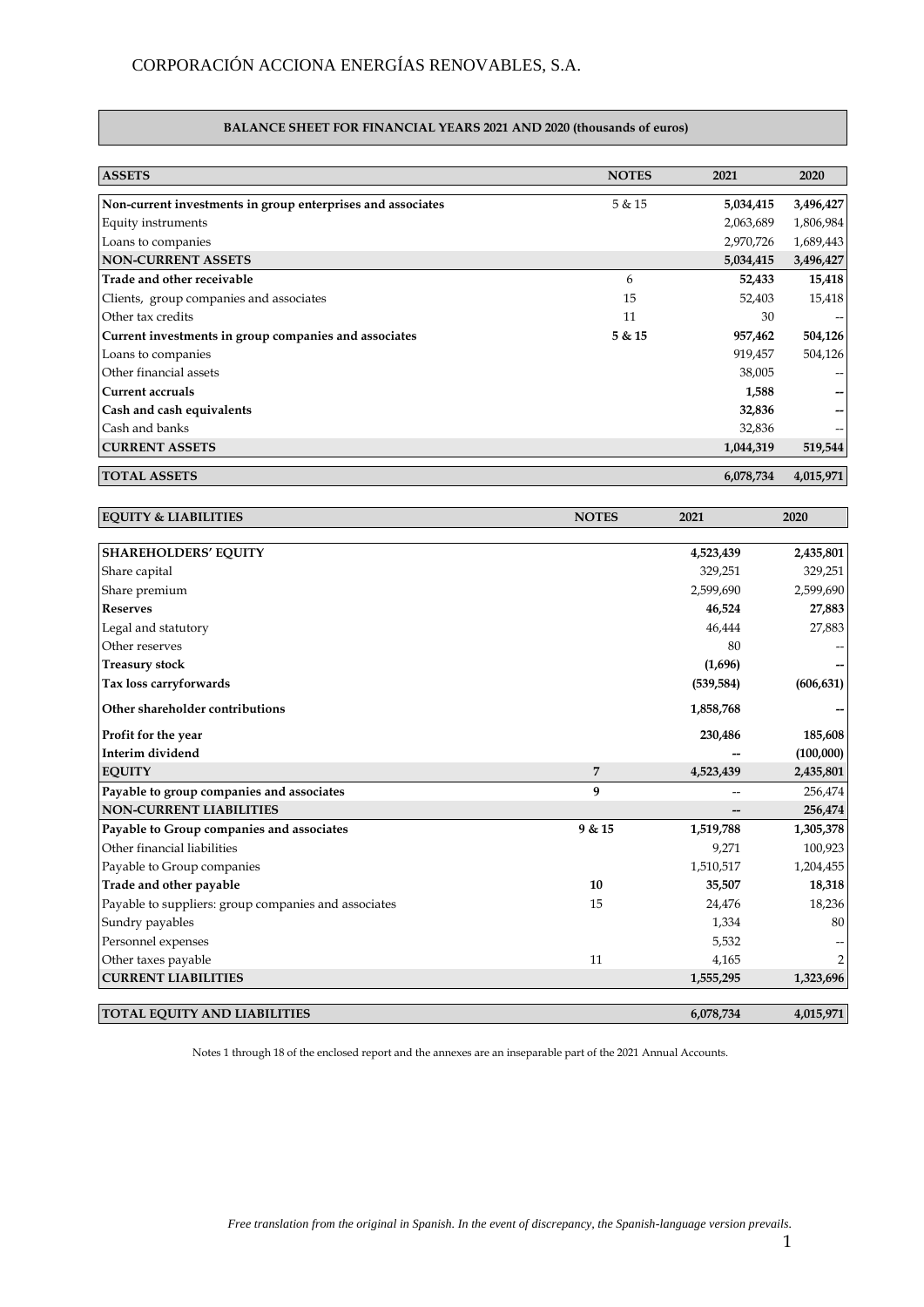#### **INCOME STATEMENT FOR FINANCIAL YEARS 2021 AND 2020 (thousands of euros)**

|                                                                 | <b>NOTES</b> | 2021      | 2020      |
|-----------------------------------------------------------------|--------------|-----------|-----------|
| Net revenue                                                     | 12.a) & 15   | 222,989   | 126,387   |
| Interest income                                                 |              | 113,167   | 86,473    |
| Provision of services                                           |              | 60,822    | 33,914    |
| Dividend income                                                 |              | 49,000    | 6,000     |
| Personnel expenses                                              | 12.b)        | (10,689)  |           |
| Wages, salaries and similar                                     |              | (10, 559) |           |
| Employee benefits                                               |              | (130)     |           |
| Other operating expenses                                        |              | (65, 400) | (34,059)  |
| <b>External services</b>                                        | 12.c)        | (62, 174) | (34,058)  |
| Taxes                                                           |              | (3,226)   | (1)       |
| Impairment and profit/loss on disposal of financial instruments | 5            | 58,974    | 158,393   |
| Impairment and losses                                           |              | 58,974    | 158,393   |
| <b>OPERATING PROFIT</b>                                         |              | 205,874   | 250,721   |
| <b>Financial expenses</b>                                       |              | (17, 879) | (59, 956) |
| Payable to group companies and associates                       | 15           | (17, 879) | (59, 956) |
| <b>Translation differences</b>                                  | 13           | 73,335    |           |
| <b>FINANCIAL INCOME</b>                                         |              | 55,456    | (59, 956) |
| PROFIT BEFORE TAX                                               |              | 261,330   | 190,764   |
| Corporate income tax expense                                    | 11 & 15      | (30, 844) | (5, 156)  |
| PROFIT FOR THE YEAR FROM CONTINUING OPERATIONS                  |              | 230,486   | 185,608   |
| <b>PROFIT FOR THE YEAR</b>                                      |              | 230,486   | 185,608   |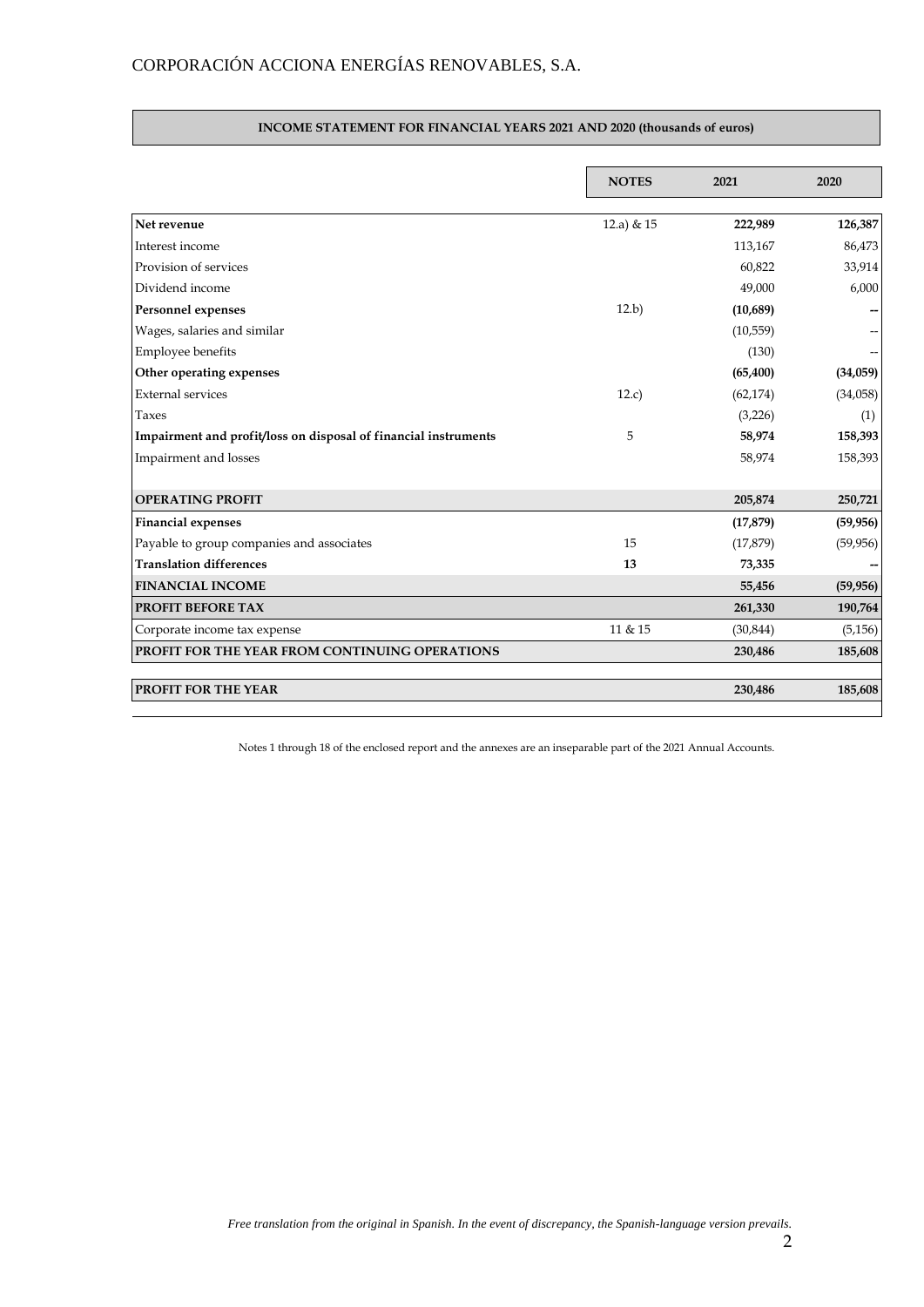#### **STATEMENT OF CHANGE IN EQUITY FOR FINANCIAL YEARS 2021 AND 2020 (thousands of euros)**

#### **STATEMENT OF RECOGNISED INCOME AND EXPENSES**

|                                                       | <b>NOTES</b> | 2021    | 2020    |
|-------------------------------------------------------|--------------|---------|---------|
|                                                       |              |         |         |
| Profit for the year (I)                               |              | 230,486 | 185,608 |
| Income and expense recognised directly in equity (II) |              | --      |         |
| Transfers to the income statement (III)               |              | --      |         |
| TOTAL RECOGNISED INCOME (EXPENSE) (I+II+III)          |              | 230,486 | 185,608 |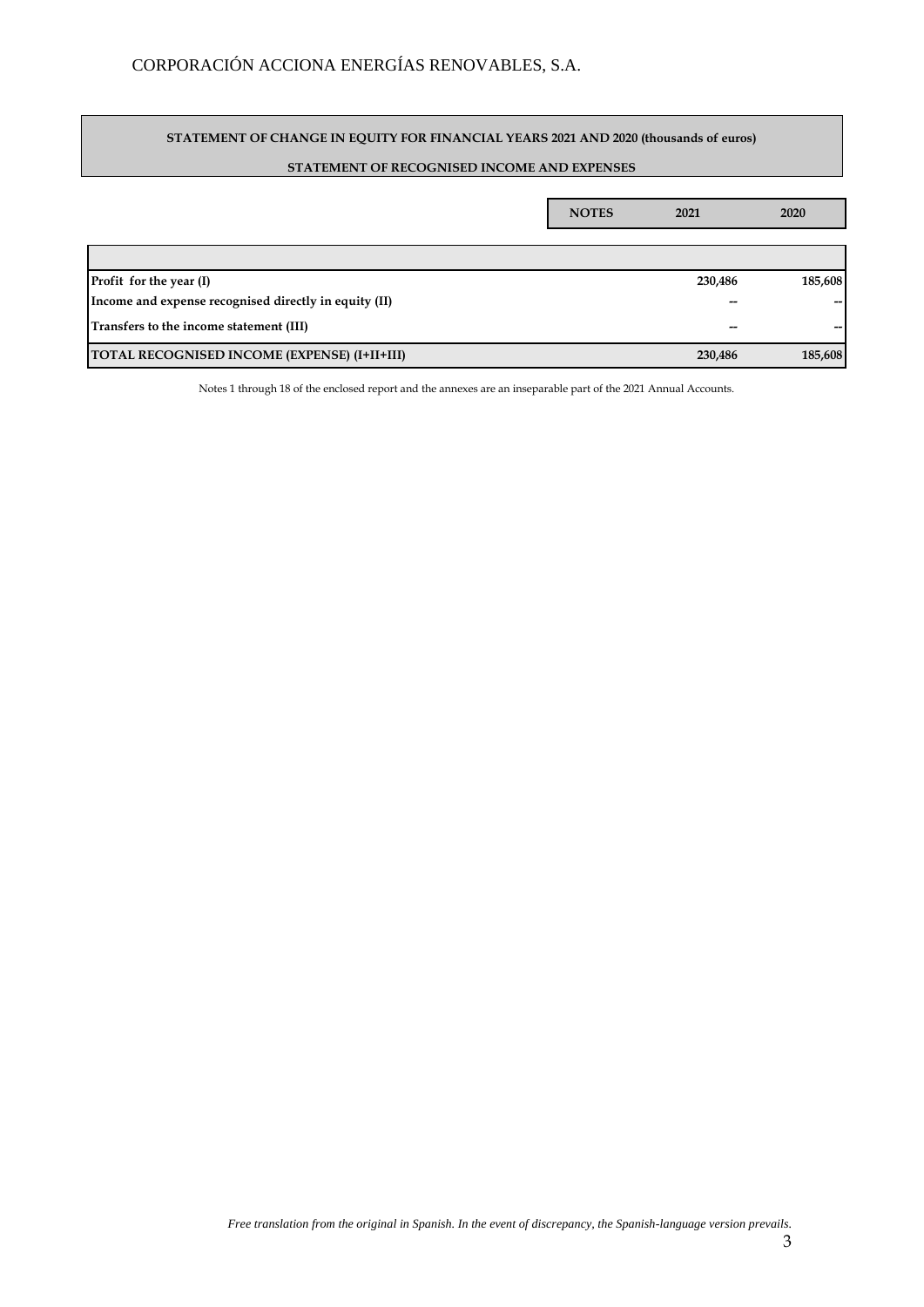#### **STATEMENT OF TOTAL CHANGE IN EQUITY FOR FINANCIAL YEARS 2021 AND 2020 (thousands of euros)**

|                                                | <b>Share</b><br>capital | <b>Issue</b><br>premium | Legal<br>reserves | Other<br>reserves        | <b>Treasury</b><br>stock | Tax loss<br>carry-<br>forwards | Other<br>shareholder<br>contributions | Profit for<br>the year | Interim<br>dividend | Total     |
|------------------------------------------------|-------------------------|-------------------------|-------------------|--------------------------|--------------------------|--------------------------------|---------------------------------------|------------------------|---------------------|-----------|
|                                                |                         |                         |                   |                          |                          |                                |                                       |                        |                     |           |
| <b>Balance at 01/01/2020</b>                   | 329,251                 | 2,599,690               | 19,066            | (18)                     | --                       | (611, 153)                     | $\overline{\phantom{m}}$              | 88,357                 | (75,000)            | 2,350,193 |
| Total recognised income<br>and expenses        |                         |                         |                   |                          |                          |                                | --                                    | 185,608                |                     | 185,608   |
| Transactions with the sole<br>shareholder      |                         | --                      | 8,835             |                          | --                       | 4,522                          | --                                    | (88, 357)              | (25,000)            | (100,000) |
| - Distribution of profit (loss)                |                         | --                      | 8,835             |                          | --                       | 4,522                          | $\overline{\phantom{m}}$              | (88, 357)              | (25,000)            | (100,000) |
| Balance at 31/12/2020                          | 329,251                 | 2,599,690               | 27,901            | (18)                     | --                       | (606, 631)                     | --                                    | 185,608                | (100,000)           | 2,435,801 |
| Total recognised income<br>and expenses        |                         |                         |                   |                          |                          |                                | --                                    | 230,486                |                     | 230,486   |
| with<br>Transactions<br>shareholders or owners | --                      | --                      | 18,561            | 80                       | (1,696)                  | 67,047                         | 1,858,768                             | (185, 608)             | (100,000)           | 1,857,152 |
| - Distribution of profit (loss)                |                         | --                      | 18,561            |                          | --                       | 67,047                         | $\overline{\phantom{a}}$              | (185, 608)             | 100,000             |           |
| - Transactions with treasury<br>stock (net)    |                         |                         | --                | 80                       | (1,696)                  | --                             |                                       |                        |                     | (1,616)   |
| - Other changes                                |                         |                         |                   | $\overline{\phantom{m}}$ | --                       | --                             | 1,858,768                             | $-$                    |                     | 1,858,768 |
| <b>Balance at 31/12/2021</b>                   | 329,251                 | 2,599,690               | 46,462            | 62                       | (1,696)                  | (539, 584)                     | 1,858,768                             | 230,486                |                     | 4,523,439 |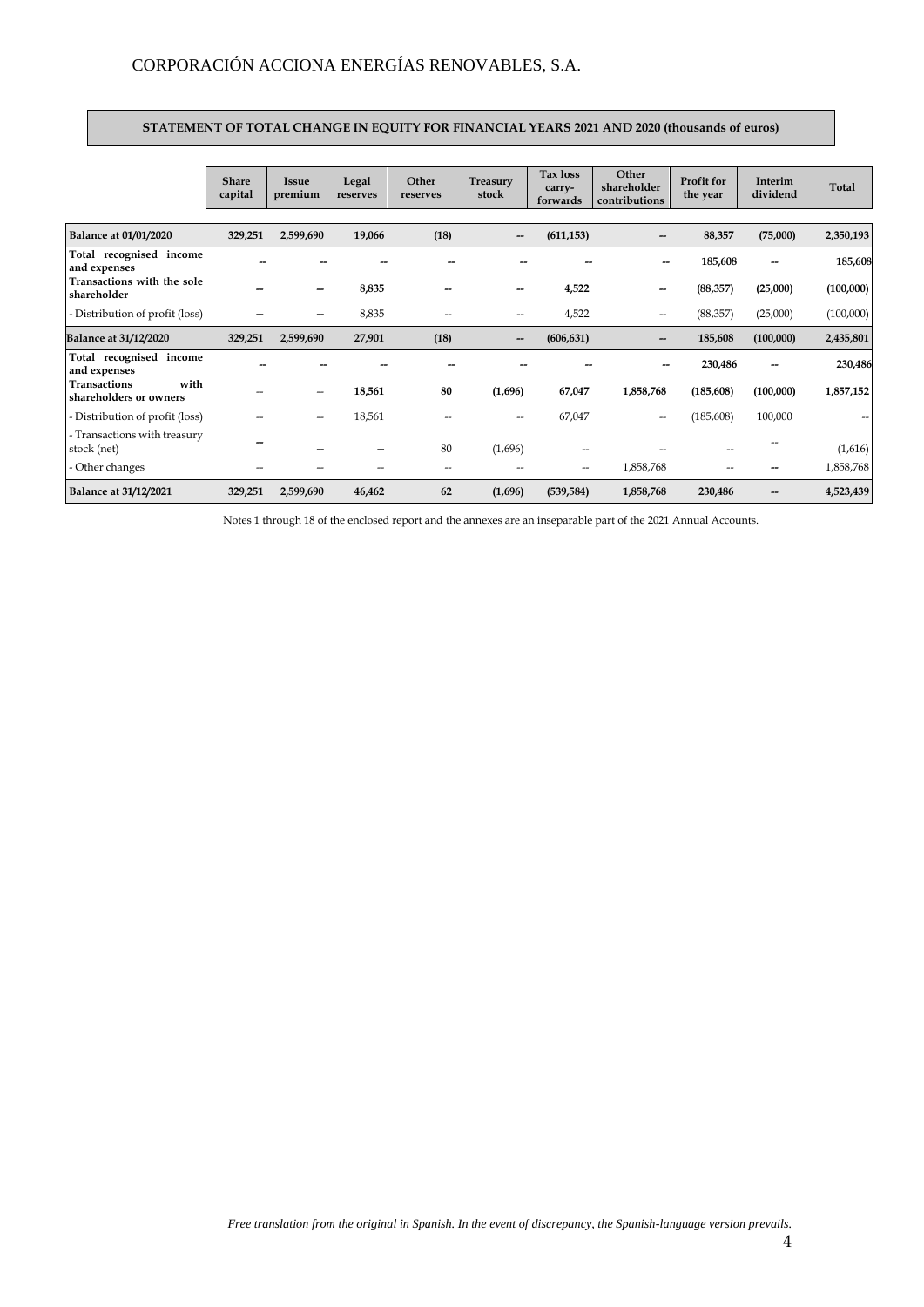|                                                        | <b>NOTES</b> | 2021           | 2020        |
|--------------------------------------------------------|--------------|----------------|-------------|
| <b>CASH FLOWS FROM OPERATIONS (1)</b>                  |              | (37, 805)      | 70,389      |
| Pre-tax profit for the year                            |              | 261,330        | 190,764     |
| Adjustments to profit                                  |              | (276, 597)     | (184,909)   |
| Adjustment due to impairment                           | 5            | (58, 974)      | (158, 393)  |
| Financial income (in net revenue)                      |              | (162, 167)     | (86, 473)   |
| Financial expenses                                     |              | 17,879         | 59,956      |
| <b>Translation differences</b>                         | 13           | (73, 335)      |             |
| Changes in working capital                             |              | (43, 910)      | 8,610       |
| Trade and other receivables                            |              | (38,601)       | 22,975      |
| Corporate tax                                          |              | (15,560)       |             |
| Other current assets                                   |              | $\overline{2}$ | 55,000      |
| Trade and other payables                               |              | 17,185         | 10,837      |
| Other current liabilities                              |              | (6,936)        | (80, 202)   |
| Other cash flows from operations                       |              | 21,371         | 55,924      |
| Interest paid                                          | 9 & 15       | (27,086)       | (61, 363)   |
| Collection of dividends                                | 9 & 15       | 12,000         |             |
| Interest received                                      | 9 & 15       | 136,457        | 117,287     |
| Dividend payments                                      |              | (100,000)      |             |
| Cash flows from investments (II)                       |              | (276, 858)     |             |
| <b>Payments for investments</b>                        |              | (276, 858)     |             |
| Investments in group companies and associates          |              | (274, 235)     |             |
| Other financial assets                                 |              | (2,623)        |             |
| Cash flows from financing (III)                        |              | 347,499        | (70, 389)   |
| Collections and payments on financial liabilities      |              | 347,499        | (70, 389)   |
| Debt issues by Group companies                         | 9 & 15       | 649,373        | 1,544,468   |
| Repayments and amortisations with group and associates |              | (301, 874)     | (1,614,857) |
| Change in cash and cash equivalents (I+II+III)         |              | 32,836         |             |
| Opening balance of cash and cash equivalents           |              |                |             |
| Closing balance of cash and cash equivalents           |              | 32.836         |             |

#### **CASH FLOW STATEMENTS FOR FINANCIAL YEARS 2021 AND 2020 (thousands of euros)**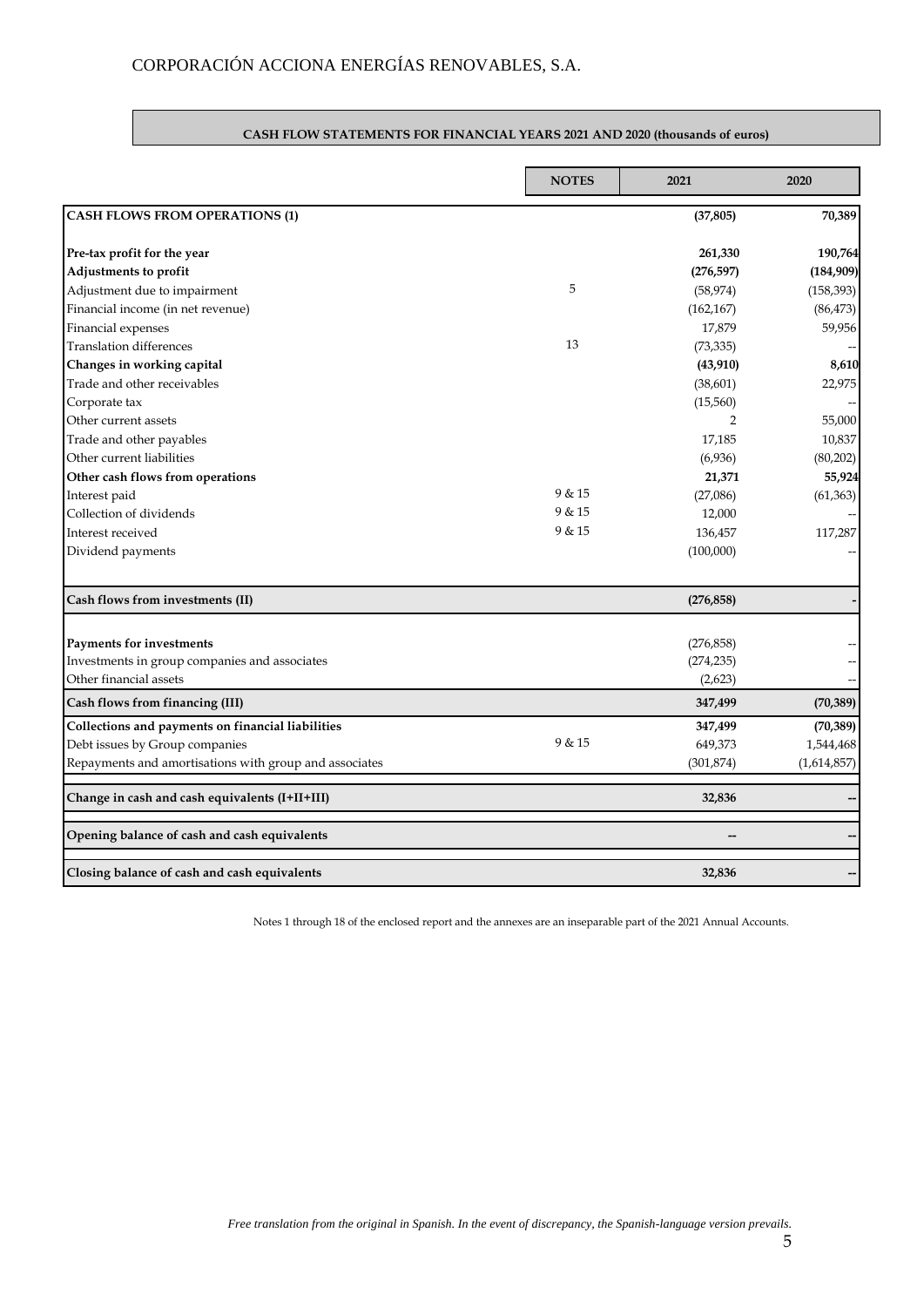# **NOTES TO THE FINANCIAL STATEMENTS FOR THE FINANCIAL YEAR ENDED 31 DECEMBER 2021 (Expressed in thousands of euros)**

# **1. ABOUT THE COMPANY**

Corporación Acciona Energías Renovables, S.A.U., hereinafter the Company, was founded in Madrid on 12 June 2008. On 5 March 21, the Sole Shareholder at that time, Acciona, S.A., agreed to transform the company into a public limited company. The process was finalised on 10 March 2021 and registered in the Commercial Registry. Its registered offices and headquarters are located in Alcobendas (Madrid), Avda. de Europa, 10. The Company is registered under number 6420 in the National Classification System of Economic Activities (CNAE).

The Company is currently the parent of the group of companies named Grupo Corporación Acciona Energías Renovables, S.A. and Subsidiaries (hereinafter, the Group). The Group's core business is the promotion, construction, operation, maintenance and development of renewable energies; fuel imports and exports, sales and co-generation, including engineering, consulting and auditing of sites and projects and drafting plans for submission to the pertinent authorities. The Group's consolidated annual accounts for 2020 were prepared by the Directors at the Board of Directors Meeting held on 18 February 2021 and filed with the Madrid Commercial Registry after being approved at the General Meeting of Shareholders held on 30 June 2021.

According to Chapter III.1 TRLSC, approved by Legislative Royal Decree 1/2010 of 2 July, Corporación Acciona Energías Renovables, S.L.U, the Parent Company of the Group, was registered in the Commercial Registry as a Sole Shareholder Company until it went public on 1 July 2021 and its stock started to trade on Spanish stock exchanges (SIBE- Madrid, Barcelona, Valencia and Bilbao stock exchanges). On 18 February 2021, the Board of Directors of Acciona, S.A., at the meeting where the 2020 annual accounts were being prepared, decided to launch an initial public offering (IPO) of shares of Corporación Acciona Energías Renovables, S.A., among other decisions. A total of 49,387,588 ordinary shares, representing 15% of the share capital were offered at a price of €26.73 per share. Subsequently, on 15 July 2021, an additional 7,408,138 shares were offered at the same price, representing another 2.25% of capital.

The Company is part of the Energy Division of the Acciona Group whose parent company is Acciona, S.A., with registered offices at Avenida de Europa, 18 Alcobendas (Madrid). The Acciona Group's consolidated annual accounts for 2020 were prepared by the Directors of Acciona, S.A. at the Board of Directors Meeting held on 18 February 2021 and filed with the Madrid Commercial Registry after being approved at the General Meeting of Shareholders held on 30 June 2021.

At the 2021 year end, the Sole Shareholder of the Parent Company is Acciona, S.A., a company whose stock trades on Spanish Stock Exchange Interconnection System in Madrid, Barcelona, Valencia and Bilbao. The balance, transactions and operations with Acciona, S.A are described in note14 a).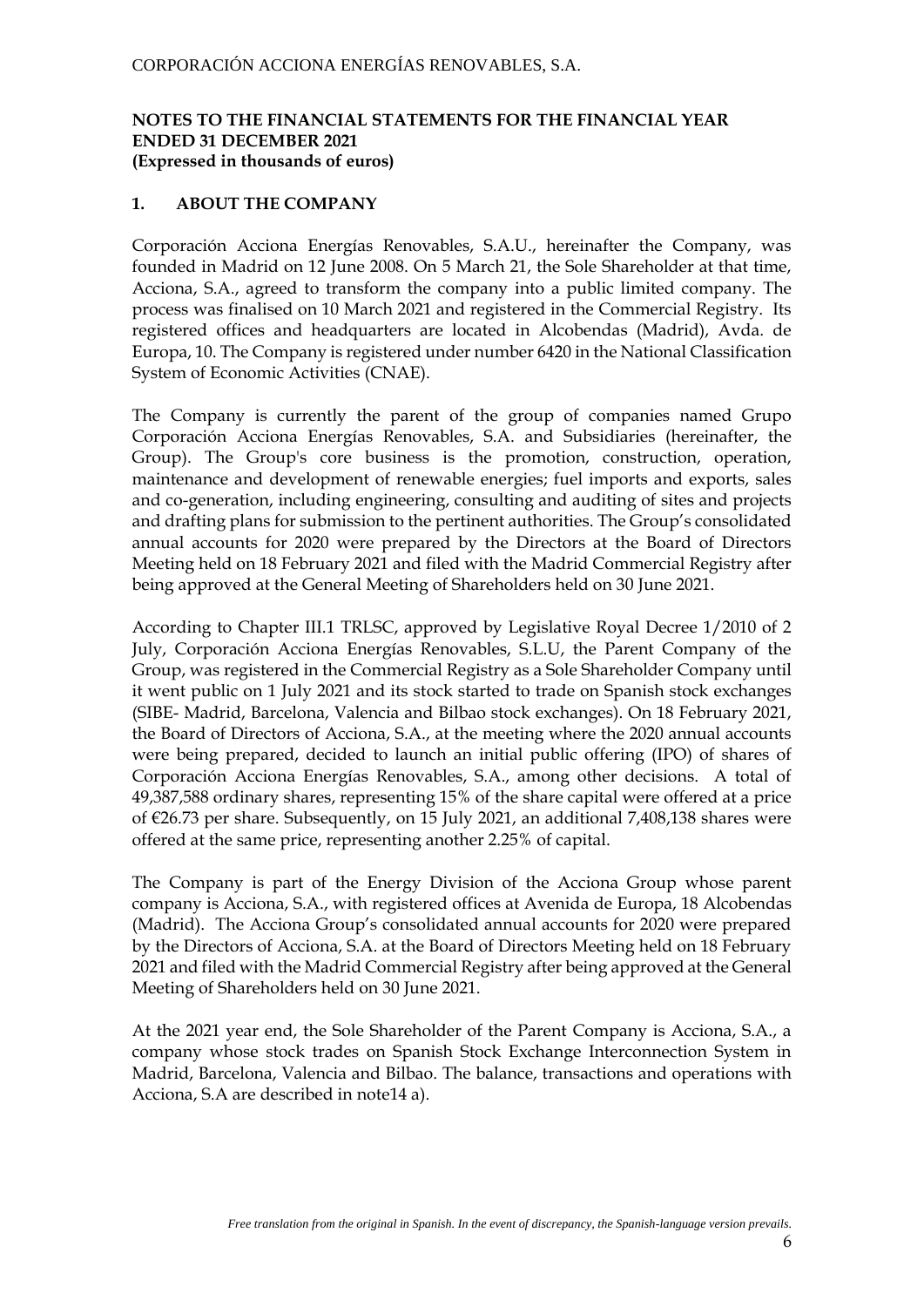The Company's corporate purpose is as follows:

- The operation of all kinds of primary energy resources by promoting, developing, designing, building, managing, operating, maintaining and repairing (i) power plants that generated electricity from renewable energy sources and (ii) green hydrogen power plants.
- Marketing, selling and storing the electricity generated at power plants using renewal energy sources.
- Producing, transporting, storing, marketing and selling green hydrogen and hydrogen subproducts or derivatives.
- Drafting studies and undertaking research related to the electrical and energy business in general and renewable energies in particular, as well as the technologies applied to that business.
- R&D+i activities related to the aforementioned business as well as the development of new auxiliary technology for renewable energy.
- Activities of a preliminary or supplemental nature to those included in the corporate purpose.
- Providing services to investee companies and undertakings, to which end it may provide them with the necessary bonds and guarantees.
- Managing the investments in other enterprises and companies of the business group.

Some or all of the activities included in the corporate purpose may be carried out by the company directly or indirectly through interests in other companies with identical or similar corporate purposes, in Spain or abroad.

The fiscal year begins on the first of January and ends on the thirty-first of December each year.

The company's operating currency is the euro.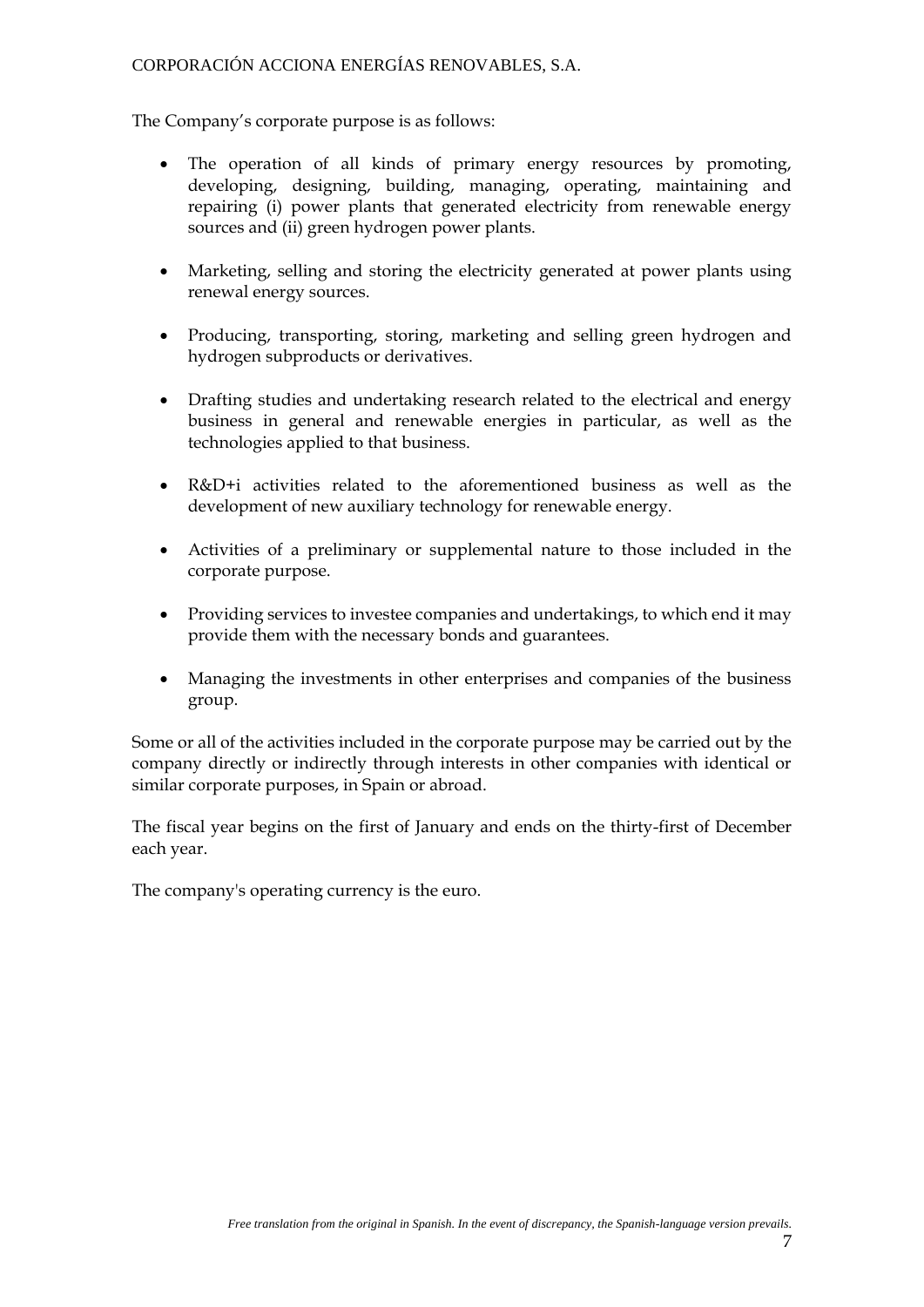#### COVID-19

The appearance of the COVID-19 Coronavirus in China in January 2020, which quickly spread across the globe, prompted the World Health Organization to declare the public health crisis caused by this viral outbreak an international pandemic on 11 March 2020.

In 2020 the most gravely affected countries have taken measures aimed at isolating the population and restricting movements both within their own territories and internationally, closing their borders to travel with the exception of commercial traffic and temporarily suspending business activities. On the other hand, in order to mitigate the economic impacts of this crisis both the European Central Bank and the Federal Reserve as well as governments and other financial and supervisory bodies at the national and international level have taken measures aimed at mitigating the social and economic impacts that will arise from the consequences of the extraordinary measures taken to control the pandemic.

The most significant adverse impact on the Group's activities and businesses in 2020 was the decrease in electricity demand, and the effect this had on the evolution of market prices. Other negative impacts were certain delays in investments to be made or difficulty in accessing materials or equipment for proper maintenance of assets.

In the first half of 2021, the strategy of governments in the fight against COVID-19 has been aimed at maintaining lockdown measures to control the pandemic, albeit less restrictive than in financial year 2020, combined with efforts to immunize the population with the vaccine, although this did not happen as quickly as anticipated. As of the second quarter of 2021, restrictions in most European countries have been easing as the pace of vaccination has accelerated.

As far as the Group's business is concerned, most of the negative effects from last year have been mitigated, as the strategies mentioned above have been successful. Nevertheless, electricity demand has not returned to pre-pandemic levels at the national or international level. Between the different variants of the virus that may emerge and the uneven distribution of vaccines worldwide, there continues to be uncertainty about the future and the economic and financial impacts on the Group's business in 2021.

As of the date of these financial statements for the period ended 31 December 2021, COVID-19 has not had a significant impact on the Group's assets.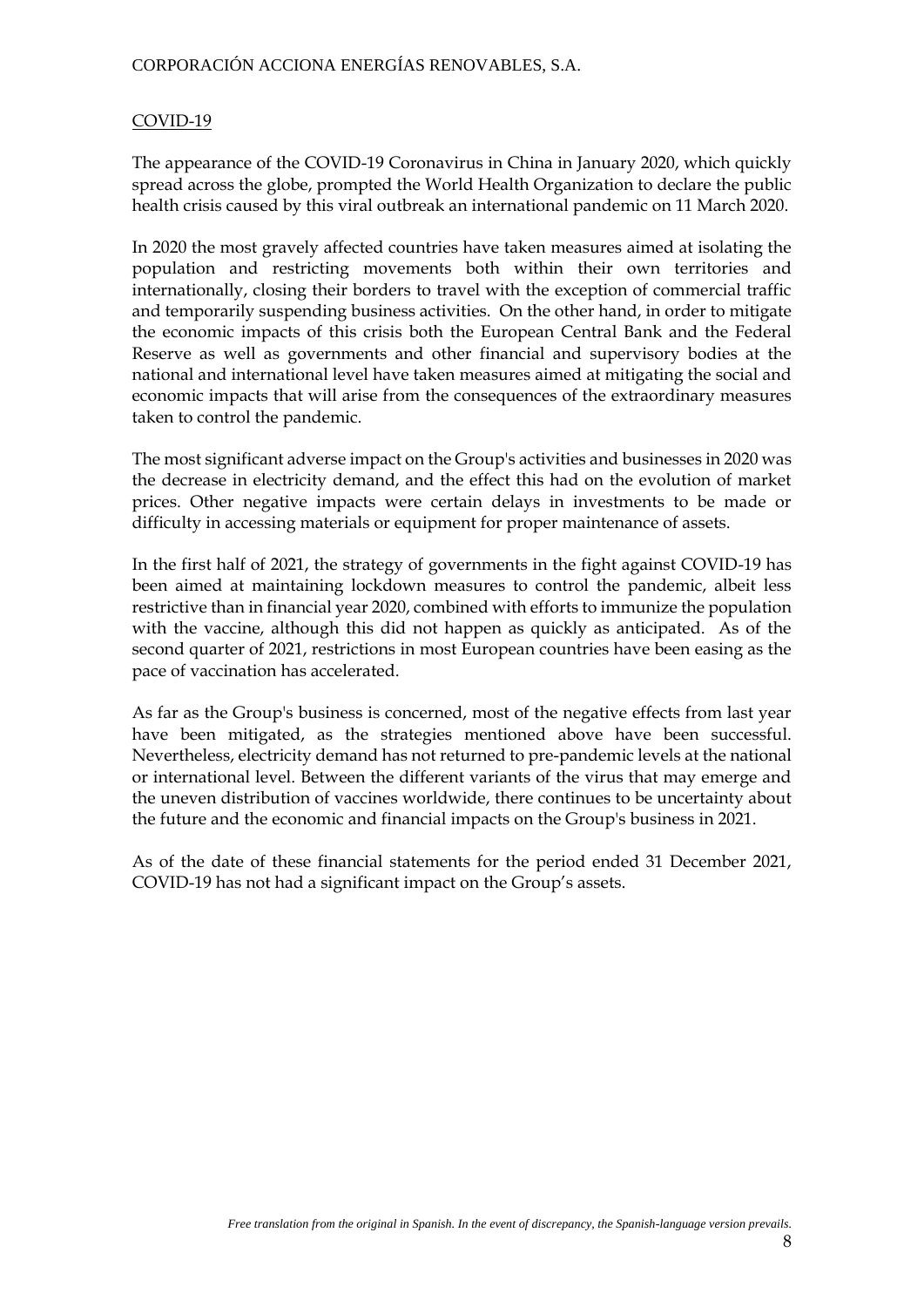# **2. BASIS OF PRESENTATION OF THE ANNUAL ACCOUNTS**

#### **a) Regulatory framework for financial reporting applicable to the Company**

These annual accounts were prepared by the Directors according to the regulatory framework for financial reporting applicable to the Company, as established in:

- 1) Commerce Code and other mercantile legislation.
- 2) General Accounting Plan approved by Royal Decree 1/2021 and sector-specific adaptations.
- 3) The mandatory standards approved by the Accounting and Auditing Institute in development of the General Accounting Plan and implementing regulations.
- 4) All other applicable Spanish accounting laws.

#### New regulations in 2021

Royal Decree 1/2021 of 12 January, which amended the Spanish Chart of Accounts approved by Royal Decree 1514/2007 of 16 November, was published on 30 January 2021. The changes to the Spanish Chart of Accounts apply to financial years beginning on or after 1 January 2021 and focus on recognition criteria, valuation and breakdown of income from the delivery of goods and services, financial instruments, hedge accounting, valuation of commodities by intermediaries that trade in them and the definition of fair value.

The Resolution of 10 February 2021 of the Spanish Accounting and Auditing Institute (*Instituto de Contabilidad y Auditoría de Cuentas*) was published on 13 February 2021, issuing rules for recording, measuring and preparing annual accounts for the recognition of income from the delivery of goods and services.

#### **b) True image**

These annual accounts for 2021, expressed in thousands of euros, were obtained from the Company's accounting records and are prepared by the Company's Directors in accordance with the applicable regulatory financial reporting framework as specified in note2. a) and, in particular, the accounting principles and criteria contained therein, so as to give a true and fair view of the Company's net worth, financial position, operations, changes in equity and cash flows for the corresponding financial year.

The Company's 2020 annual accounts were approved by the Sole Shareholder on 5 March 2021. The Company's Directors estimate that the 2021 annual accounts, which were drawn up on 23 February 2022, will be approved without changes.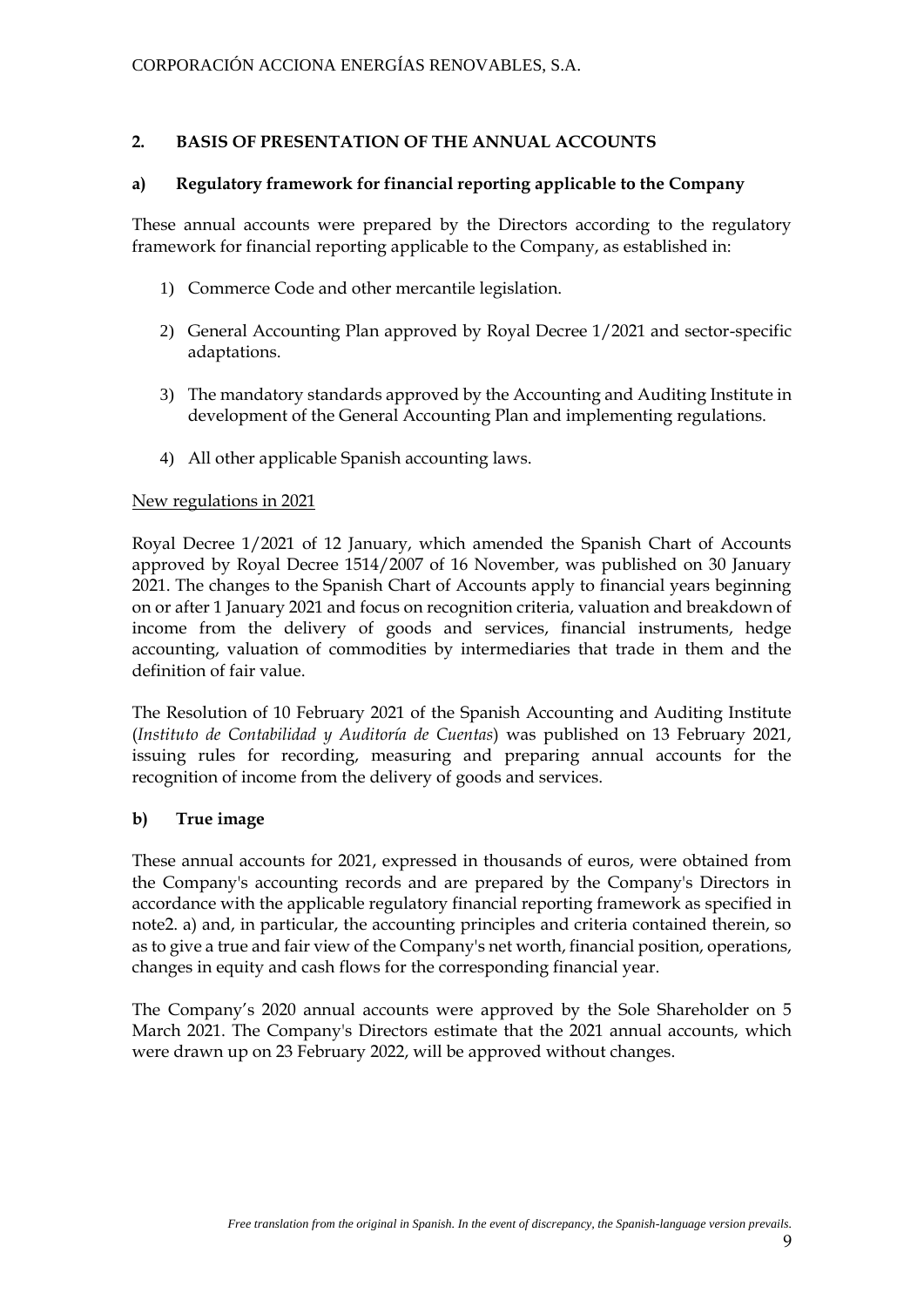# **c) Non-mandatory accounting principles**

Only the mandatory accounting principles in force on the date of these annual accounts were applied, taking into account all of the mandatory accounting standards and principles which have a significant effect. There are no statutory accounting principles that have not been applied.

# **d) Comparison of the information**

For comparative purposes only and for each item in the balance sheet, income statement, statement of change in equity and cash flow statement, the Company has included, in addition to the amounts for 2021 those corresponding to the previous year, which were taken from the 2020 annual accounts approved by the Sole Shareholder on 5 March 2021.

The accounting principles and the valuation standards used by the Company to prepare the annual accounts for this year are the same as the ones used for the financial year ended December 31, 2020, except for the adoption of Royal Decree 1/2021 and the Resolution of 10 February 2021 of the Spanish Accounting and Auditing Institute, which establishes rules for recording, measuring and preparing financial statements for the recognition of revenue from the delivery of goods and the provision of services.

The impacts on the Company arising from the adoption of Royal Decree 1/2021 are:

# *Measurement and classification of financial assets and liabilities*

Royal Decree 1/2021 replaces the previous classification of financial assets, which means they are now classified according to the applicable business model and the characteristics of the contractual cash flows. The previous categories of held-to-maturity financial assets, loans and receivables and available-for-sale financial assets are eliminated.

The new standard largely retains the previously existing requirements for the classification and measurement of financial liabilities, changing only the names of the categories.

The Company has applied the classification and measurement requirements retrospectively, including financial assets in the following categories:

- Financial assets at amortised cost: Financial assets that are held within a business model whose objective is to hold the assets to obtain contractual cash flows, and whose contractual terms give rise to cash flows on specific dates that are exclusively payments of principal and interest on the outstanding balance.
- Financial assets at cost: These include investments in the equity of group companies, jointly-controlled entities and associates and other investments in equity instruments whose fair value cannot be reliably estimated.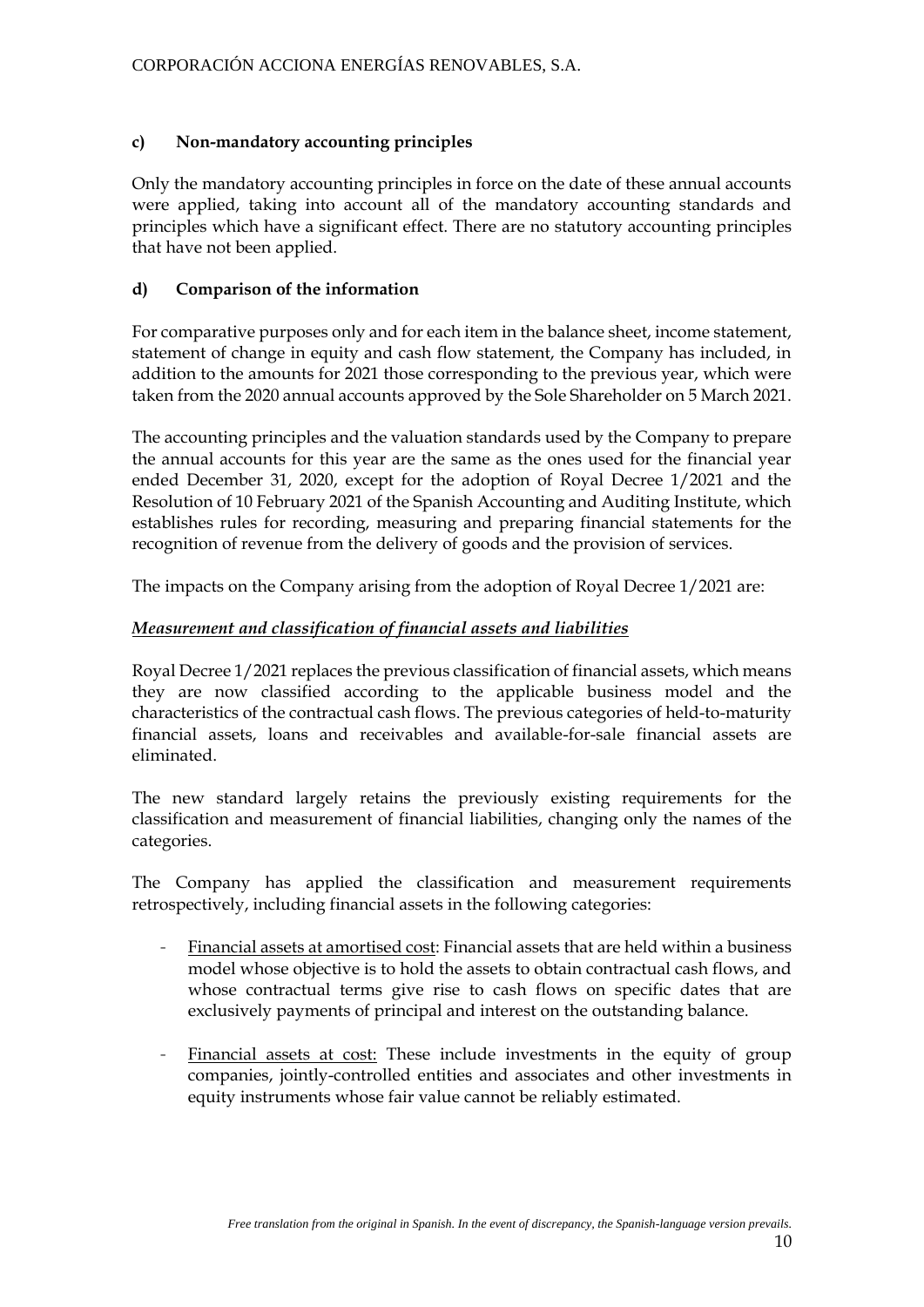- Financial assets at fair value through equity: Equity instruments represent investments that the Company intends to hold in the long term for strategic purposes. At the time of the initial recognition, the Company makes an irrevocable decision to place them in this category.
- -Financial assets at fair value through profit or loss: Included in this category are financial assets that do not meet the conditions for classification in the previous categories.

Except for the changes to the names of the financial asset categories, Royal Decree 1/2021 did not have any impact on the Company's equity. The reconciliation of the classification of financial assets based on the new standard is shown below (the valuation has not been affected):

| <b>Prior classification</b>                                 | Current classification             |
|-------------------------------------------------------------|------------------------------------|
| Non-current investments in group enterprises and associates |                                    |
| Equity instruments                                          | Financial assets at cost           |
| Loans to companies                                          | Financial assets at amortised cost |
| Other financial assets                                      | Financial assets at amortised cost |
| Trade and other receivable                                  |                                    |
| Clients, group companies and associates                     | Financial assets at amortised cost |
| Other taxes payable                                         | Financial assets at amortised cost |

The categorisation of the Company's financial liabilities has not changed with respect to the 2020 annual accounts, except for the name which has been changed to "Financial liabilities at amortized cost", without affecting the previously applied valuation standards.

#### **e) Grouping of items**

Certain items on the balance sheet and the income statement, the statement of change in financial position and the cash flow statement are grouped together to make them easier to understand. However, to the extent that it is significant, the information has been included separately in the pertinent notes to the financial statements.

#### **f) Accounting estimates and judgments**

When preparing the annual accounts, the Company's Board of Directors used certain estimates to assess the value of some assets, liabilities, income, expenses and commitments. These estimates basically refer to: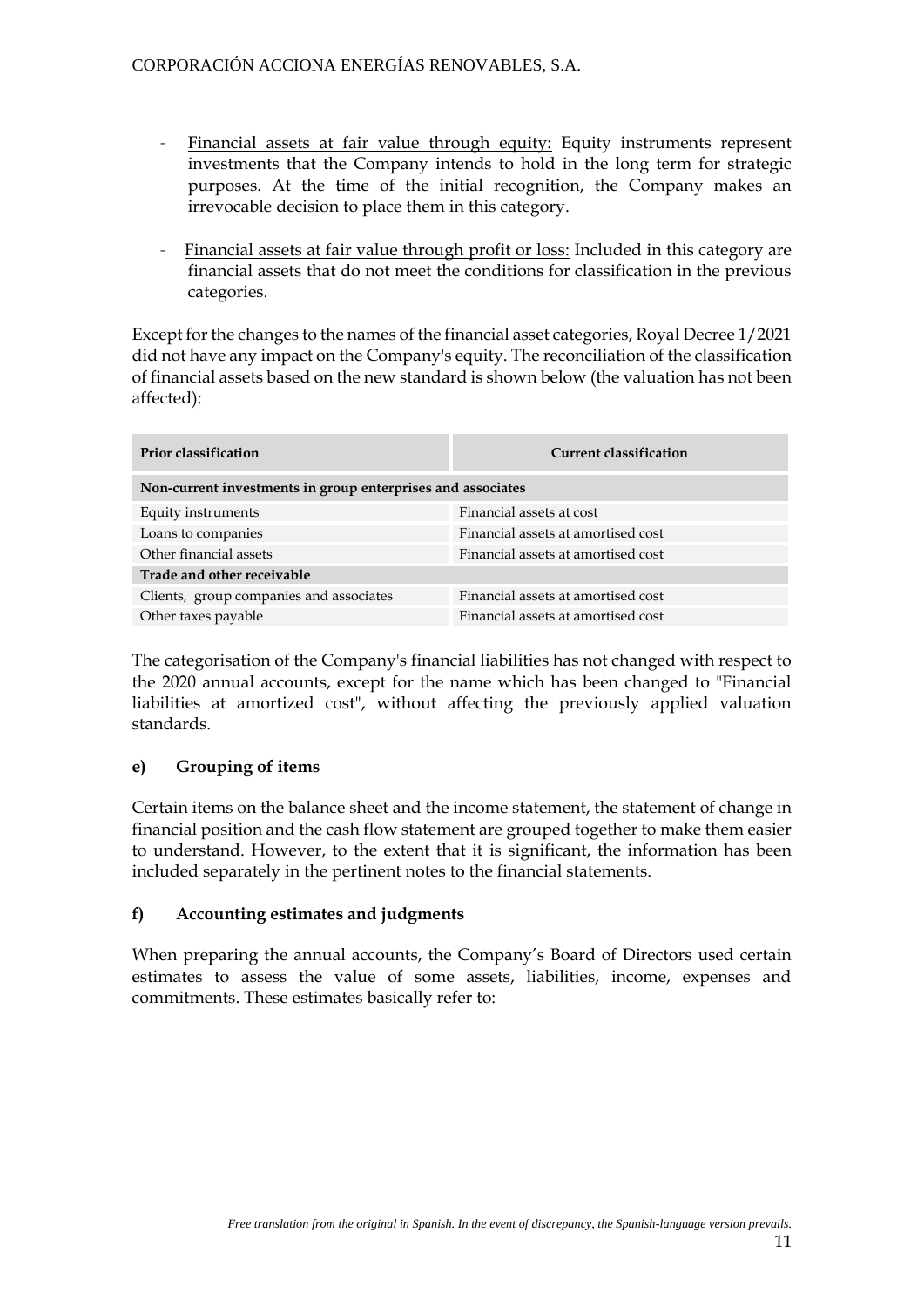The assumptions used to calculate the recoverable value of the investments in group companies and associates (equity instruments and loans to Group companies).

Whilst these estimates were made based on the best information available at 31 December 2021, it is possible that they may have to be modified (upward or downward) in future fiscal years due to events that may take place in the future, as provided for under the law.

#### **g) Changes in estimates, accounting criteria and correction of errors**

There were no significant changes in the accounting standards used by the Company in 2021 compared to 2020.

No material errors were detected while preparing these 2021 annual accounts which would require the figures included in the 2020 annual accounts to be restated.

#### **3. PROPOSED DISTRIBUTION OF PROFIT AND LOSS**

The proposal to for distributing the company's 2021 results that will be presented by the Board of Directors to the General Meeting for its approval is as follows, in euros:

|                             | 2021           |
|-----------------------------|----------------|
| Available for distribution: |                |
| Profit (loss) for the year  | 230,485,739.22 |
| Distribution:               |                |
| Legal reserves              | 19,387,185.60  |
| Voluntary reserves          | 118,908,388.70 |
| Complementary dividend      | 92,190,164.92  |

#### **4. RECOGNITION AND MEASUREMENT STANDARDS**

The key measurement and valuation standards used by the Company when drawing up the 2021 and 2020 annual accounts, in accordance with those stipulated in the General Accounting Plan, are as follows:

#### **a) Financial instruments**

#### **Financial assets**

The Company classifies its financial assets according to their valuation category, which is determined on the basis of the business model and the characteristics of the contractual cash flows, and only reclassifies financial assets if and when it changes the business model used to manage such assets.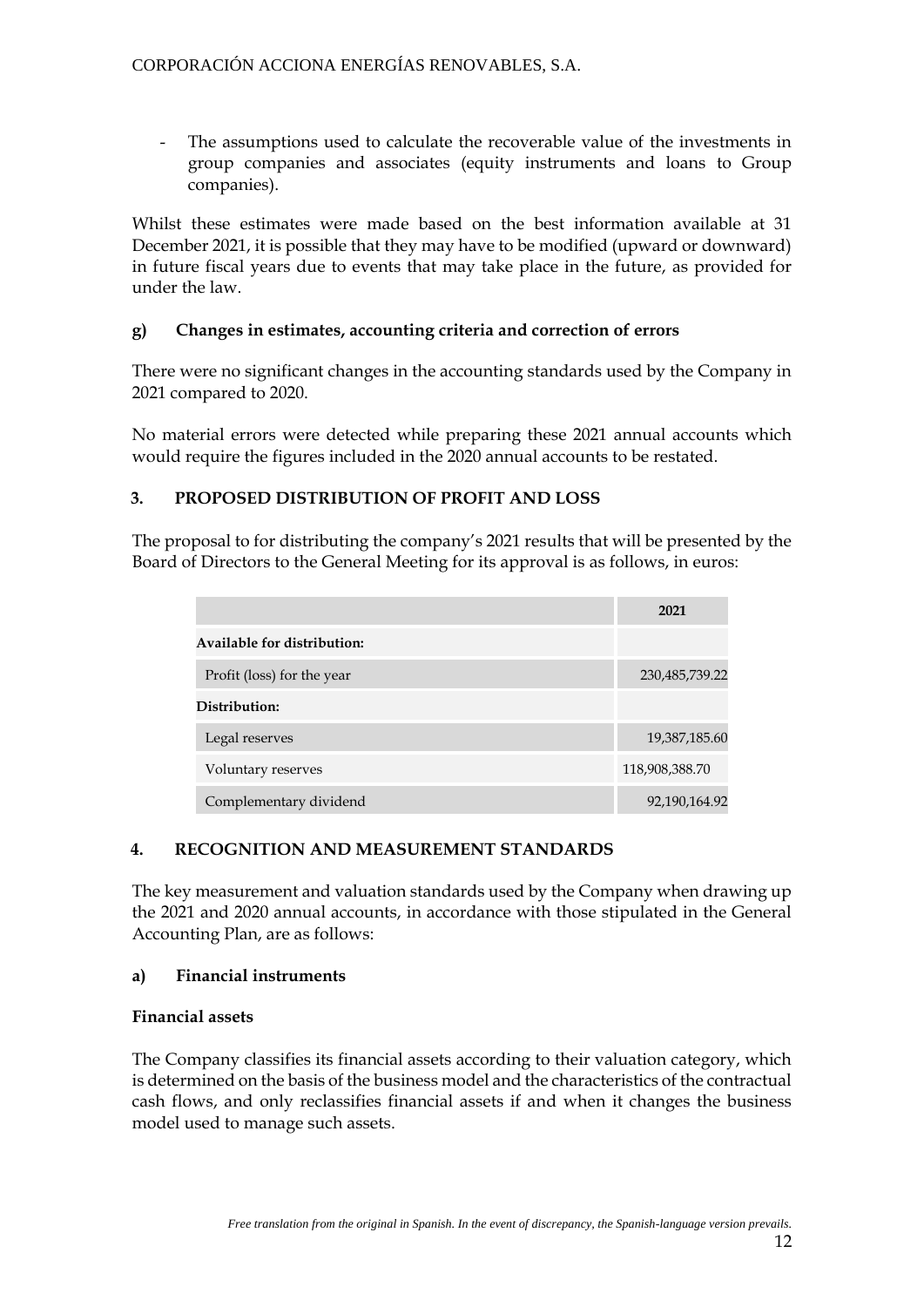Purchases and sales of investments are recognised on the date of the trade date, i.e. the date on which the Company makes a commitment to buy or sell the asset. Purchases are classified in one of the following categories:

#### *Financial assets at cost*

Included in this category are the investments in the equity of group companies and associates, as well as investments in equity instruments whose fair value cannot be determined by reference to a quoted price on an active market for an identical instrument or cannot be reliably estimated.

They are measured at the acquisition cost, which is the fair value of the consideration paid plus direct transaction costs, or the fair value in the case of investments acquired through a business combination, and the recoverable value, whichever is less. The recoverable value is understood as the fair value minus the sale costs or the current value of the future cash flows arising from the investment, whichever is greater. Except where there is better evidence of the recoverable amount, the equity of the investee will be assumed, corrected by the unrealised capital gains existing on the valuation date. The value adjustment and, where appropriate, its reversal, are reflected in the income statement for the year in which they arise.

#### *Financial assets at amortised cost*

These are non-derivative financial assets held for the collection of contractual cash flows when those cash flows represent payments of principal and interest only. They are included in current assets, except for maturities longer than twelve months after the balance sheet date, which are classified as non-current assets.

Trade payables are initially recognised at fair value and subsequently valued at amortised cost using the effective interest rate method. Interest income on these financial assets is included in financial income; gains or losses arising on derecognition are recognised directly in the Company's income statement; and impairment losses are presented as a separate item in the annual income statement.

#### **Financial liabilities**

#### *Financial liabilities at amortised cost*

Bank borrowings are initially recognised at fair value, net of the transaction costs incurred. Any difference between the amount received and the repayment value is recognised in the income statement over the amortisation period of the loan using the effective interest rate method, subsequently classifying financial liabilities as measured at amortised cost.

In the event of a contractual modification to a liability at amortised cost that does not result in derecognition, the carrying value of the financial liability is adjusted by the costs or fees incurred. After that, the amortised cost of the financial liability is determined by applying the effective interest rate, which equates the carrying value of the financial liability with the cash flows to be paid according under new conditions.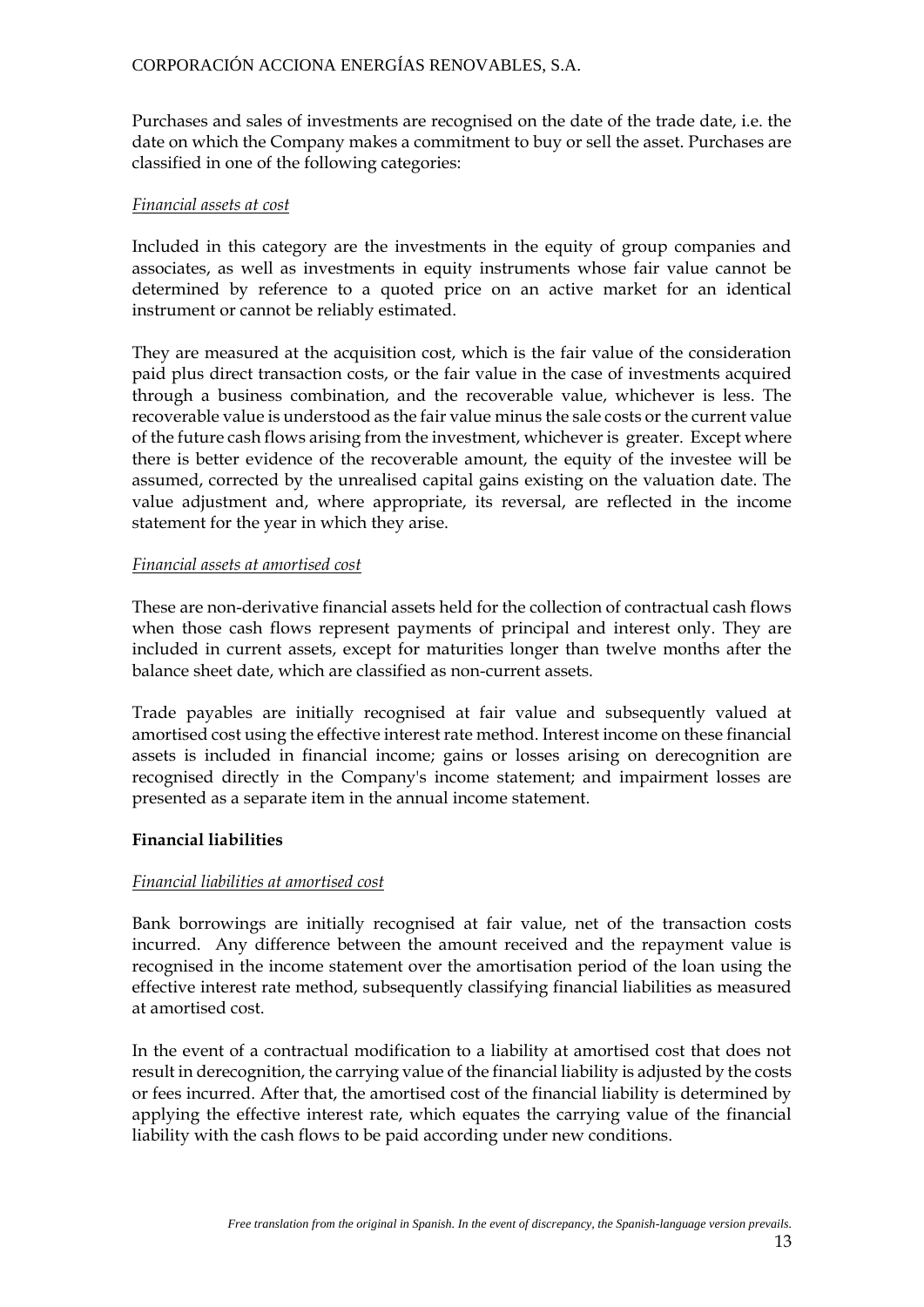The difference between the carrying value of a financial liability that is cancelled and the consideration paid is recognised in profit and loss for the period.

Financial liabilities are classified as current unless they mature more than twelve months after the balance sheet date or include tacit renewal clauses to be exercised by the Company.

Trade and other current payables are short-term financial liabilities that are initially measured at fair value, do not accrue interest and are recorded at their face value. Noncurrent liabilities are those maturing in more than twelve months.

# **b) Cash and cash equivalents**

Cash and other equivalent liquid assets include the cash on hand and the cash and deposits at banks. Also included under this heading are other highly liquid, short term investments that can easily be converted to cash and are subject to negligible exchange rate risk. Investments maturing less than three months from the acquisition date are included in this category.

The Company shows the payments and receipts on high turnover financial assets and liabilities in the cash flow statement. A high turnover financial asset or liability is one where the time between acquisition and maturity is six months or less.

# **c) Provisions and contingencies**

When preparing the annual accounts, the Company's Directors differentiate between:

- a) Provisions. Credit balances that cover current obligations derived from past events, the cancellation of which is likely to give rise to an outflow of resources but whose amount and/or time of cancellation is undetermined.
- b) Contingent liabilities: a possible obligation that arises from past events and whose existence will be confirmed only by the occurrence or non-occurrence of one or more uncertain future events not wholly within the control of the Company.

The enclosed balance sheet includes all provisions for which it is more likely than not that the Company will have to fulfil an obligation. Contingent liabilities are not recognised on the balance sheet; rather, those which are not considered remote are reported in the notes to the financial statements.

Provisions are recorded at the current value of the best possible estimate of the amount needed to settle or transfer the obligation, based on the information available on the event and its consequences, and recording the adjustments that arise when the provisions are updated are recorded as financial expenses as they accrue.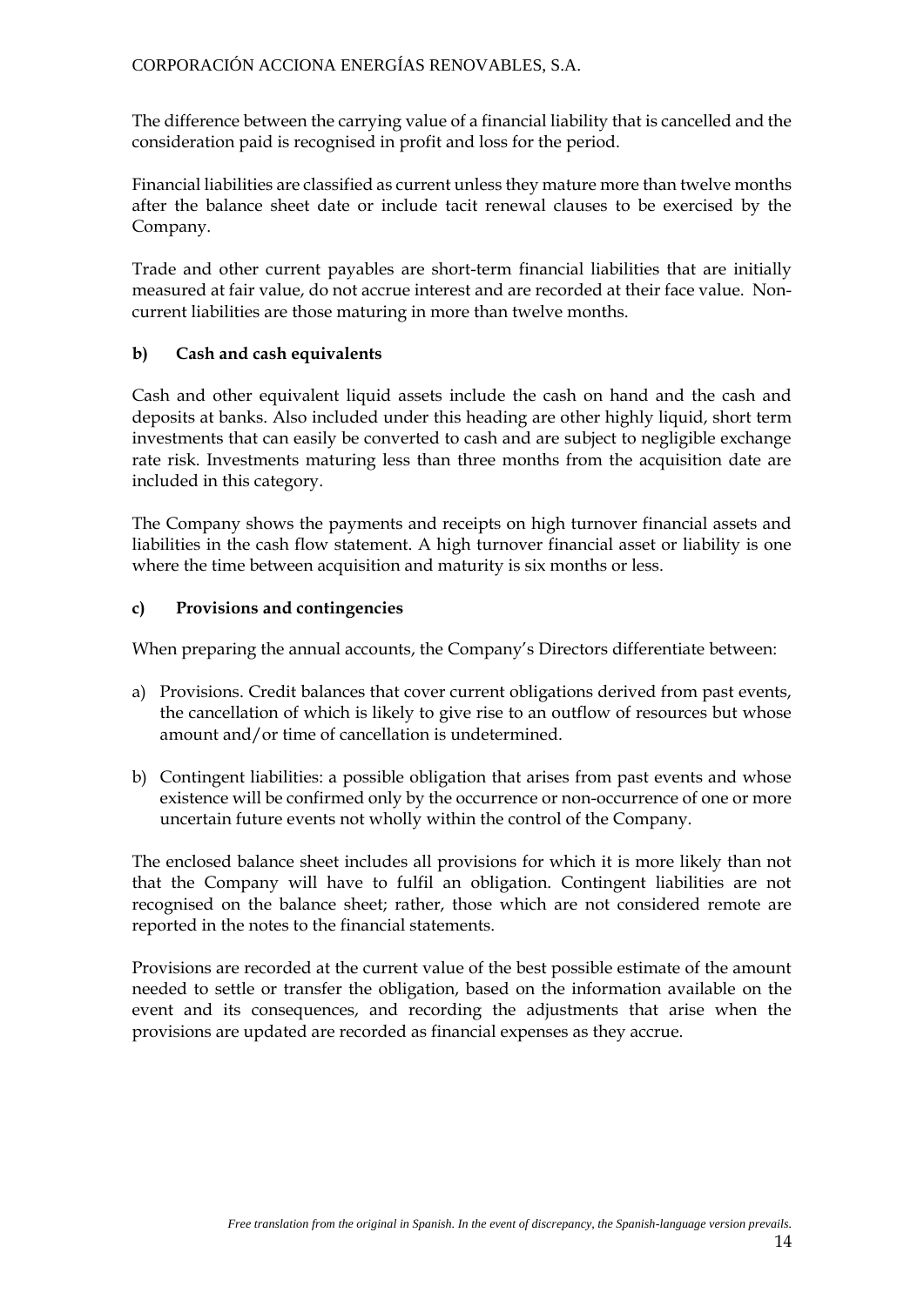The compensation to be received from a third party when the obligation is settled, provided there is no doubt about the compensation actually being received, is recorded as an asset except when there is a legal reason why part of the risk has been externalised by virtue of which the Company is not liable. The compensation is taken into account when estimating the amount of the provision that may be needed.

# **d) Recognition of income and expenses**

The holding of investments in group companies and associates is considered to be the Company's most relevant ordinary activity and the one from which it obtains recurring income. According to the standard promoted by the Accounting and Auditing Institute in relation to determining the revenue for holding companies (in response to consultation no. 2 published in the Official Gazette number 79), both dividends and interest paid by group companies and associates on loans extended to group companies and associates are recognised revenue. "Impairment and profit/loss on the disposal of financial instruments" are included under Operating Results.

Interest income is recognised using the effective interest rate method. Dividends earned are recognised when the Company acquires the right to receive them, which is usually the moment when the dividend payment is approved by the governing body responsible for them. If the distributed dividends clearly derive from profits generated before the date of acquisition of the investee, the carrying value of the investment is reduced instead of recognising the income in the income statement.

Income is calculated at the fair value of the consideration received or receivable and represents the amounts receivable for goods supplied and services rendered in the normal course of the activity, less discounts, VAT and other sales-related taxes.

Income and expenses are recorded based on the accrual principles, i.e., when the real movement of the goods and services they represent takes place, regardless of when the monetary or financial exchange associated with them occurs.

# **e) Current salaries and wages**

The Company recognises the expected cost of short-term compensation in the form of paid leave as it accrues to the employees over time. If leave time cannot be accrued, the expense is recognised as the leave is taken.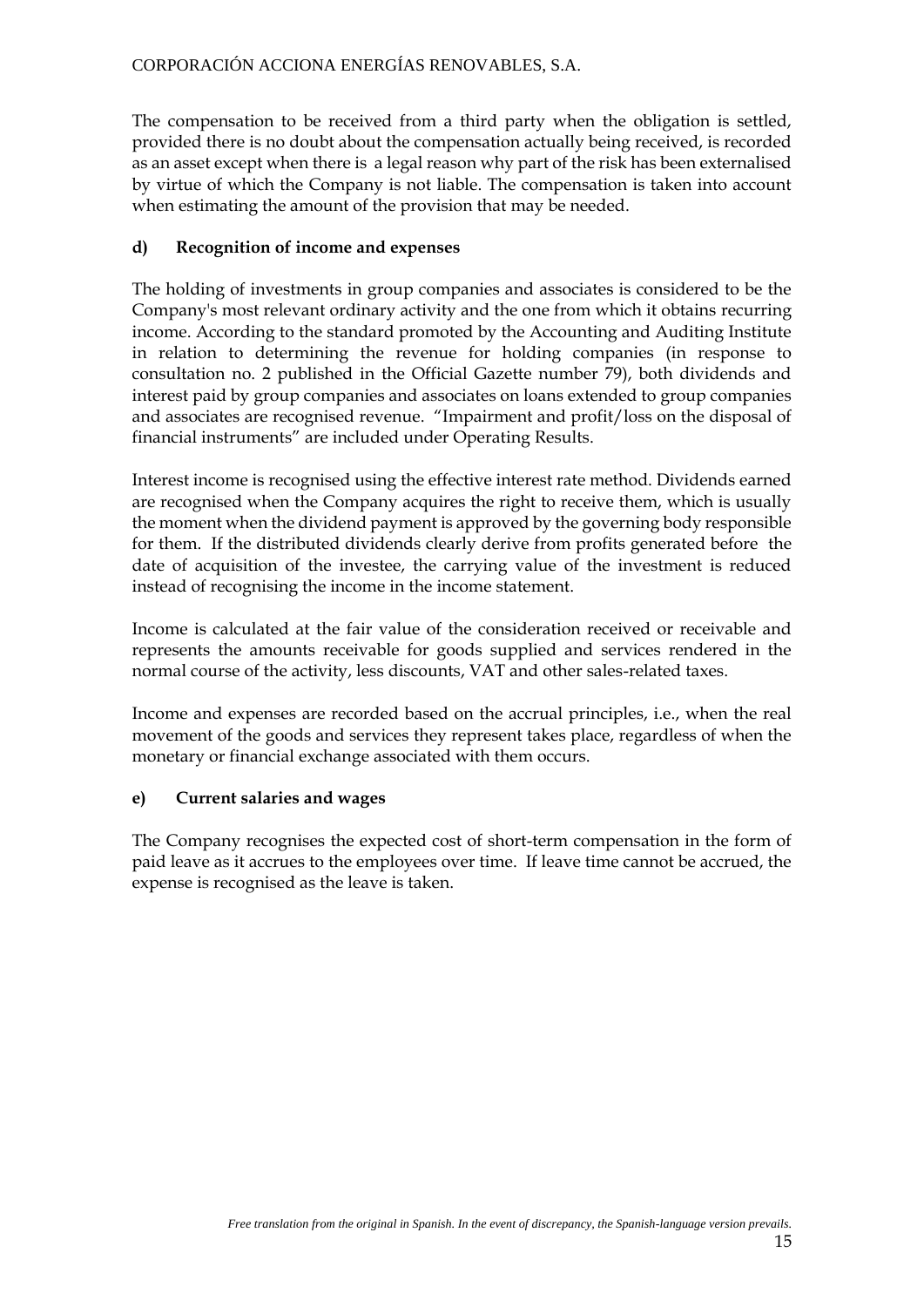The Company recognises the expected cost of profit-sharing or employee incentive plans when there is a present legal or constructive obligation as a result of past events and the amount of the obligation can be reliably estimated.

# **Corporación Acciona Energías Renovables, S.A. Incentive Plan**

The Company records the cost accrued in the year on the income statement under "Personnel expenses." The cost estimate is based on the evolution of the variables that give rise to a right to receive the variable compensation, which is settled once the shares have been delivered to the employee. In those cases where the shares delivered are for shares of the Group's majority shareholder, the cost is recorded against an account payable with Acciona, S.A.

The different share delivery plans approved by Corporación Acciona Energías Renovables Group at the date of these financial statements and the characteristics and scope of such plans within the different levels of the personnel structure are detailed below.

2021 Performance Share Plan and delivery of shares to the Executive Directors of Corporación Acciona Energías Renovables, S.A. for Long-Term Incentives Linked to the Creation of Value.

The Company has in place a long-term incentive plan linked to the growth and sustainability objectives established in the Business Plan for the period 2021-2025, which is called "2021 Directors' Plan". It was approved at the Extraordinary General Shareholders' Meeting of the Grupo Corporación Acciona Energía Renovables at the meeting held on 26 May 2021, within the context of its IPO.

The data obtained from the measurement metrics (financial and sustainability) will be quantified in 2026, with the aggregate data for the five-year period 2021-2025, and will be compared with the targets for each of these metrics in the Business Plan. The ratio between the actual data for each metric and its corresponding target will indicate, as a percentage, the degree to which the target established for each metric has been achieved.

Subject to certain conditions, 80% of the shares will be delivered in 2026 after the Annual General Meeting for that year. The remaining 20% of the shares will be delivered on a deferred basis in 2027 after the Annual General Meeting for that year and after at least one year has elapsed from the date on which the initial 80% of the shares were delivered.

2021 Performance Share Plan and delivery of shares to the Executive Directors of Corporación Acciona Energías Renovables, S.A. for Long-Term Incentives Linked to the Creation of Value:

The Company has in place a long-term incentive plan linked to the growth and sustainability targets in the Business Plan for the period 2021-2025, which is called "2021 Directors' Plan". It was approved by the Board of Directors at the meeting held on 31 May 2021.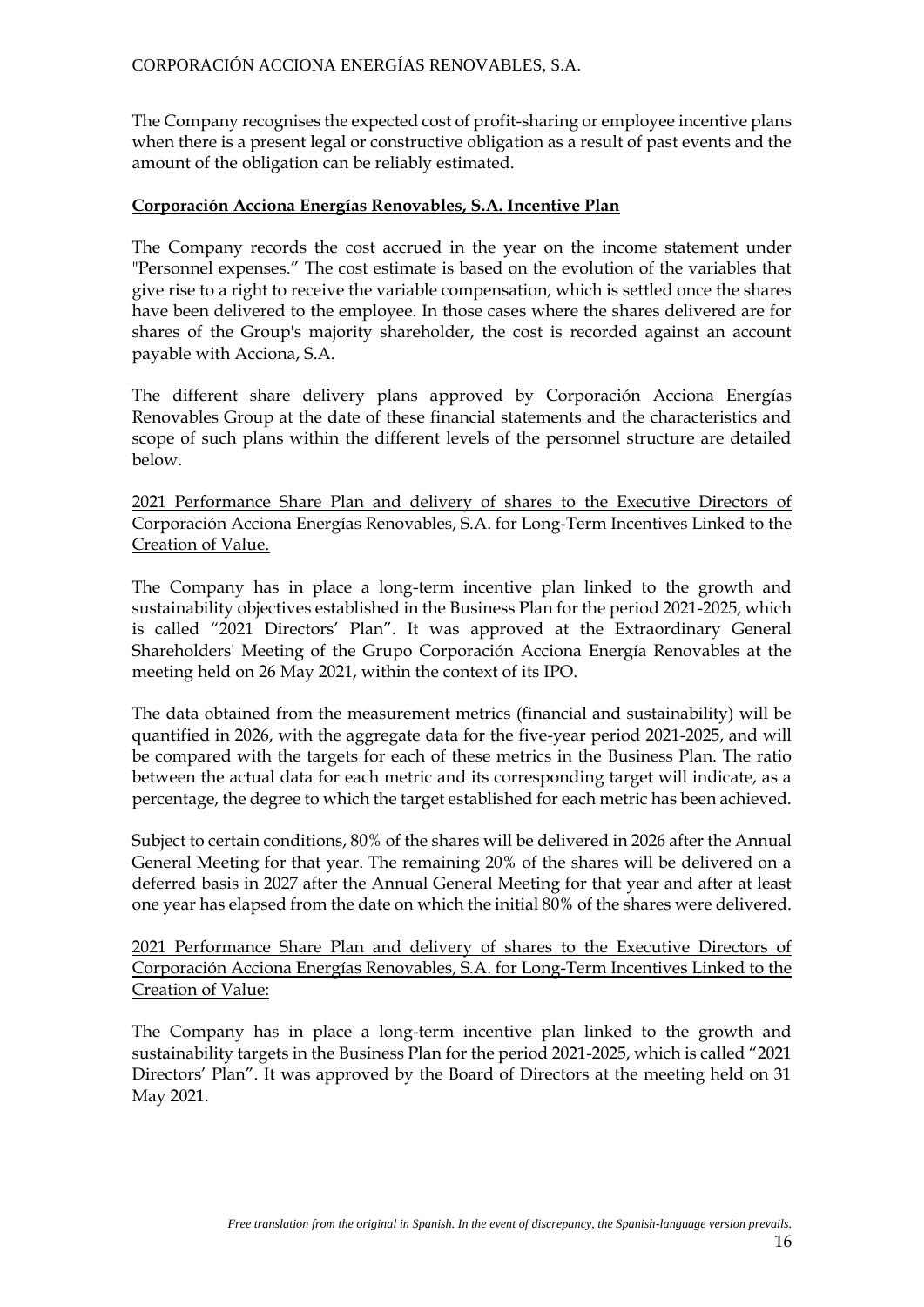The beneficiaries of the plan are the Directors of Grupo Corporación Acciona Energía Renovables and others who were invited to participate following a report from the Appointments and Remuneration Committee to the Board of Directors.

The length of the plan, the metrics used to measure the degree of achievement of the objectives and calculation of the incentive" are similar to the "2021 Directors' Plan". The shares will be delivered in 2026 after the Ordinary General Shareholders' Meeting for that year.

# **f) Corporate tax**

The corporate tax income or expense includes both the current and deferred portions of corporate income tax income and expense.

Current tax is the amount of income taxes payable by the Company on taxable profit for the year. Current tax is reduced by tax deductions and other tax credits, excluding withholdings and payments on account, and the application of tax losses carried forward.

Deferred tax expense or income refers to the recognition and derecognition of deferred tax assets and liabilities. These include temporary differences identified as the amounts that the Group expects to be payable or recoverable as a result of differences between the carrying values of assets and liabilities and their taxable bases, as well as tax loss carryforwards and tax credits not applied for tax purposes. These amounts are recorded by applying to the temporary difference or tax credit the tax rate at which they are expected to be recovered or settled.

Deferred tax liabilities are recognised for all temporary tax differences with the exception of those derived from the initial recognition of goodwill or other assts and liabilities in transactions that do not affect tax results or carrying results and are not business combinations.

Deferred income tax assets are recognised to the extent that it is probable that future taxable profit will be available against which the temporary differences can be utilised.

Deferred tax assets and liabilities arising from transactions with direct debits or credits to equity are recorded with a balancing entry in equity.

At the year end, the deferred assets are reconsidered and corrections are made accordingly if there are doubts about their future recovery. Also at the end of each year, the deferred tax assets not recorded on the balance sheet are evaluated and recognised to the extent that it is likely that they will be recovered with future tax profits. No deferred tax assets or liabilities were recognised in 2020 or 2019.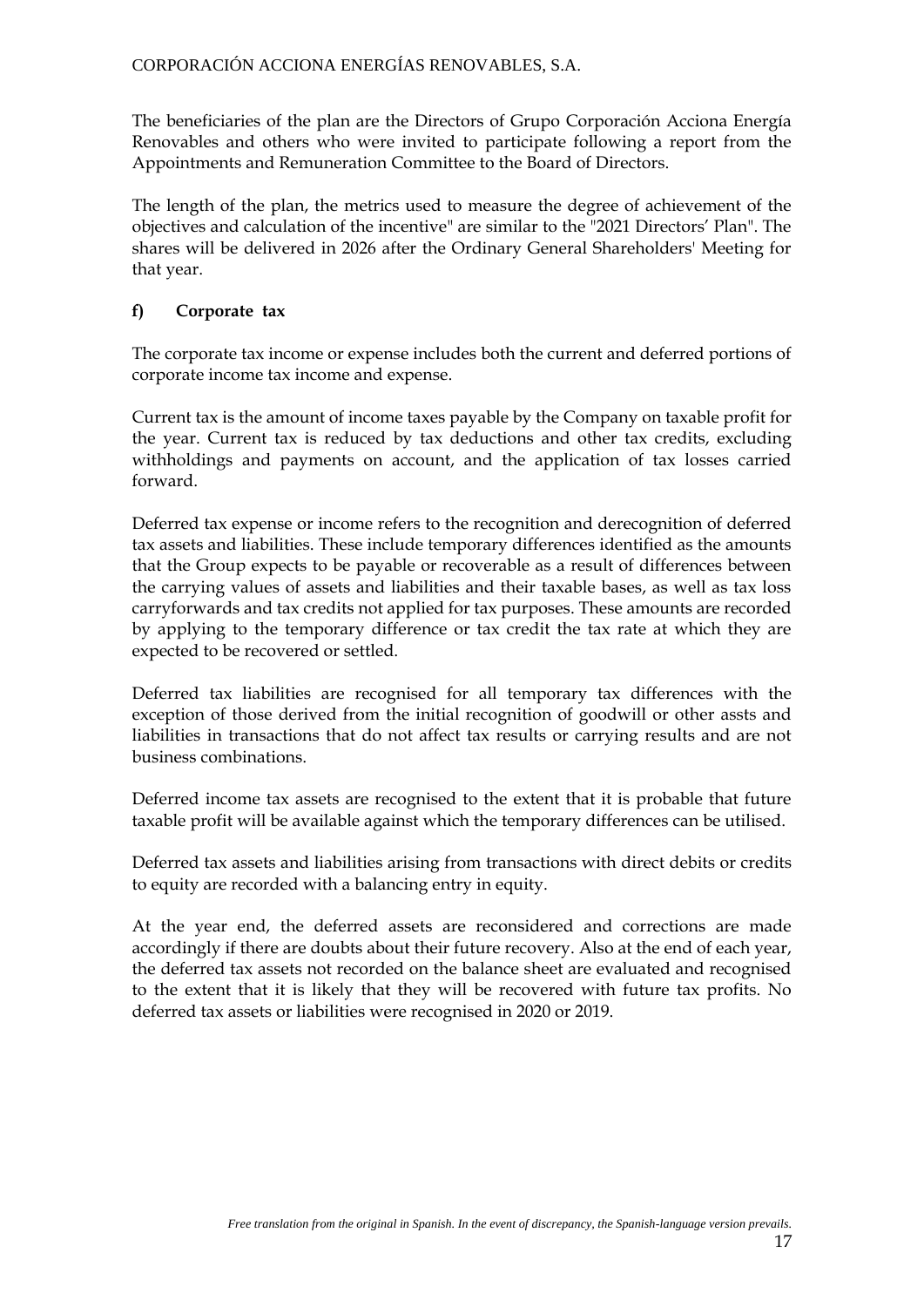The Company has been authorised by the tax authorities to file its corporate income taxes as part of a tax consolidation group whose parent company is Acciona, S.A. The tax group number is 30/96.

#### **g) Activities affecting the environment**

In general, environmental activities are those activities whose purpose is to prevent, reduce or repair environmental damages.

In this regard, investments in environmental activities are stated at acquisition and carried as a higher cost of the asset in the fiscal year in which the expense is incurred.

The expenses associated with protecting and improving the environment are charged to the income statement for the year in which they are incurred, regardless of when the monetary or financial flows associated with them occurs.

The provisions for probable or certain liabilities, litigation in progress and pending obligations or indemnities of an environmental nature whose quantity is unknown that are not covered by insurance policies are set up when the liability or obligation which could result in a payment or indemnity arises.

Given the nature of the Company's business, it does not have a significant impact on the environment. Therefore, no details are included in this report on the subject.

#### **h) Cash flow statements**

In the cash flow statements prepared according to the indirect method, the following expressions are used with the following meanings:

- Cash flows: incoming and outgoing cash and cash equivalents, these being understood as alterations in the value of highly liquid short term investments.
- Operations are the Company's typical business activities along with other activities that cannot be classified as investment or finance activities.
- Investment activities: the acquisition, sale or disposal by other means of noncurrent assets and other investments not included in cash and cash equivalents.
- Financing: activities that lead to changes in the size and composition of equity and liabilities that are not part of operations.

#### **i) Accounting standards for related party transactions**

All of the Company's related party transactions are arm's length. In addition, since the transfer prices are properly supported, the Directors do not believe there is any significant risk in this regard out of which considerable liabilities could arise in the future.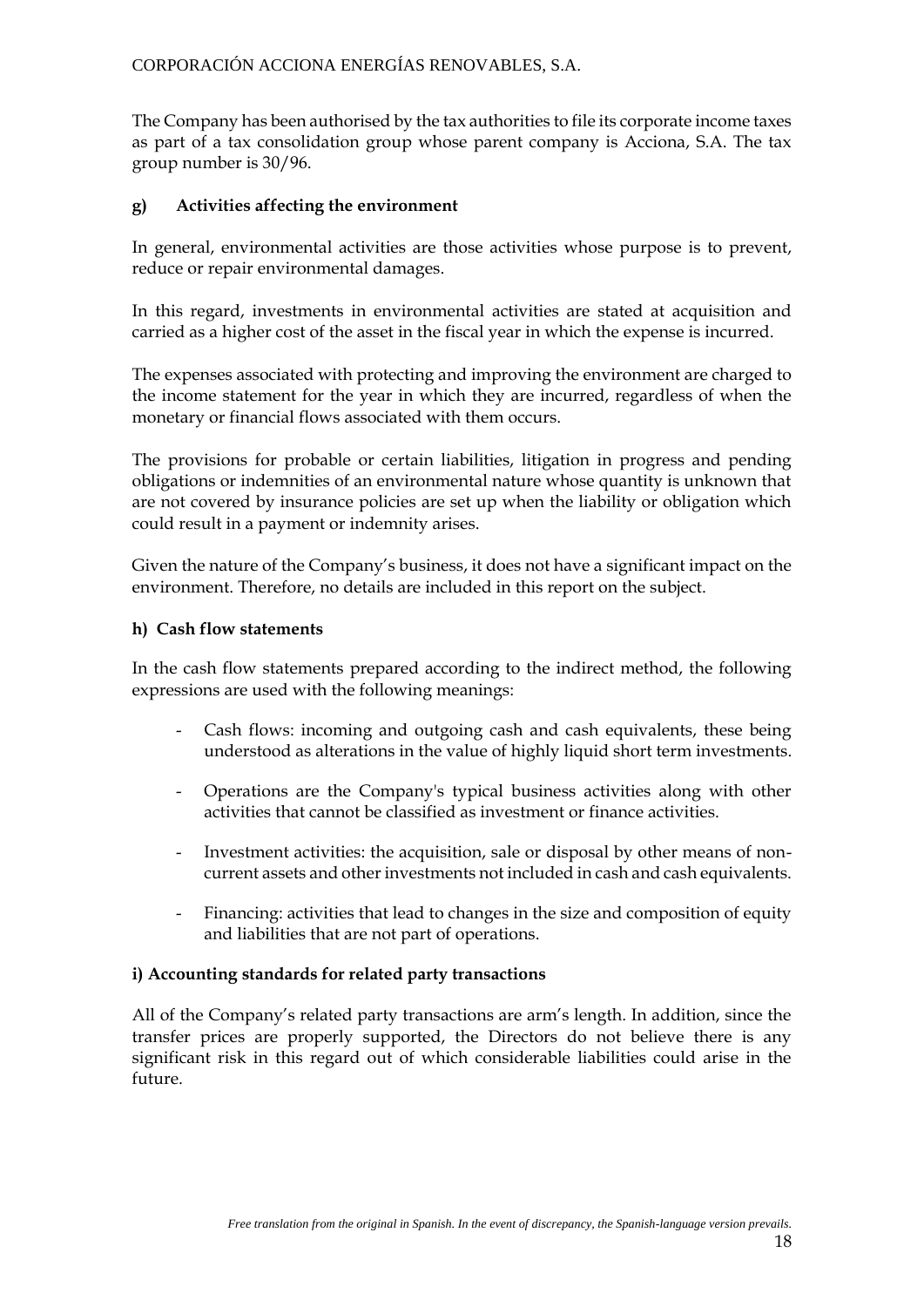#### **j) Current and non-current items**

Current assets are those related with the normal operating cycle which, generally speaking, is deemed to be one year, as well as other assets whose maturity, disposal or realisation is expected to occur in the short term from the closing date of the financial year and cash and other equivalent net assets. Assets that do not meet these requirements are classed as non-current.

Similarly, current liabilities are those linked to the normal operating cycle and in general all obligations whose maturity or disposal are expected to occur in the short term. Otherwise, they are classified as non-current.

#### **k) Foreign currency transactions**

Transactions in foreign currency are translated to euros using the exchange rates in force at the transaction dates. Foreign exchange gains and losses resulting from the settlement of these transactions and translation at the year-end exchange rates of monetary assets and liabilities denominated in foreign currency are recognised in the income statement.

#### **l) Going concern principle**

At 31 December 2021 the Company had 514,101thousand of euros in negative working capital (804,152 thousand of euros in negative working capital at 31 December 2020), as current liabilities exceeded current assets, largely due to the financing received from the investee company, Acciona Energía Financiación Filiales S.A.U. (whose sole shareholder is the Company). The balance of 1,147,124 thousand of euros has a short term maturity date (see note9).

The Directors have prepared these annual accounts according to the going concern principle, since short-term debts with Group companies will only come due to the extent that they do not jeopardise the normal progress of the Company's business. In the opinion of the Company's Directors, no problems are anticipated for renewal at maturity.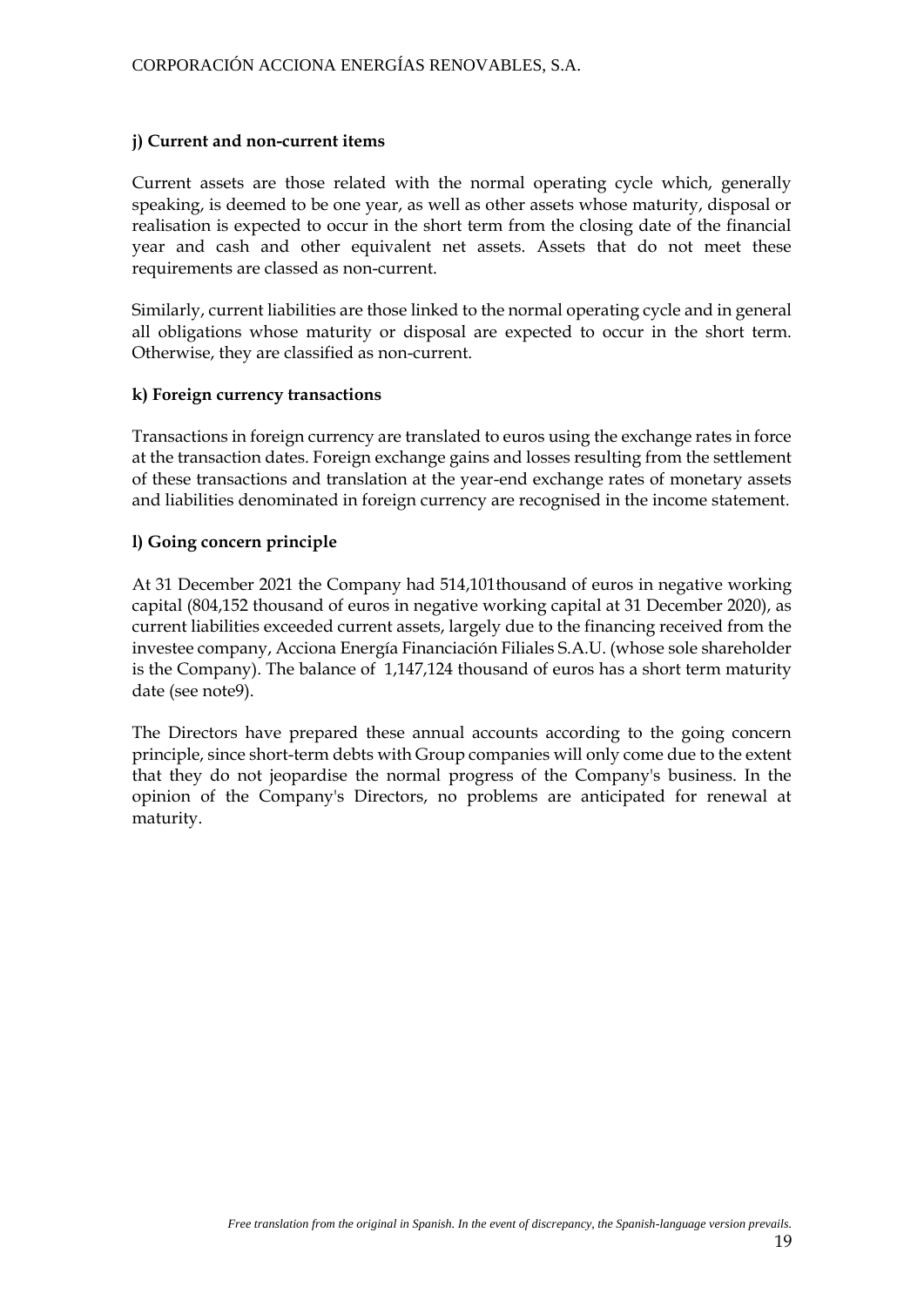#### **5. CURRENT AND NON-CURRENT INVESTMENTS IN GROUP COMPANIES AND ASSOCIATES**

The classification of investments in group companies and associates by category at 31 December 2021 and 31 December 2020 is as follows (in thousands of euros):

|                            | 2021      |                   | 2020      |                   |  |
|----------------------------|-----------|-------------------|-----------|-------------------|--|
|                            | Cost      | Amortised<br>cost | Cost      | Amortised<br>cost |  |
| Equity instruments         | 2,063,689 |                   | 1,806,984 |                   |  |
| Loans to companies         |           | 2,970,726         |           | 1,689,443         |  |
| Non-current investments    | 2,063,689 | 2,970,726         | 1,806,984 | 1,689,443         |  |
| Loans to companies         |           | 919,457           |           | 504,126           |  |
| Other financial assets     | --        | 38,005            | $- -$     | --                |  |
| <b>Current investments</b> | --        | 957,462           |           | 504.126           |  |

The balance under this heading and the changes in 2021 are shown below (in thousands of euros):

#### Non-current investments

| Non-current investments          | Opening<br>balance at<br>31/12/2020 | <b>Additions</b><br>and<br>funding | <b>Transfers</b> | <b>Removals</b><br>and<br>reversals | Closing<br>balance at<br>31/12/2021 |
|----------------------------------|-------------------------------------|------------------------------------|------------------|-------------------------------------|-------------------------------------|
| Cost:                            |                                     |                                    |                  |                                     |                                     |
| Equity instruments               | 2,663,858                           | 274,235                            | --               | --                                  | 2,938,093                           |
| Loans to companies               | 1,818,147                           | 1,954,447                          | (107, 572)       | (638, 971)                          | 3,026,051                           |
| <b>Total cost</b>                | 4,482,005                           | 2,228,682                          | (107, 572)       | (638, 971)                          | 5,964,144                           |
| Impairment:                      |                                     |                                    |                  |                                     |                                     |
| Equity instruments               | (856, 874)                          | --                                 | --               | (17, 530)                           | (874, 404)                          |
| Loans to companies               | (128, 704)                          | $-$                                | (3, 125)         | 76,504                              | (55, 325)                           |
| <b>Total impairment</b>          | (985, 578)                          | --                                 | (3, 125)         | 58,974                              | (929, 729)                          |
| Total non-current<br>investments | 3,496,427                           | 2,228,682                          | (110, 697)       | (579, 997)                          | 5,034,415                           |

# Current investments

| <b>Current investments</b>                | Opening<br>balance at<br>31/12/2020 | <b>Additions</b><br>and<br>funding | <b>Transfers</b>  | <b>Removals</b> | Closing<br>balance at<br>31/12/2021 |
|-------------------------------------------|-------------------------------------|------------------------------------|-------------------|-----------------|-------------------------------------|
| Loans to companies                        | 507,251                             | 489,277                            | 107.572           | (184, 643)      | 919,457                             |
| Other financial assets                    | $-$                                 | 38,005                             | $\qquad \qquad -$ | $- -$           | 38,005                              |
| <b>Total cost</b>                         | 507,251                             | 527,282                            | 107,572           | (184, 643)      | 957,462                             |
| Impairment:                               |                                     |                                    |                   |                 |                                     |
| Loans to companies                        | (3, 125)                            | --                                 | 3,125             | --              | $- -$                               |
| <b>Total impairment</b>                   | (3, 125)                            | --                                 | 3,125             |                 | --                                  |
| <b>Total current asset</b><br>investments | 504,126                             | 527,282                            | 110,697           | (184, 643)      | 957,462                             |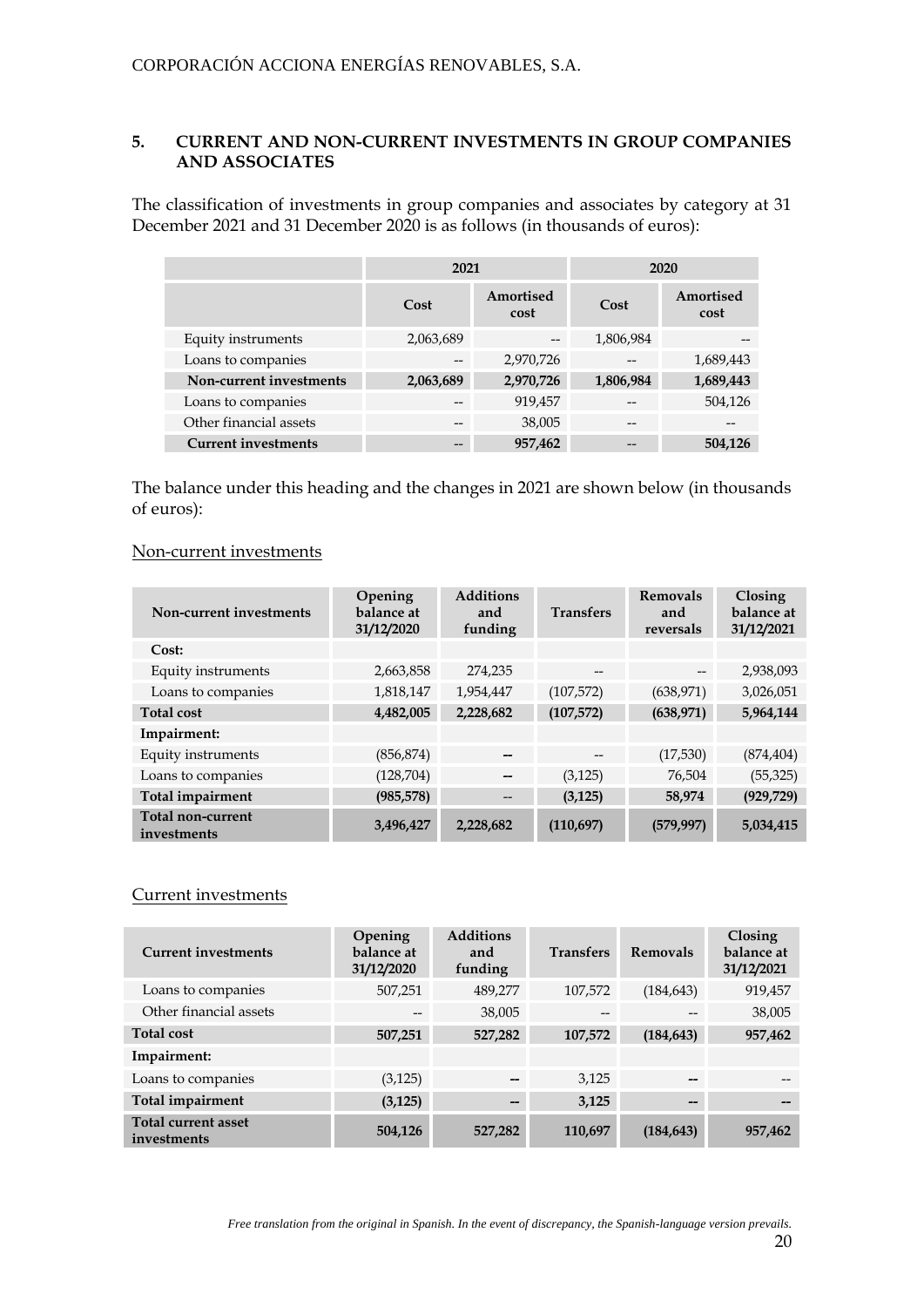The balances in these accounts and the changes in 2020 were as follows (in thousands of euros):

#### Non-current investments

| Non-current investments          | Opening<br>balance at<br>31/12/2019 | <b>Additions</b><br>and<br>funding                | <b>Transfers</b> | Removals and<br>reversals | Closing<br>balance at<br>31/12/2020 |
|----------------------------------|-------------------------------------|---------------------------------------------------|------------------|---------------------------|-------------------------------------|
| Cost:                            |                                     |                                                   |                  |                           |                                     |
| Equity instruments               | 2,663,858                           | $\hspace{0.05cm}$ – $\hspace{0.05cm}$             | --               | $\overline{\phantom{a}}$  | 2,663,858                           |
| Loans to companies               | 1,565,642                           | 600,000                                           | 4.237            | (351, 732)                | 1,818,147                           |
| <b>Total cost</b>                | 4,229,500                           | 600,000                                           | 4,237            | (351, 732)                | 4,482,005                           |
| Impairment:                      |                                     |                                                   |                  |                           |                                     |
| Equity instruments               | (915, 830)                          | $\hspace{0.05cm}-\hspace{0.05cm}-\hspace{0.05cm}$ | (52, 541)        | 111,497                   | (856, 874)                          |
| Loans to companies               | (228, 141)                          | --                                                | 52,541           | 46,896                    | (128, 704)                          |
| Total impairment                 | 1,143,971                           | $- -$                                             | --               | 158,393                   | (985, 578)                          |
| Total non-current<br>investments | 3,085,529                           | 600,000                                           | 4,237            | (193, 339)                | 3,496,427                           |

#### Current investments

| <b>Current investments</b>                | Opening<br>balance at<br>31/12/2019 | <b>Additions</b><br>and<br>funding | <b>Transfers</b> | Removals   | Closing<br>balance at<br>31/12/2020 |
|-------------------------------------------|-------------------------------------|------------------------------------|------------------|------------|-------------------------------------|
| Loans to companies                        | 912,695                             | 36,115                             | (4,237)          | (437, 322) | 507,251                             |
| Other financial assets                    | 55,000                              | $-$                                | $-$              | (55,000)   |                                     |
| <b>Total cost</b>                         | 967,695                             | 36,115                             | (4, 237)         | (492, 322) | 507,251                             |
| Impairment:                               |                                     |                                    |                  |            |                                     |
| Loans to companies                        | (3, 125)                            | $-$                                | --               |            | (3, 125)                            |
| <b>Total impairment</b>                   | (3, 125)                            | $-$                                | --               |            | (3, 125)                            |
| <b>Total current asset</b><br>investments | 964,570                             | 36,115                             | (4,237)          | (492, 322) | 504,126                             |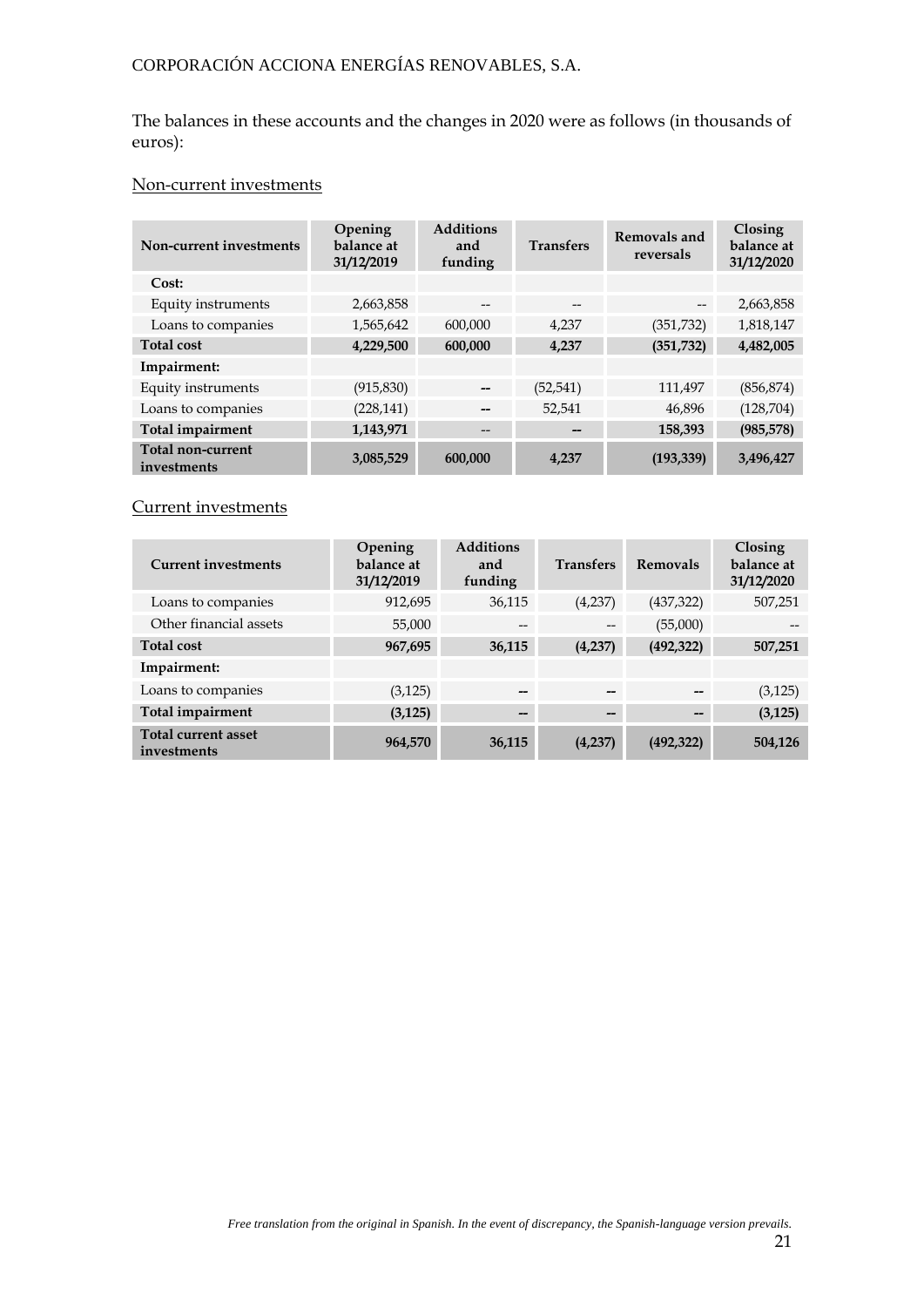# **a) Equity instruments**

The details of the cost and impairment of equity instruments at 31 December 2021 and 2020, in thousands of euros, are as follows:

|                                               | 2021           |                         |           | 2020                    |
|-----------------------------------------------|----------------|-------------------------|-----------|-------------------------|
|                                               | Cost           | Impairment<br>(note5 d) | Cost      | Impairment<br>(note5 d) |
| Ceatesalas, S.L.                              | 983,583        | (598, 627)              | 983,583   | (598, 627)              |
| Ineuropa de Cogeneración, S.A.                | 28,962         | (27, 162)               | 28,962    | (27, 162)               |
| Acciona Generación Renovables, S.A.           | 1,146,380      |                         | 1,146,380 |                         |
| Acciona Eólica de Galicia, S.A.               | 17,389         |                         | 17,389    |                         |
| KW Tarifa, S.A.                               | 8,134          | (4, 435)                | 8,134     | (4, 435)                |
| Álabe Sociedad de Cogeneración, S.A.          | 301            |                         | 301       |                         |
| Corporación Acciona Hidráulica, S.L.          | 65,003         | (65,003)                | 65,003    | (65,003)                |
| Corporación Acciona Eólica, S.L.              | 343,503        | (108, 574)              | 343,503   | (108, 574)              |
| Acciona Saltos de Agua, S.L.                  | 70,603         | (70, 603)               | 70,603    | (53,073)                |
| Acciona Energía Financiación Filiales, S.A.   | 274,221        |                         |           |                         |
| Acciona Administración Energía, S.L.          | 3              |                         |           |                         |
| Acciona Administración Energía Dos, S.L.      | 3              |                         | $-$       |                         |
| Acciona Administración Energía Tres, S.L.     | 3              |                         |           |                         |
| Acciona Desarrolllo Corporativo Energía, S.L. | 3              |                         |           |                         |
| Apoderada Corporativa General, S.A.           | $\overline{2}$ |                         |           |                         |
| <b>Total</b>                                  | 2,938,093      | (874, 404)              | 2,663,858 | (856, 874)              |

The following companies were incorporated in 2021: Acciona Energía Financiación de Filiales, S.A, Acciona Administración Energía, S.L., Acciona Administración Energía Dos, S.L., Acciona Administración Energía Tres, S.L., Acciona Desarrollo Corporativo Energía, S.L. y Apoderada Corporativa General, S.A. There were no changes in equity instruments in 2020. The most salient information regarding the Group undertakings in which the Company has a direct holding at the end of the 2021 financial year, obtained from the annual accounts, is detailed in Annex I.

#### **b) Loans to companies**

This balance sheet item includes loans granted by the Company to its investees, as well as accrued and uncollected interest at year-end. The details of the loans granted to Group and associated companies at 31 December 2021 is as follows, in thousands of euros: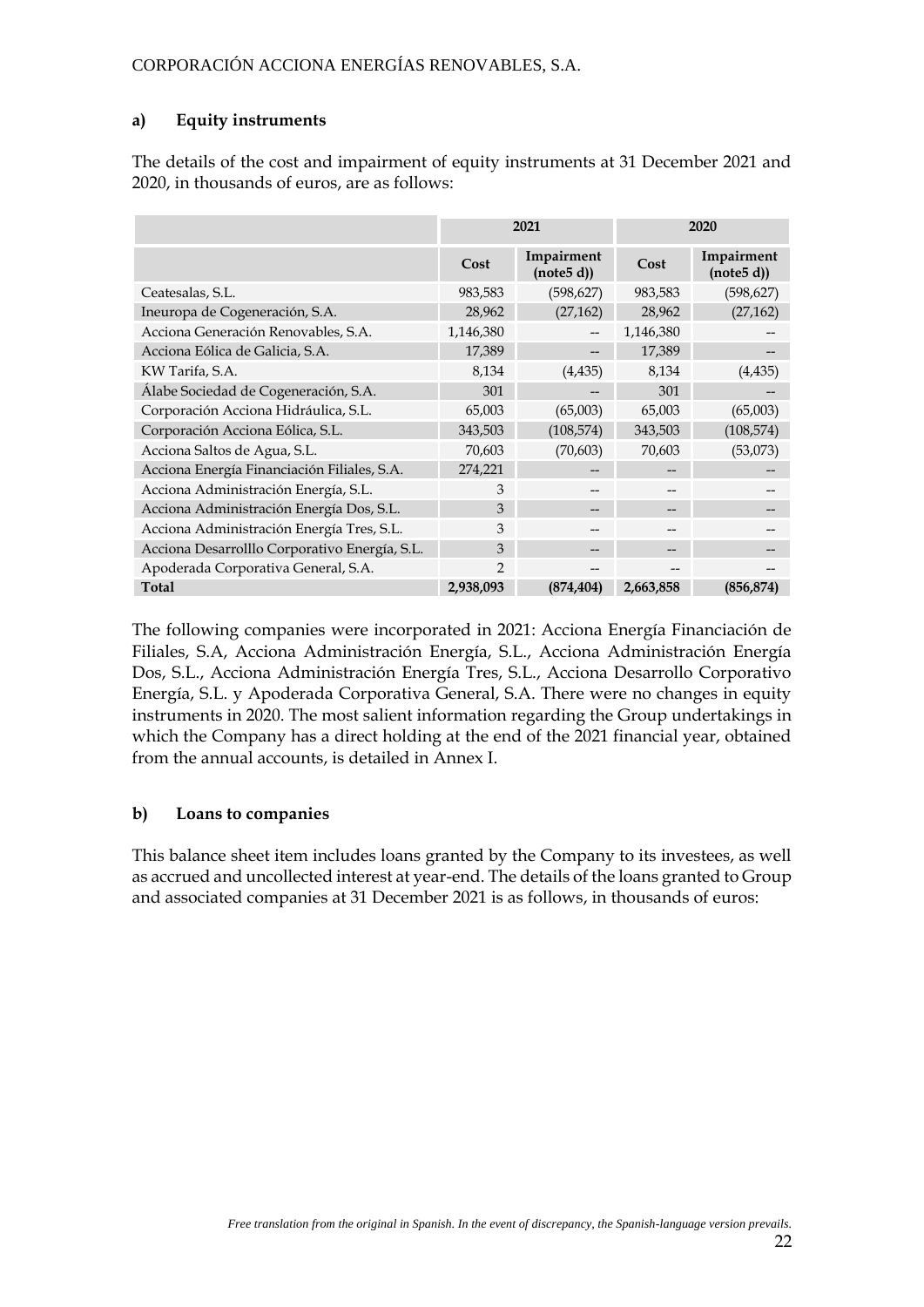|                                                  | 2021                     |                          |                          |                          |                         |  |
|--------------------------------------------------|--------------------------|--------------------------|--------------------------|--------------------------|-------------------------|--|
|                                                  |                          | Non-current              |                          | Current                  |                         |  |
|                                                  | Credit<br>facilities     | Impairment<br>(note5 d)  | Credit<br>facilities     | Interest                 | Impairment<br>(note5 d) |  |
| Acciona Generación Renovables, S.A               | 755,859                  |                          | 31,707                   | 10,156                   |                         |  |
| Corporación Acciona Eólica, S.L.U.               | 380,001                  | $\overline{\phantom{a}}$ | $\overline{\phantom{a}}$ | 111,430                  |                         |  |
| Corporación Acciona Hidráulica, S.L.U.           | 352,960                  | (46, 278)                | 85,411                   | 27,356                   |                         |  |
| Acciona Energía Internacional, S.A.              | 251,579                  |                          | 48,102                   | 54                       |                         |  |
| P.Eolico San Gabriel, SPA                        | 261,704                  |                          | --                       | 15,395                   |                         |  |
| Avenir El Romero SPA                             | 172,891                  | $\overline{\phantom{a}}$ | $\overline{\phantom{0}}$ | 5,255                    |                         |  |
| Acciona Green Energy Development,<br>S.L.        |                          | --                       | 166,750                  | 468                      |                         |  |
| Acciona Energía Global S.L.                      | $\overline{\phantom{0}}$ | $\overline{\phantom{m}}$ | 161,605                  | 503                      | --                      |  |
| Acciona Saltos de Agua, S.L.U.                   | 159,386                  | (9,047)                  |                          | 25,343                   |                         |  |
| Tolpan Sur SPA                                   | 138,091                  | $\overline{\phantom{a}}$ |                          | 9,938                    | --                      |  |
| MT Gellibrand Wind Farm PTY LT                   | 126,136                  | $-\!$                    | 7,081                    | --                       |                         |  |
| Malgarida II SPA                                 | 97,850                   | $\overline{\phantom{a}}$ | $\overline{\phantom{a}}$ | 3,883                    |                         |  |
| Ceatesalas, S.L.U.                               |                          | $\overline{\phantom{a}}$ | 92,441                   | 241                      |                         |  |
| Mortlake South Wind Farm Pty.                    | 78,994                   | $\overline{\phantom{a}}$ |                          | $\overline{\phantom{a}}$ |                         |  |
| Pyrenees W. Energy Dev. PTY LTD                  | 62,170                   | $\qquad \qquad -$        | 9,170                    | --                       |                         |  |
| Almeyda SPA                                      | 50,528                   | $\overline{\phantom{a}}$ | $\overline{\phantom{a}}$ | 2,457                    |                         |  |
| Acciona Eólica Cesa S.L.                         |                          | --                       | 51,108                   | 133                      |                         |  |
| Usya SPA                                         | 45,415                   |                          |                          | 3,729                    |                         |  |
| Gunning W. Energy Development PTY<br><b>LTD</b>  | 32,180                   |                          | 2,140                    |                          |                         |  |
| KW Tarifa S.A.                                   | 31,034                   | $\overline{\phantom{a}}$ |                          | 44                       |                         |  |
| Alabe Proyectods Eólicos                         | 15,888                   |                          | 77                       | 23                       |                         |  |
| Malgarida I SPA                                  | 13,385                   | $\overline{\phantom{a}}$ | $\overline{\phantom{a}}$ | 796                      |                         |  |
| Solar Bolarque S.L.                              |                          |                          | 9,780                    | 2                        |                         |  |
| Sistemas Energéticos Valle del Sedano,<br>S.A.   |                          |                          | 8,012                    | 38                       |                         |  |
| Acciona ESCO, S.L.                               |                          |                          | 6,957                    | 14                       |                         |  |
| Acciona Biomasa, S.L.                            | $\overline{a}$           | $\overline{\phantom{a}}$ | 4,441                    | 12                       |                         |  |
| Desarrollos Energéticos Eolicos Solares          |                          | --                       | 4,219                    | 8                        |                         |  |
| Energías Alternativas de Teruel                  | $-$                      |                          | 3,688                    | 6                        | --                      |  |
| Parque Eólico el Chaparro S.L.                   |                          |                          | 2,585                    | 10                       |                         |  |
| Biomasa Miajadas, S.L.                           |                          |                          | 2,060                    | $17\,$                   | --                      |  |
| Acciona Energía Financiación Filiales,<br>S.A.   |                          |                          | 2,026                    | 1                        |                         |  |
| Desarrollos Renovables Norte, S:L.               | --                       |                          | 805                      | $\overline{2}$           |                         |  |
| Eólico Alijar, S.A.                              | --                       |                          | 777                      | 12                       |                         |  |
| Civerzba ITG, S.L.                               | --                       |                          | 595                      | --                       |                         |  |
| EV Efrato ITG, S.L.                              |                          |                          | 592                      |                          |                         |  |
| Renewables del Penedés                           |                          | $\overline{\phantom{a}}$ | --                       | $\overline{2}$           | --                      |  |
| Total loans to Group companies and<br>associates | 3,026,051                | (55, 325)                | 702,129                  | 217,328                  |                         |  |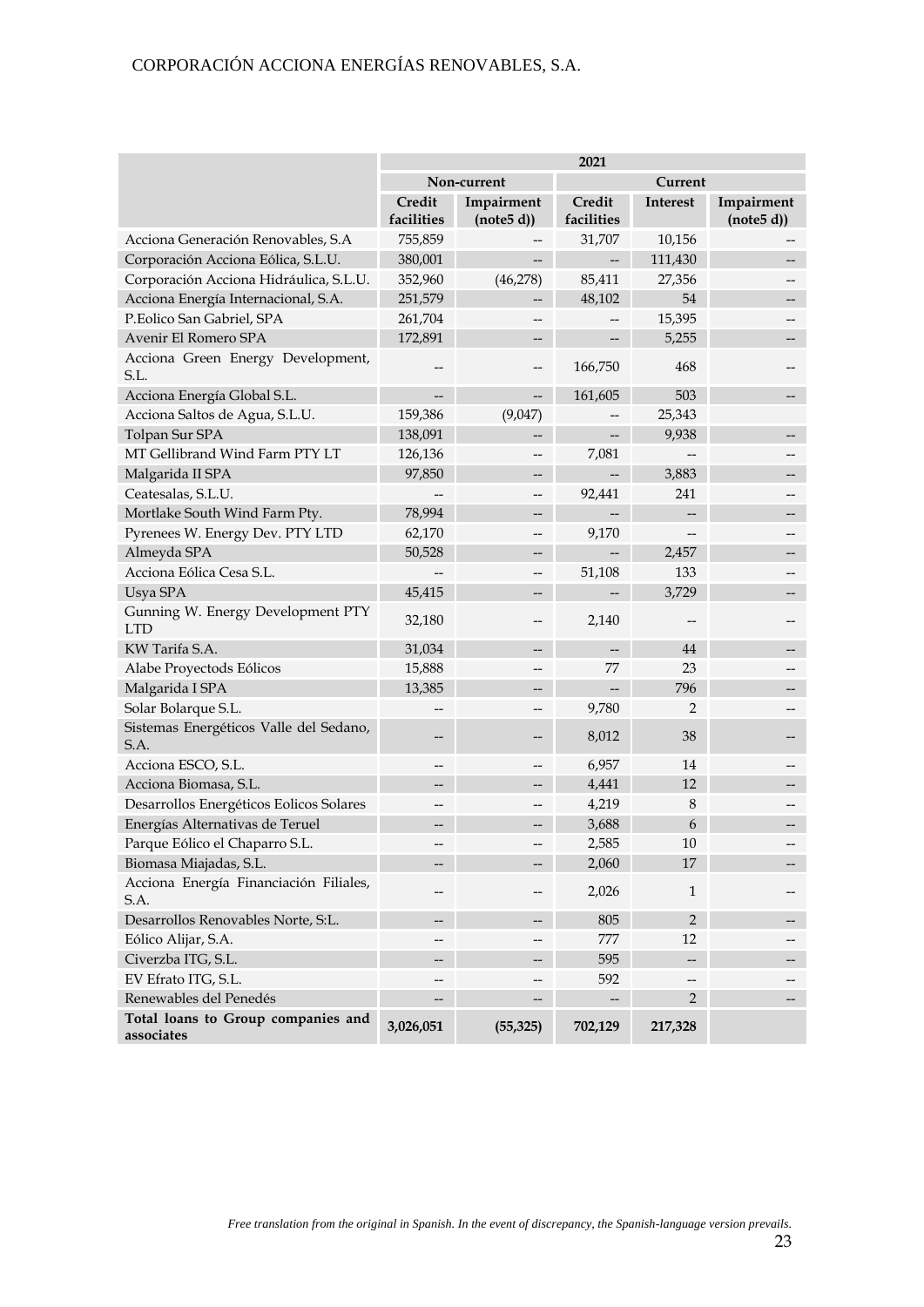|                                                         | 2020                     |             |                          |                 |            |  |
|---------------------------------------------------------|--------------------------|-------------|--------------------------|-----------------|------------|--|
|                                                         |                          | Non-current |                          | Current         |            |  |
|                                                         | Credit<br>facilities     | Impairment  | Credit<br>facilities     | <b>Interest</b> | Impairment |  |
| Acciona Energía, S.A.U.                                 | 755,858                  |             | --                       | 8,473           |            |  |
| Corporación Acciona Eólica, S.L.U.                      | 483,095                  |             | $\overline{\phantom{a}}$ | 105,926         |            |  |
| Corporación Acciona Hidráulica,<br>S.L.U.               | 352,960                  | (128, 704)  |                          | 17,402          |            |  |
| Acciona Saltos de Agua, S.L.U.                          | 159,386                  |             | $\overline{\phantom{a}}$ | 29,865          | (3, 125)   |  |
| Acciona Energía Global S.L.                             |                          | --          | 166,511                  | 1,486           |            |  |
| Alabe Sociedad de Cogeneración<br>S.A.                  | 30,568                   |             |                          | 191             |            |  |
| Ceatesalas, S.L.U.                                      | --                       |             | 92,568                   | 945             |            |  |
| Acciona Eólica Cesa S.L.                                | --                       |             | 50,728                   | 518             |            |  |
| Biomasa Miajadas, S.L.                                  |                          |             | 13,080                   | 158             |            |  |
| Acciona Eólica de Galicia, S.A.                         | --                       |             | 2,226                    | 30              |            |  |
| Parque Eólico el Chaparro S.L.                          |                          |             | 5,046                    | 58              |            |  |
| Ineuropa de Cogeneración, S.A.                          | 1.500                    |             | $\overline{\phantom{a}}$ | 353             |            |  |
| Energea Servicios y Mantenimiento,<br>S.L.              |                          |             | 1,782                    |                 |            |  |
| Parque Eólico Ciudad Real S.L.                          | $\overline{\phantom{a}}$ |             | 1,585                    | 15              |            |  |
| Acciona Biomasa, S.L.                                   |                          |             | 4,437                    | 45              |            |  |
| Renovables del Penedés S.A.                             | --                       |             | 1,554                    | 20              |            |  |
| KW Tarifa S.A.                                          | 34,780                   |             |                          | 249             |            |  |
| <b>Servicios</b><br>Energea<br>y<br>Mantenimiento, S.L. |                          |             |                          | 7               |            |  |
| Acciona Solar, S.A.                                     | --                       |             | 414                      | --              |            |  |
| Saltos y Centrales de Catalunya,<br>S.A.                |                          |             | 261                      |                 |            |  |
| Alsubh Solar Energy Holdings S.A.                       |                          |             | 338                      | $-$             |            |  |
| Acciona Biocombustibles, S.A.                           | $\overline{\phantom{0}}$ |             | 433                      | $\mathbf{1}$    |            |  |
| Other<br>group<br>companies<br>and<br>associates        |                          |             | 497                      | 49              |            |  |
| Total loans to Group companies<br>and associates        | 1,818,147                | (128, 704)  | 341,460                  | 165,791         | (3, 125)   |  |

The details of the loans extended to group companies and associates at 31 December 2020 are shown below, in thousands of euros:

There are no material differences between the book value and the fair value.

Most of the loans and credits facilities extended by the Company at 31 December 2021 have one-year maturity dates but are tacitly renewable. They are therefore classified as long-term since the purpose of these loans is the structural financing of the Company's subsidiaries.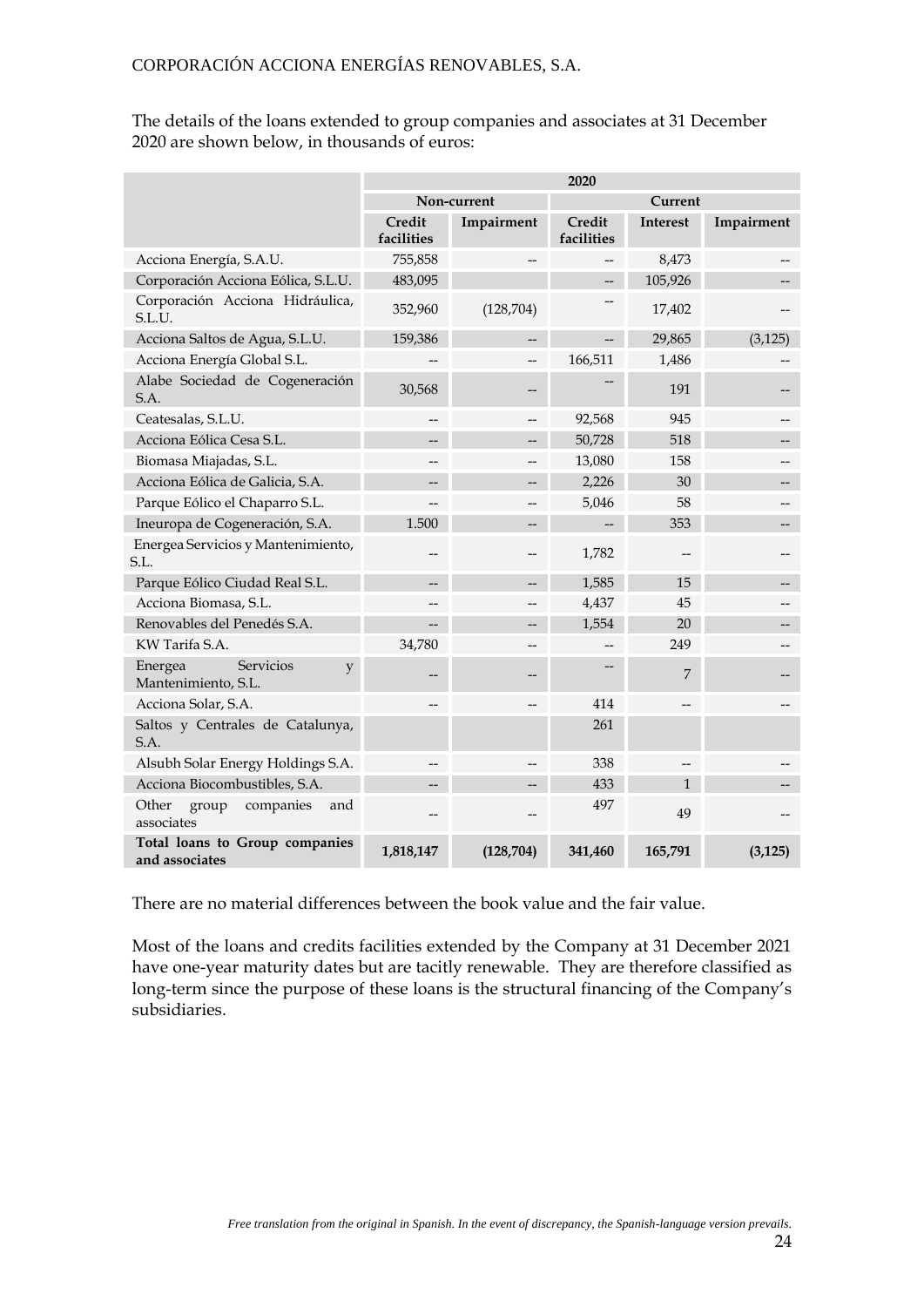The characteristics of the non-current loans granted by the Company at 31 December 2021 are as follows:

| Granted on | Drawn down<br>at 31.12.2021 | Contractual maturity<br>date: | Company                                |
|------------|-----------------------------|-------------------------------|----------------------------------------|
| 30/03/2011 | 755,859                     | 31/12/2025                    | Acciona Generación Renovables, S.A     |
| 30/11/2011 | 202,960                     | $31/12/2017$ (*)              | Corporación Acciona Hidráulica, S.L.U. |
| 01/01/2014 | 150,000                     | $31/12/2017$ (*)              | Corporación Acciona Hidráulica, S.L.U. |
| 07/04/2011 | 206,972                     | 30/04/2029                    | Corporación Acciona Eólica, S.L.U.     |
| 01/01/2013 | 81,648                      | $31/12/2017$ (*)              | Corporación Acciona Eólica, S.L.U.     |
| 31/12/2015 | 36,482                      | $31/12/2017$ (*)              | Corporación Acciona Eólica, S.L.U.     |
| 19/10/2016 | 54,899                      | 30/04/2029                    | Corporación Acciona Eólica, S.L.U.     |
| 07/04/2011 | 17,470                      | 30/04/2029                    | Acciona Saltos de Agua S.L.U.          |
| 01/01/2014 | 25,000                      | $31/12/2017$ (*)              | Acciona Saltos de Agua S.L.U.          |
| 19/10/2016 | 116,916                     | 30/04/2029                    | Acciona Saltos de Agua S.L.U.          |
| 08/02/2018 | 15,888                      | 01/01/2029                    | Álabe Sociedad de Cogeneración S.A.U.  |
| 15/02/2018 | 31,034                      | 01/01/2029                    | KW Tarifa S.A.                         |
| 11/03/2016 | 251,579                     | 11/03/2026                    | Acciona Energía Internacional, S.A.    |
| 27/02/2019 | 50,528                      | $31/12/2022$ <sup>**</sup> )  | Almeyda SPA                            |
| 15/04/2016 | 172,891                     | $31/12/2022$ <sup>**</sup> )  | Avenir El Romero SPA                   |
| 11/01/2019 | 32,180                      | 10/01/2024                    | Gunning W. Energy Development PTY LTD  |
| 24/09/2020 | 3,019                       | $31/12/2023$ <sup>**</sup> )  | Malgarida I SPA                        |
| 30/09/2020 | 10,366                      | 31/12/2025                    | Malgarida I SPA                        |
| 24/09/2020 | 23,825                      | $31/12/2023$ <sup>**</sup> )  | Malgarida II SPA                       |
| 30/09/2020 | 74,024                      | 31/12/2025                    | Malgarida II SPA                       |
| 24/10/2018 | 78,994                      | 30/09/2035                    | Mortlake South Wind Farm Pty.          |
| 17/08/2019 | 126,136                     | 30/09/2034                    | MT Gellibrand Wind Farm PTY LT         |
| 26/02/2019 | 112,931                     | $31/12/2022$ <sup>**</sup> )  | P.Eolico San Gabriel, SPA              |
| 29/09/2020 | 148,773                     | 31/12/2025                    | P.Eolico San Gabriel, SPA              |
| 11/01/2019 | 62,170                      | 10/01/2024                    | Pyrenees W. Energy Dev. PTY LTD        |
| 27/02/2019 | 79,436                      | $31/12/2022$ <sup>**</sup> )  | Tolpan Sur SPA                         |
| 30/09/2020 | 58,655                      | 31/12/2025                    | Tolpan Sur SPA                         |
| 24/09/2019 | 45,416                      | $31/12/2022$ <sup>**</sup> )  | Usya SPA                               |

(\*) These contracts specify that the maturity date may be extended for consecutive one-year periods. The Directors have stated that they will not call the loans due at maturity and therefore since they will not mature in the next year, they are classified as long-term.

(\*\*) These contracts specify that the maturity date may be extended for consecutive one-year year, up to a maximum of five years. The Directors have stated that they will not call the loans due at maturity and therefore since they will not mature in the next year, they are classified as long-term.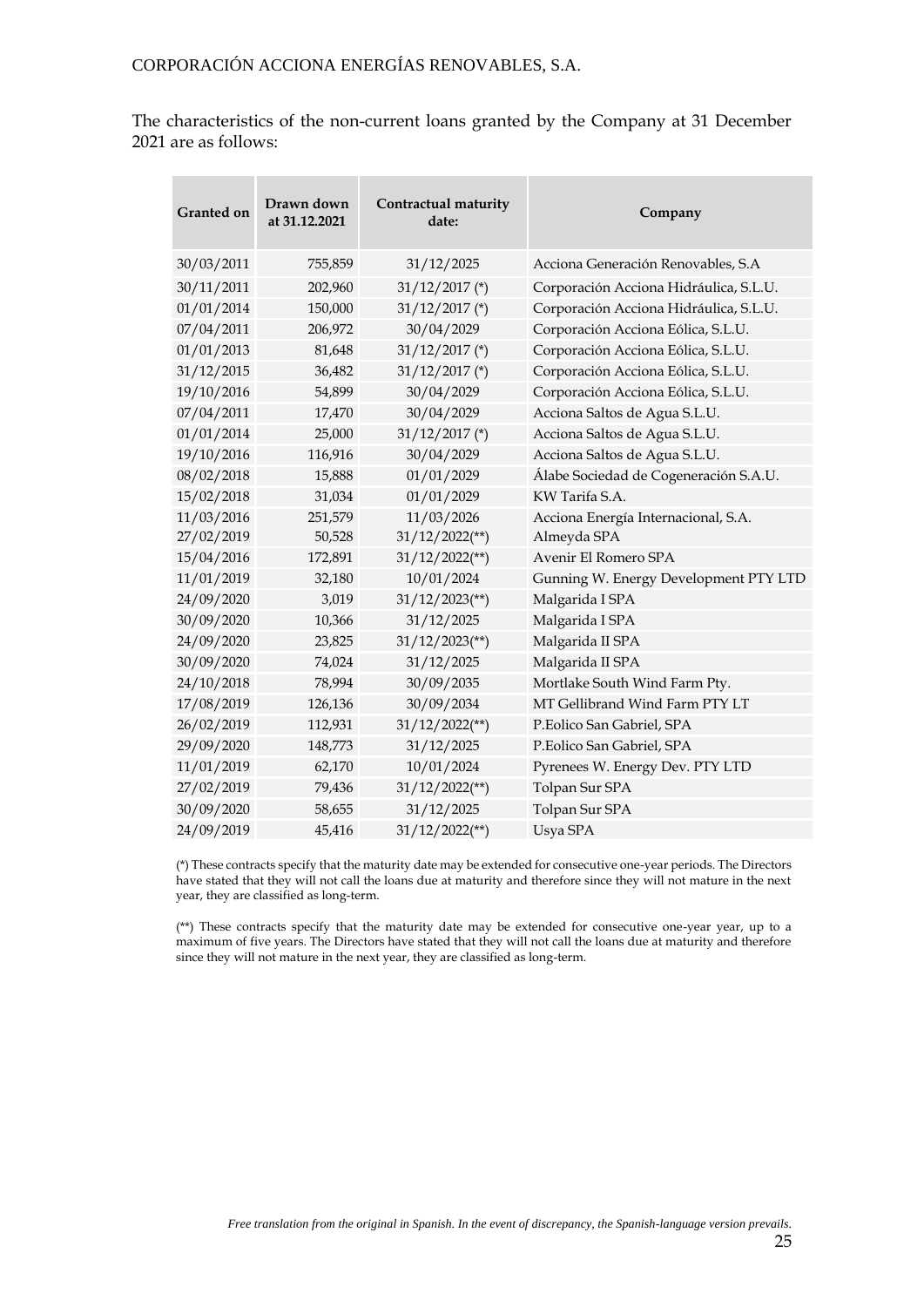| Granted on | Drawn down<br>at 31.12.2020 | Contractual maturity<br>date: | Company                                   |
|------------|-----------------------------|-------------------------------|-------------------------------------------|
| 30/03/2011 | 755,859                     | 31/12/2025                    | Acciona Energía, S.A.U.                   |
| 30/11/2011 | 202,960                     | $31/12/2017$ (*)              | Corporación Acciona Hidráulica,<br>S.L.U. |
| 01/01/2014 | 150,000                     | $31/12/2017$ (*)              | Corporación Acciona Hidráulica,<br>S.L.U. |
| 07/04/2011 | 206,972                     | 30/04/2029                    | Corporación Acciona Eólica, S.L.U.        |
| 01/01/2013 | 81,648                      | $31/12/2017$ (*)              | Corporación Acciona Eólica, S.L.U.        |
| 31/12/2015 | 32,191                      | $31/12/2017$ (*)              | Corporación Acciona Eólica, S.L.U.        |
| 19/10/2016 | 162,284                     | 30/04/2029                    | Corporación Acciona Eólica, S.L.U.        |
| 07/04/2011 | 17,470                      | 30/04/2029                    | Acciona Saltos de Agua S.L.U.             |
| 01/01/2014 | 25,000                      | $31/12/2017$ (*)              | Acciona Saltos de Agua S.L.U.             |
| 19/10/2016 | 116,916                     | 30/04/2029                    | Acciona Saltos de Agua S.L.U.             |
| 08/02/2018 | 30,568                      | 01/01/2029                    | Álabe Sociedad de Cogeneración<br>S.A.U.  |
| 15/02/2018 | 34,780                      | 01/01/2029                    | KW Tarifa S.A.                            |
| 31/03/2014 | 1.500                       | $31/12/2017$ (*)              | Ineuropa de Cogeneración, S.A.            |

The composition of the non-current loans granted by the Company 31 December 2020 was as follows:

(\*) These contracts specify that the maturity date may be extended for consecutive one-year periods. The Directors have stated that they will not call the loans due at maturity and therefore since they will not mature in the next year, they are classified as long-term.

Average interest rates for the year is 3.5% for 2021 (4% for 2020).

The main changes in 2021 under the heading of "Non-current loans to Group companies" are as follows:

- On 22 March 2021, Acciona, S.A., agrees to assign its credit rights in the amount of 1,858,768 thousand of euros, including the principal and interest under the loan agreements entered into between Acciona, S.A. as lender and certain Group companies as borrowers, the details of which are below: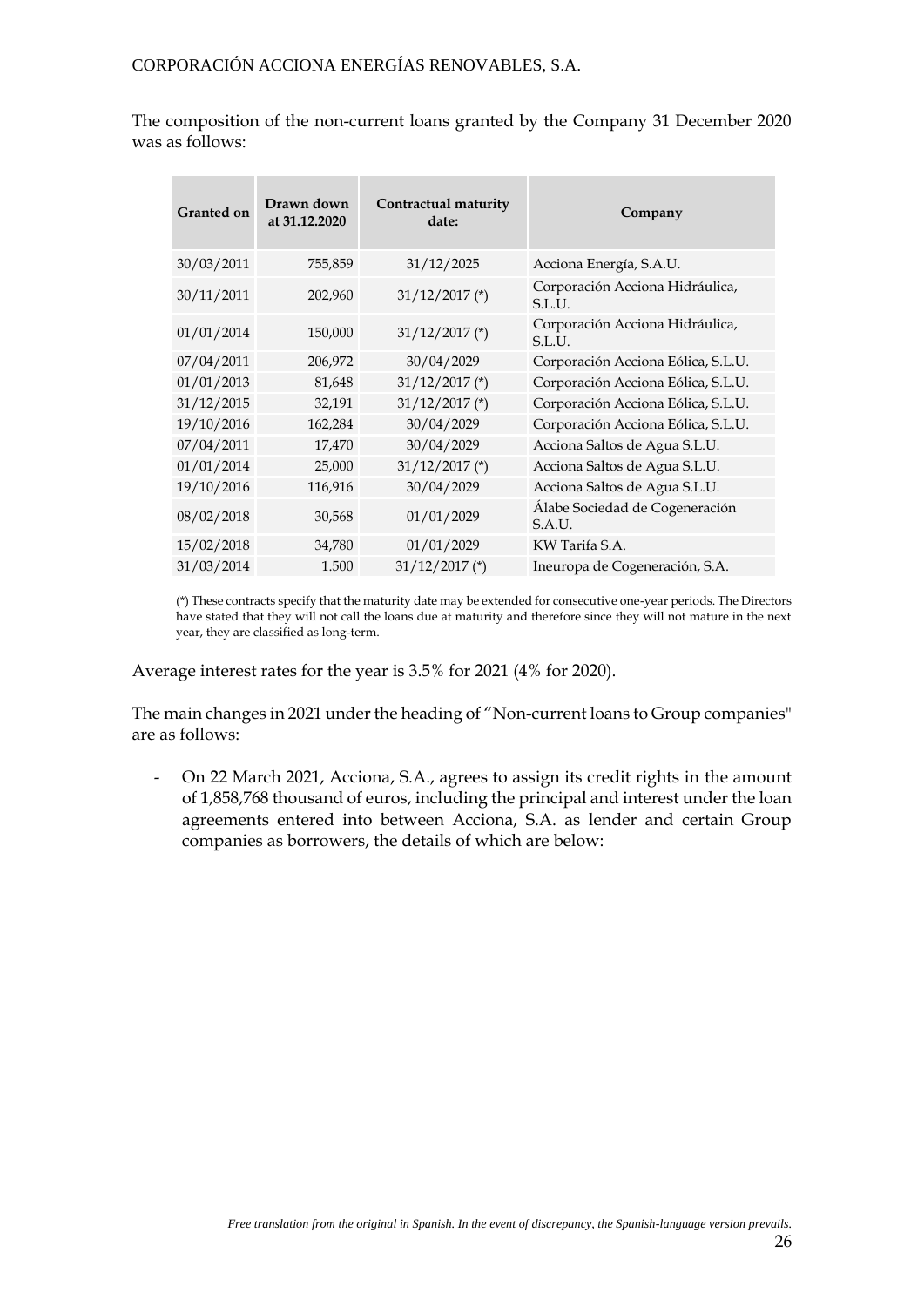| Company                                          | Principal | <b>Interest</b> | Shareholder/Owner<br>Contributions |
|--------------------------------------------------|-----------|-----------------|------------------------------------|
| Mortlake South Wind Farm Pty.                    | 73,827    | 468             | 74,295                             |
| MT Gellibrand Wind Farm PTY LT                   | 141,733   | 967             | 142,700                            |
| Pyrenees W. Energy Dev. PTY LTD                  | 82,849    | 533             | 83,382                             |
| Gunning W. Energy Development PTY<br><b>LTD</b>  | 37,658    | 242             | 37,900                             |
| Usya SPA                                         | 43,181    | 2,108           | 45,289                             |
| Tolpan Sur SPA                                   | 131,298   | 5,159           | 136,457                            |
| Malgarida I SPA                                  | 3,366     | 298             | 3,664                              |
| Avenir El Romero SPA                             | 170,609   | 532             | 171,141                            |
| Malgarida II SPA                                 | 24,953    | 1,097           | 26,050                             |
| Almeyda SPA                                      | 48,043    | 784             | 48,827                             |
| P.Eolico San Gabriel, SPA                        | 248,830   | 6,601           | 255,431                            |
| Acciona Energía Internacional, S.A.              | 323,051   | 409             | 323,460                            |
| Eolico Alíjar, S.A.                              | 1,639     | 15              | 1,654                              |
| Acciona Eólica Santa Cruz, S. de R.L. de<br>C.V. | 172,075   | 801             | 172,876                            |
| Parques Eólicos de San Lázaro, S.A. de<br>C.V.   | 89,921    | 546             | 90,467                             |
| Energía Renovable del Istmo II de C.V.           | 216,080   | 2,448           | 218,528                            |
| Acciona Energía Global, S.L.                     | 25,800    | 229             | 26,029                             |
| Valdivia Energía Eólica, S.A.                    | 609       | 9               | 618                                |
| <b>Total Loans Granted</b>                       | 1,835,522 | 23,246          | 1,858,768                          |

In 2021 the most significant changes under this heading in 2021 were as follows:

| Company                                          | Opening<br>balance | <b>Additions</b>         | Repayment  | <b>Balance</b> at<br>31.12.2021 |
|--------------------------------------------------|--------------------|--------------------------|------------|---------------------------------|
| Mortlake South Wind Farm Pty.                    | 73,827             | 5,165                    |            | 78,992                          |
| MT Gellibrand Wind Farm PTY LT                   | 141,733            |                          | (8,516)    | 133,217                         |
| Pyrenees W. Energy Dev. PTY LTD                  | 82,849             |                          | (11,509)   | 71,340                          |
| Gunning W. Energy Development PTY<br><b>LTD</b>  | 37,658             |                          | (3,337)    | 34,321                          |
| Usya SPA                                         | 43,181             | 2,234                    |            | 45,415                          |
| Tolpan Sur SPA                                   | 131,298            | 6,793                    |            | 138,091                         |
| Malgarida I SPA                                  | 3,366              | 10,019                   |            | 13,385                          |
| Avenir El Romero SPA                             | 170,609            | 8,509                    | (6,226)    | 172,892                         |
| Malgarida II SPA                                 | 24,953             | 72,896                   |            | 97,849                          |
| Almeyda SPA                                      | 48,043             | 2,486                    |            | 50,529                          |
| P.Eolico San Gabriel, SPA                        | 248,830            | 12,874                   |            | 261,704                         |
| Acciona Energía Internacional, S.A.              | 323,051            | 15,487                   | (38, 857)  | 299,681                         |
| Eolico Alíjar, S.A.                              | 1,639              |                          | (863)      | 776                             |
| Acciona Eólica Santa Cruz, S. de R.L. de<br>C.V. | 172,075            | 528                      | (172, 603) |                                 |
| Parques Eólicos de San Lázaro, S.A. de<br>C.V.   | 89,921             | 45,176                   | (135,097)  |                                 |
| Energía Renovable del Istmo II de C.V.           | 216,080            | 2,508                    | (218,588)  |                                 |
| Acciona Energía Global, S.L.                     | 25,800             |                          | (25, 800)  |                                 |
| Valdivia Energía Eólica, S.A.                    | 609                | $\overline{\phantom{a}}$ | (609)      |                                 |
| <b>Total Loans Granted</b>                       | 1,835,522          | 184,675                  | (622,005)  | 1,398,192                       |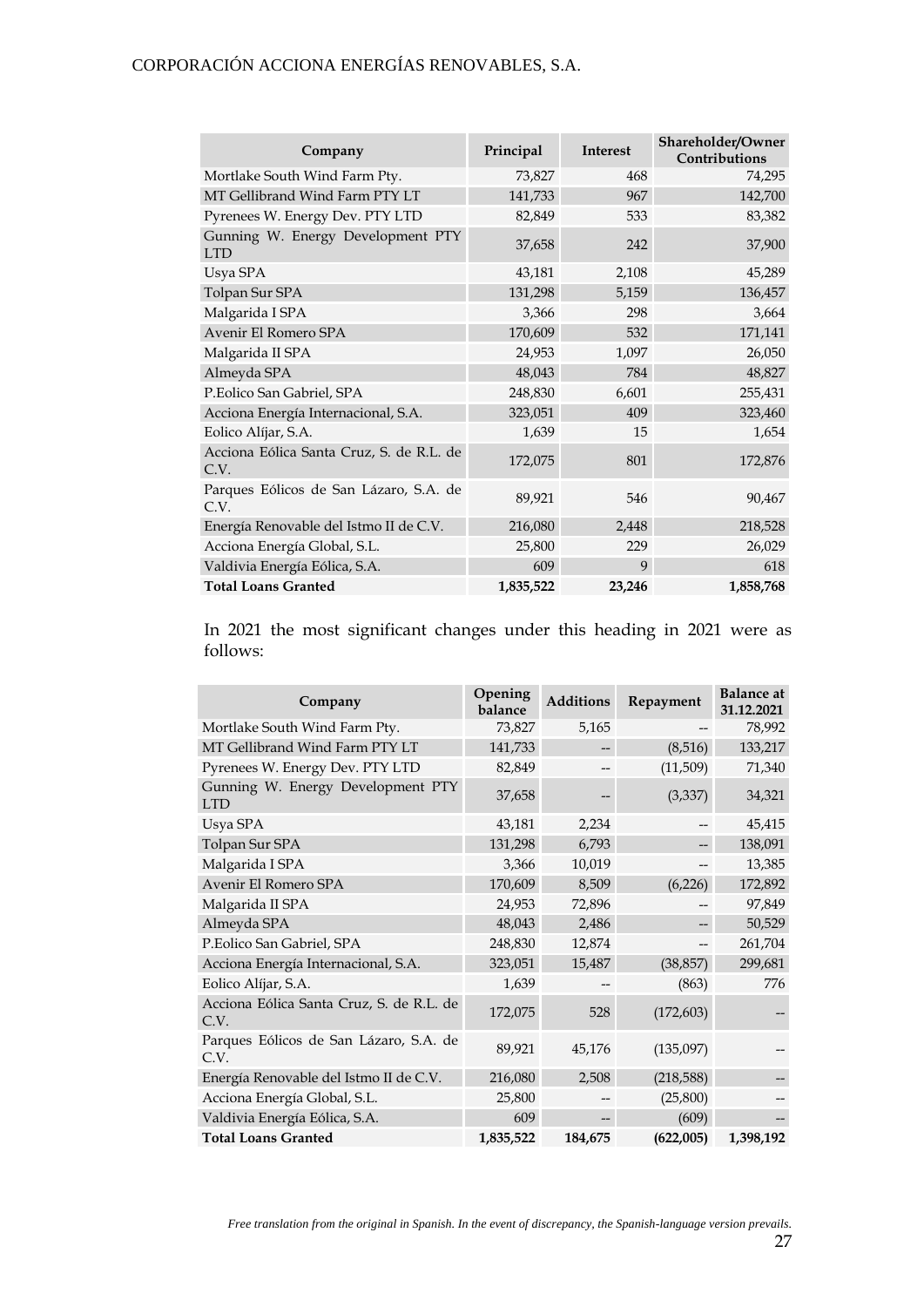- Partial cancellation in the amount of 118,115 thousand of euros of the long-term loan granted by the Company to Corporación Acciona Eólica, S.L under the contract dated 19 October 2016, with a total limit of 809,000 thousand of euros. At 31 December 2021, the balance drawn down was 54,899 thousand of euros (162,284 thousand of euros in 2020) thus cancelling 107,385 thousand of euros of principal and 10,730 thousand of euros of accrued interest according to the terms of the contract (fixed rate of 4% from 1 January to 30 September; Euribor 1 month + 2% from 1 October to 31 December).
- On 8 February 2018, the Company granted a line of credit to Alabe Sociedad de Cogeneración, S.A.U. with a limit of 51,200 thousand of euros. This interest rate on this line of credit is referenced to the Euribor plus a spread in accordance with market conditions and the final maturity date is 1 January 2024 (although the parties may agree to a 5-year extension). The line of credit was partially repaid in 2021 in the amount of 14,680 thousand of euros, leaving an outstanding balance of 15,888 thousand of euros.
- Total repayment in the amount of 1,500 thousand of euros of the long-term loan granted by the Company to Ineuropa Proyectos Renovables under the agreement dated 1 April 2014 in the amount of 1,500 thousand of euros.
- On 30 November 2021, the loans of Acciona Eólica Santa Cruz, S. de R.L. de C.V., Parques Eólicos San Lázaro, S.A. de C.V. and Energía Renovable del Istmo II de C.V. were assigned in turn to Acciona Energía Financiación de Filiales, S.A.

The main changes in 2020 under the heading of "Non-current loans to Group companies" are as follows:

- On 8 February 2018, the Company granted a line of credit to Alabe Sociedad de Cogeneración, S.A.U. with a limit of 51,200 thousand of euros. This interest rate on this line of credit is referenced to the Euribor plus a spread in accordance with market conditions and the final maturity date is 1 January 2024 (although the parties may agree to a 5-year extension). The line of credit was partially repaid in 2020 in the amount of 7,760 thousand of euros, leaving an outstanding balance of 30.568 thousand of euros.
- Loan in the amount of 548,712 thousand of euros granted against the long-term subordinated loan extended by the Company to Acciona Energía, S.A.U. under the agreement dated 31 December 2011 with a limit of 800,000 thousand of euros, which was novated on 1 July 2014, increasing the credit limit to 850,000 thousand of euros. At 31 December 2020 the balance drawn down was 755,859 thousand of euros.
- Partial cancellation in the amount of 217,445 thousand of euros of the long-term loan subordinated loan granted by the Company to Corporación Acciona Eólica, S.L.U. under the contract dated 30 November 2011, with a total limit of 781,386 thousand of euros. At 31 December 2020, the balance drawn down was to 202,960 thousand of euros.
- Partial cancellation in the amount of  $\epsilon$ 99,285,000 of the long-term loan granted by the Company to Corporación Acciona Eólica, S.L under the contract dated 19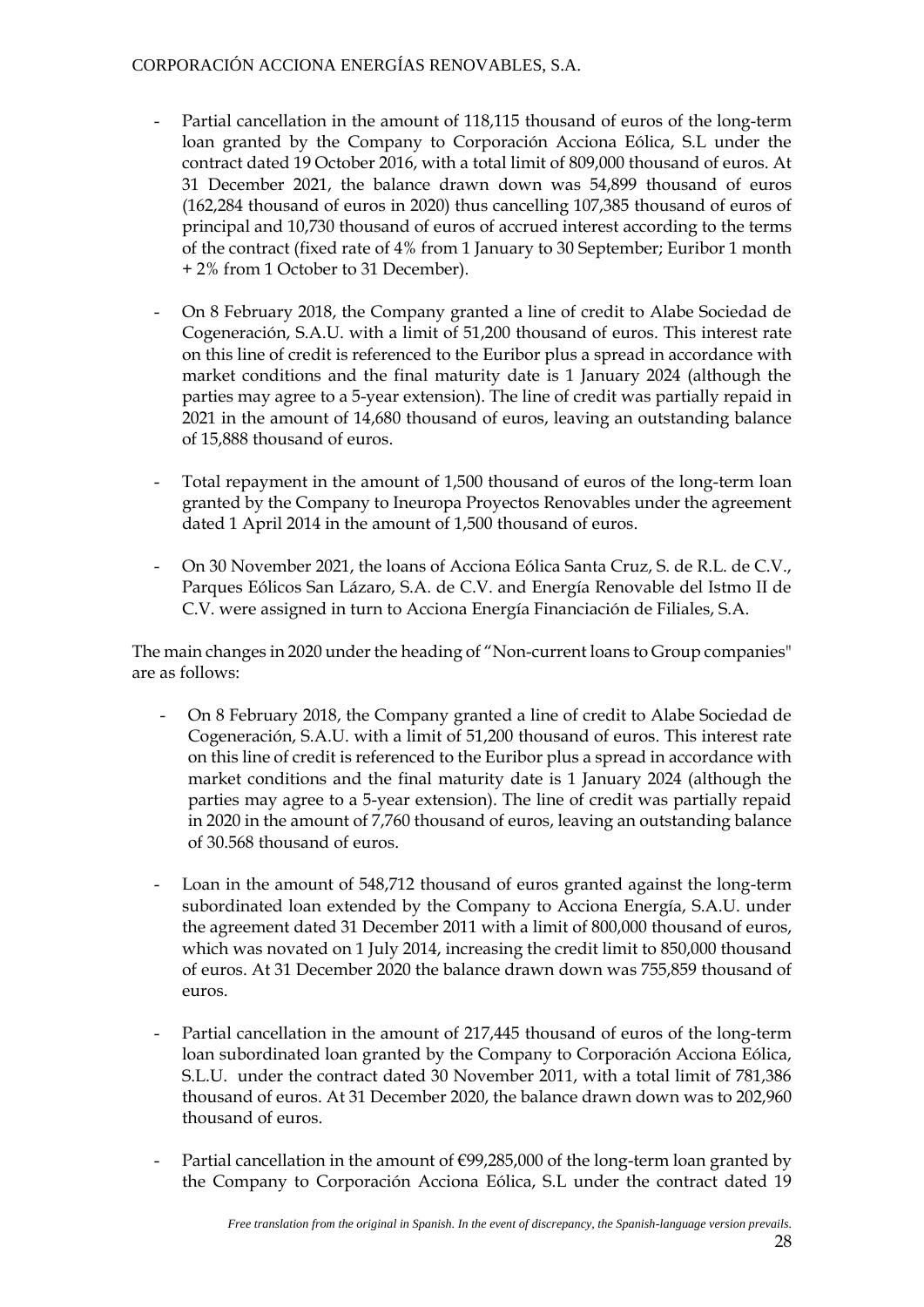October 2016, with a total limit of €809,000,000. At 31 December 2020, the balance drawn down was to €162,284,000.

#### *Short-term loans*

The Company operates as a liquidity manager to satisfy the occasional cash requirements of its subsidiaries. Therefore, most of the short-term loans are reciprocal credit lines (cash pooling) with the member companies of the Group. "Cash-pooling" balances:

|                                               | Loans   | Interest       |
|-----------------------------------------------|---------|----------------|
| Acciona Green Energy Development, S.L.        | 166,750 | 468            |
| Acciona Energía Global S.L.                   | 161,605 | 503            |
| Ceatesalas, S.L.U.                            | 92,441  | 241            |
| Corporación Acciona Hidráulica, S.L.U.        | 85,411  | 248            |
| Acciona Eólica Cesa S.L.                      | 51,108  | 133            |
| Acciona Energía, S.A.U.                       | 31,707  | 257            |
| Solar Bolarque S.L.                           | 9,780   | $\mathcal{P}$  |
| Sistemas Energéticos Valle del Sedano, S.A.   | 8,012   | 38             |
| Acciona ESCO, S.L.                            | 6,957   | 14             |
| Acciona Biomasa, S.L.                         | 4,441   | 12             |
| Desarrollos Energéticos Eólicos Solares       | 4,219   | 8              |
| Energías Alternativas de Teruel               | 3,688   | 6              |
| Parque Eólico el Chaparro S.L.                | 2,585   | 10             |
| Biomasa Miajadas, S.L.                        | 2,060   | 17             |
| Desarrollos Renovables Norte, S.L.            | 805     | $\overline{2}$ |
| Renewables del Penedés                        |         | 2              |
| Total loans to Group companies and associates | 631,568 | 1,959          |

The reciprocal credit line was formalised on 30 July 2014 with an initial limit of 506,600 thousand of euros between the Company and some of its subsidiaries, maturing on 30 July 2015, renewable annually. According to the last addendum signed on 19 October 2016, the total joint limit was increased to 2,634,000 thousand of euros. This line of credit was cancelled on 5 July 2021, on the same date as a new reciprocal credit line was formalized between Acciona Energía Financiación de Filiales S.A.U. and Corporación Acciona Energías Renovables, S.A. with a limit of 2,634,000 thousand of euros, as part of the centralised cash pooling system.

The additions to the current balance of "Short-term loans to companies" arise from the interest accrued in 2021 and the increased drawdowns under the reciprocal credit line agreement.

# **c) Other financial assets**

At 31 December 2021, there are approved dividends from subsidiaries pending disbursement in the amount of 37,000 thousand of euros, including 30,000 thousand of euros from Corporación Acciona Eólica, S.A. and 7,000 thousand of euros from Acciona Eólica de Galicia, S.A.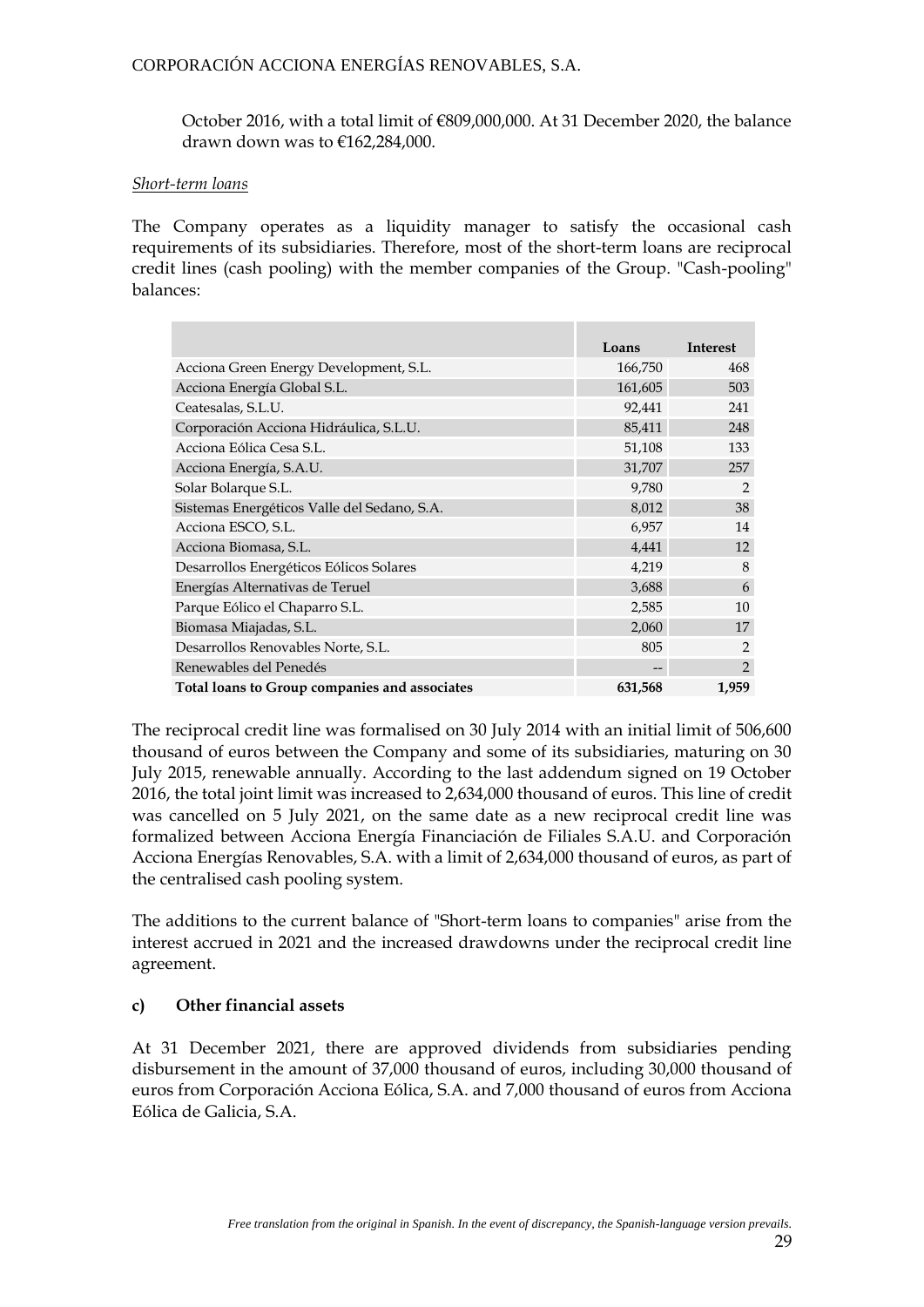Also included under this heading by virtue of the Liquidity Agreement is the current account between Bestinver Sociedad de Valores, S.A. as Financial Intermediary and Corporación Acciona Energías Renovables, S.A. as Issuer, whereunder the Financial Intermediary will operate on behalf of the Issuer for the purchase and sale of the latter's own shares for the sole purpose of promoting the liquidity and regularity of the stock, within the limits established in the authorisation granted to the Issuer for this purpose by the shareholders. The agreement is subject to the laws in force and, in particular, to the CNMV Circular, and must be interpreted at all times in accordance therewith.

#### **d) Impairment**

Impaired investments of Group companies amounting to 933,729 thousand of euros in 2021 (988,703 thousand of euros in 2021) arising in prior years are mainly due to the effects of the regulatory changes in Spain in 2013, especially those introduced by Legislative Royal Decree 9/2013, which had a material impact on the results of the renewable energy companies in which the Company has holdings. At the end of the 2013 financial year, the facilities of the investee companies of Corporación Acciona Energías Renovables, S.A. re-estimated and revalued their income, impairment tests and other indicators considering the new compensation model introduced by the Royal Decree, recording the resulting impairments based on the new model. These impairments in turn gave rise to significant provisions in the Company's portfolio and loans.

At the year end, the Company analyses the evolution of the yields on investees' assets, assessing compliance or the appearance of deviations in the main assumptions and estimates underlying the impairment tests, as well as the existence of relevant changes vis-a-vis the regulatory, economic or technological environment in the markets where these assets operate, in order to accurately update the recoverable value of these investments.

In 2021, the Supreme Court ruled that certain provisions of Royal Decree 198/2015, issued under Law 15/2012, which retroactively extended the application of the fee for the use of inland water to 2013 and 2014, were null and void and declared that for the years 2015 to 2020 the fee should not be paid in those cases where there had been no prior review of the administrative concession for the use of water for hydroelectric purposes. As a result of this ruling, the amounts unduly paid were refunded to the affected operators along with the corresponding late interest at the end of 2021 and early January 2022. Corporación Acciona Hidráulica, S.L. received €82 million and the subgroup, Acciona Saltos del Agua, S.L., received €6 million.

In addition, throughout the 2021 financial year, in order to mitigate the adverse effects of the price hikes that occurred in the wholesale market in the last four-month period, the Government has introduced several urgent measures in Royal Decree 17/2021 and 23/2021 to mitigate the impact of the natural gas price hikes in the retail gas and electricity markets. According to these rules, the compensation of non-emitting inframarginal facilities that meet certain characteristics is reduced. On the other hand, following the meeting of the Council of Ministers on 1 June 2021, the Government launched a public consultation process on a draft bill that modifies the electricity market regulations to limit the recent increase in electricity prices. This process resulted in a draft bill, currently making its way through the Congress, which, among other measures,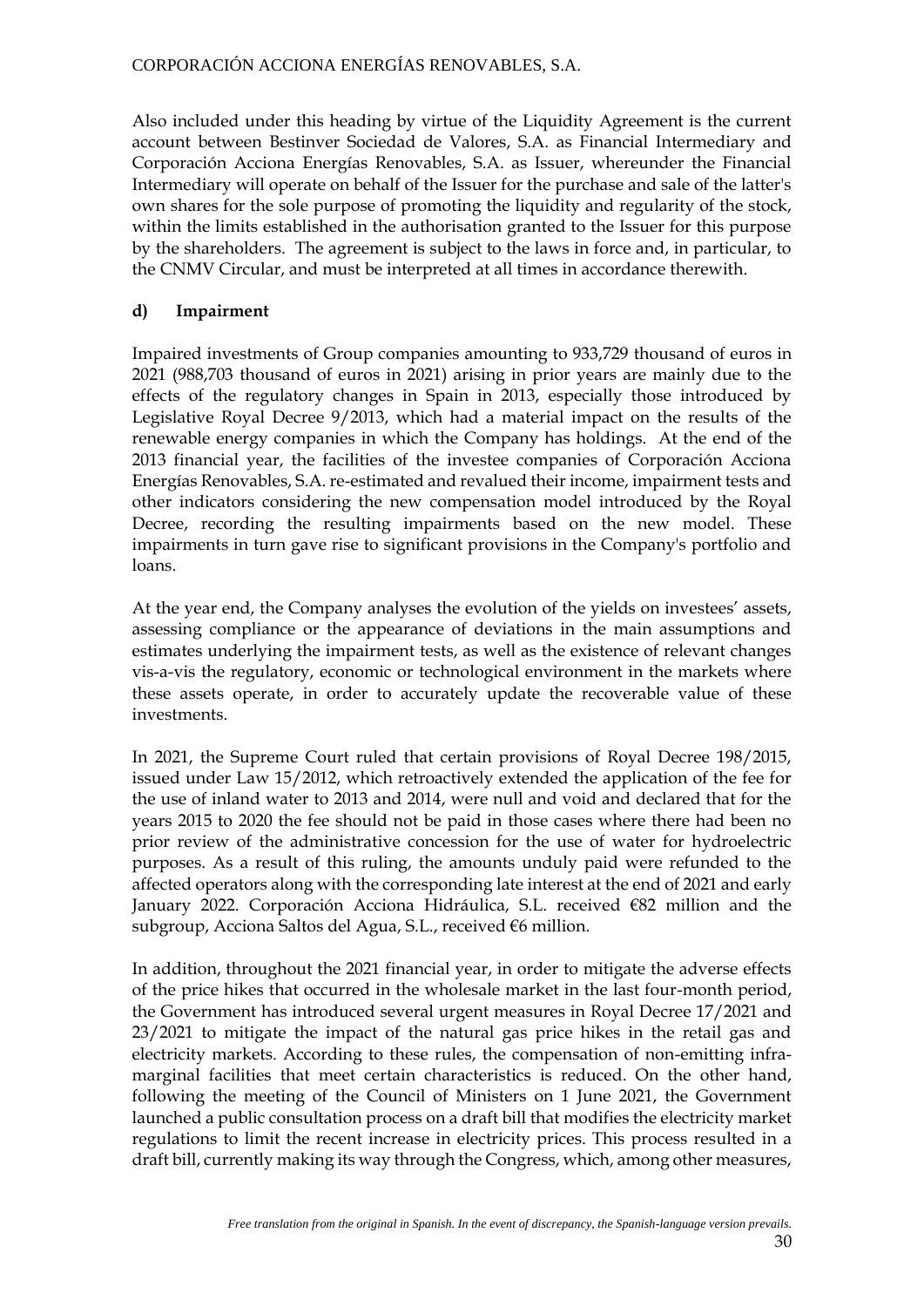is intended to act on the compensation of non-emitted CO2 in the electricity market and which is expected to take effect in the second half of 2022.

Consequently, in 2021 the Company updated its calculation of the recoverable value of the investments and receivables in Group companies linked to investments in hydroelectric power generation assets located in Spain. As a result, the Company proceeded to recognise a net reversal in the amount of 58,974 thousand of euros of the impairment provision recorded in previous years in the hydraulic investments of Corporación Acciona Hidráulica, S.L. (82,426 thousand of euros reversed) and Acciona Saltos del Agua, S.L. (23,452 thousand of euros funded).

As a result of this analysis, in 2020 the Company reversed 158,393 thousand of euros in respect of the wind power investments of Acciona Energía, S.A., Corporación Acciona Eólica, S.L., Ceatesalas, S.L.U. and KW Tarifa, S.A., due primarily to the change in the useful life of the wind power assets from 25 to 30 years.

In 2021 and 2020 the recoverable amount was determined using the present value of future cash flows of the investees and associates. The main assumptions used to determine cash flows are as follows:

- Production associated with each facility, which management considers to be the best estimate based on independent external reports that measure the expected long-term resource at each site, adjusted to account for historical deviations that have occurred on an annual basis;
- the long-term energy sale price curves for each of market in which the relevant facility operates. Management's estimates in this case are based on the average annual prices quoted on each market, and for those very long-term periods for which there is no quote or no liquid quote, a price curve based on variations in the quoted prices of gas and other components is used. These prices are adjusted each year by the differences that are historically observed between average market prices and the prices actually captured by each facility (deviations, penalties).
- The operating costs of each facility, based on management's best estimates and experience considering existing contracts and expected increases due to inflation. Future synergies or cost savings as a result of planned or potential future actions do not figure into the calculations. Costs are estimated in a way that is consistent with the recent past and considering the assets in their current condition.
- useful lives of power generation assets.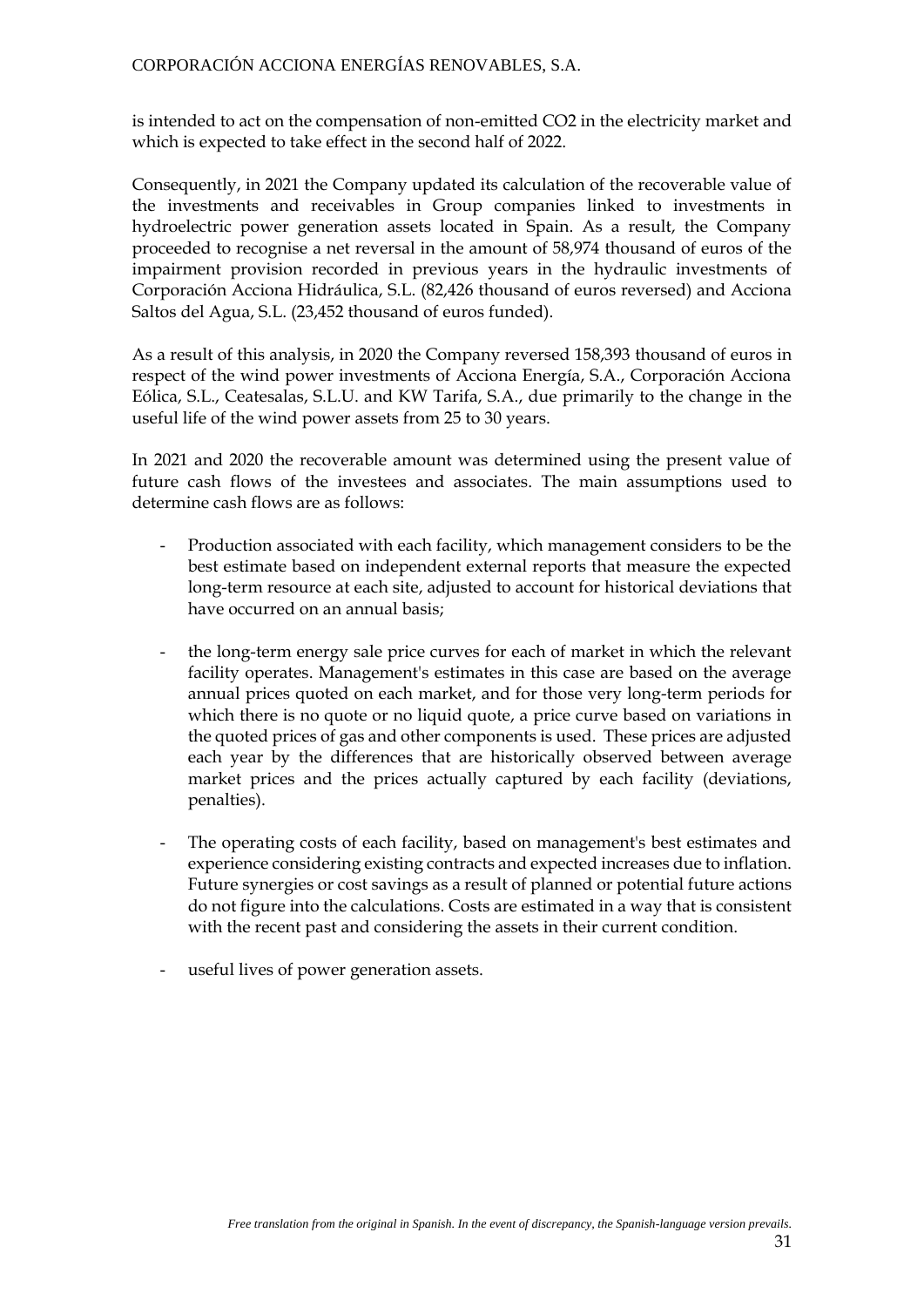The discount rates used to discount the future cash flows of the assets are between 5% and 7%, depending on the geographical location of the assets involved. The discount rates for each country or regulatory environment have been adjusted to the level of each company, based on the level of risk associated with the captured price, whether these are market risks, regulated tariffs, sale and purchase contracts or hedging of long-term energy prices.

The present value of future cash flows of investees and associates calculated in this way is reduced net financial debt, including bank borrowings and debt with Group companies, and is compared with the net book value of each financial investment, understood as the sum of both the value of the equity instruments and the credits or loans, delivered to or received from each direct investee company.

# **6. TRADE AND OTHER RECEIVABLE**

The composition of the balance under this heading at 31 December 2021 and 2020, in thousands of euros, was as follows:

|                                                                     | 2021   | 2020   |
|---------------------------------------------------------------------|--------|--------|
| Customers, group companies and associates (notes 12a)<br>and $14$ ) | 52.403 | 15.418 |
| Total Trade and other receivable                                    | 52.403 | 15,418 |

The breakdown by company is as follows (in thousands of euros):

|                                      | 2021   | 2020   |
|--------------------------------------|--------|--------|
| Acciona Energía, S.A.                | 52,354 | 15,373 |
| Other group companies and associates | 49     | 45     |
| Total group companies and associates | 52.403 | 15,418 |

This caption includes the Company's balance receivable at 31 December 2021 from Group and associated companies arising from commercial transactions for services rendered to its subsidiaries.

# **7. EQUITY**

# **a) Capital**

At 31 December 2021, the Company's capital is divided into 329,250,589 fully subscribed and paid-up shares with a par value of one euro each.

At 31 December 2021 the majority shareholder of the Company is Acciona, S.A. As mentioned in note1, on 1 July 2021, a portion of the Company's shares was admitted to trading on the Spanish Stock Exchange Interconnection System (SIBE - Madrid, Barcelona, Valencia and Bilbao Stock Exchanges). At the date of these annual accounts, the majority shareholder of Corporación Acciona Energías Renovables is Acciona, S.A., with 82.75% of the shares. The remainder is freely traded on the stock exchange. At 31 December 2020, Acciona, S.A. owned 100% of the Company's shares.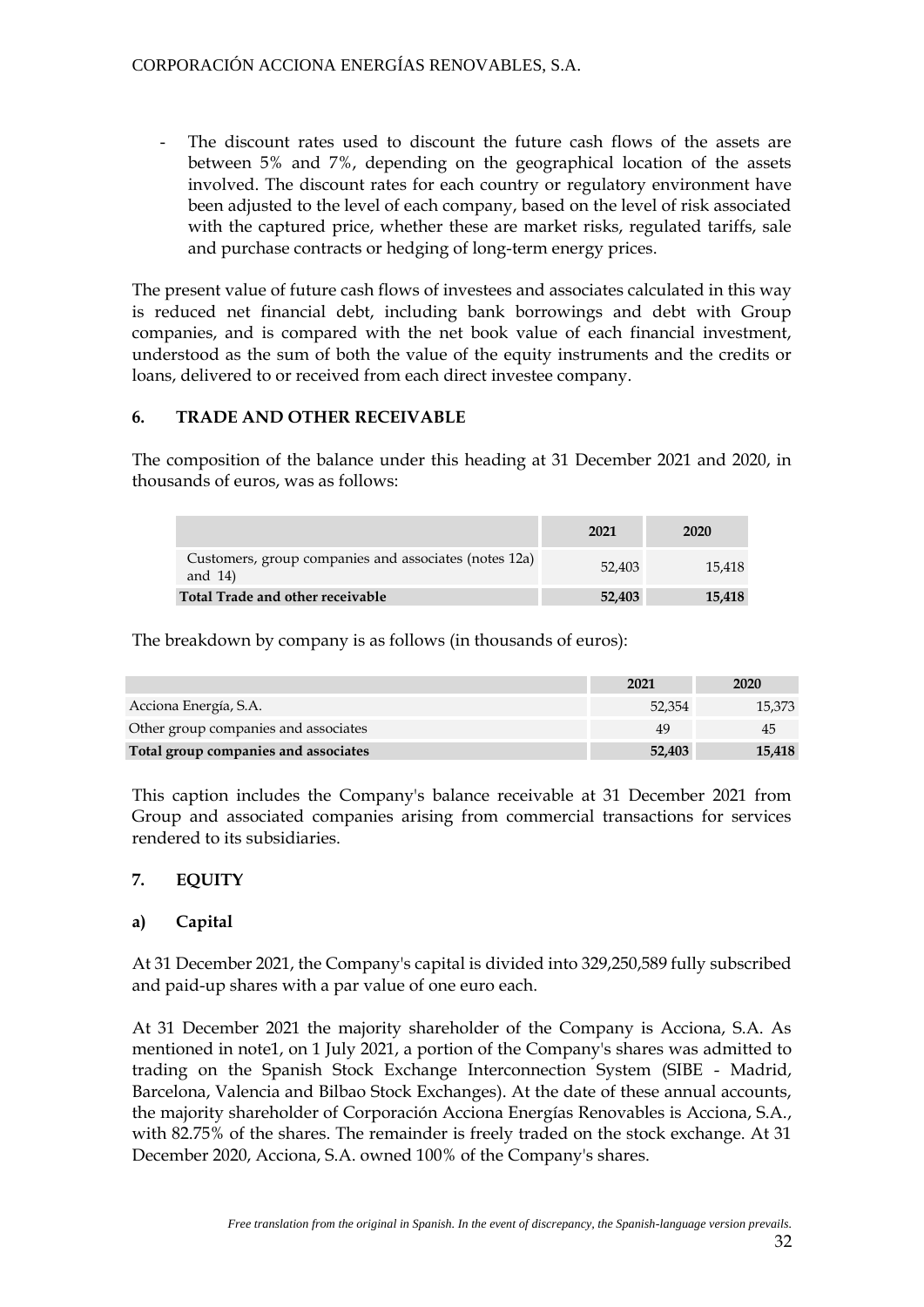Transactions and balances held with Acciona, S.A. at 31 December 2021 are detailed in note14.

# **b) Legal reserves**

Under the Revised Text of the Capital Companies Act, 10% of the year's net profit must be transferred to the legal reserve until the balance of this reserve reaches at least 20% of the share capital. The legal reserves may only be used to increase capital. Except for the purpose mentioned above, and as long as they do not exceed 20% of the capital, these reserve may only be used to offset losses, provided that there are no other reserves available for this purpose.

At 31 December 2021 and 2020, these reserves were not fully funded.

# **c) Share premium**

The balance under "Share premium" at 31 December 2021 and 2020 is 2,599,690 thousand of euros as a result of the issue of new shares in April 2016, which is described in note7.a), with a €4 premium per share. Article 296 of the Consolidated Text of the Capital Companies Act explicitly permits the use of the balance of the share premium to increase capital and does not establish any specific restriction as to the availability of this balance.

# **d) Treasury stock in special situations**

The changes in treasury stock during the 2021 financial year were as follows:

|                        | 2021                |                              |  |
|------------------------|---------------------|------------------------------|--|
|                        | Number of<br>shares | Cost (thousands<br>of euros) |  |
| <b>Opening balance</b> |                     |                              |  |
| Added                  | 498,191             | 15,282                       |  |
| Disposals              | (444, 254)          | (13, 586)                    |  |
| <b>Closing balance</b> | 53,937              | 1,696                        |  |

On 18 October 2021, Corporación Acciona Energías Renovables, S.A. entered into a liquidity agreement with Bestinver Sociedad de Valores, S.A. for the management of its treasury stock under the terms of Circular 1/2017 of the National Securities Market Commission (CNMV). The transactions with company shares within the framework of this agreement are carried out by Bestinver on the Spanish stock exchanges and the purpose is to favour the liquidity of the transactions and the regularity of the stock price.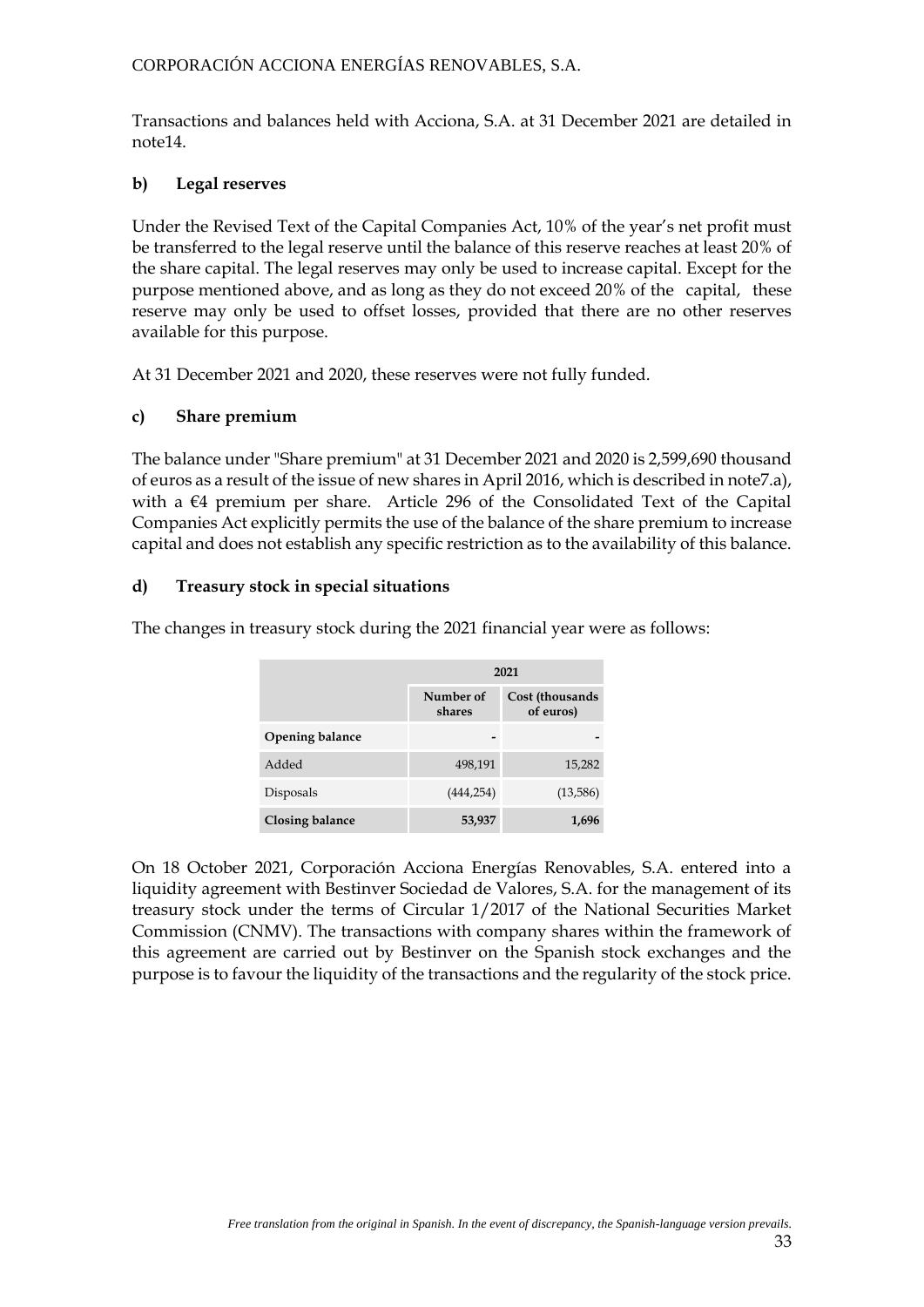In 2021, the positive result recorded in reserves from transactions with treasury stock carried out under the liquidity agreement totalled 80 thousand of euros.

# **e) Shareholder/owner contributions**

On 22 March 2021, Acciona, S.A., the majority shareholder of Corporación Acciona Energías Renovables, S.A., approved the contribution of shareholders through which it proceeded to capitalise 1,859 millions of euros of the financial debt held with Acciona Group companies at that date and in particular of that held with Acciona Financiación de Filiales, S.A., through a non-monetary contribution of the credit rights with this subsidiary made by the Company's shareholder (Acciona, S.A.). Previously, Acciona Financiación de Filiales, S.A. transferred these credit rights to Acciona S.A. under a purchase and sale agreement entered into on the same date. The carrying value of these credit rights does not differ significantly from the fair value.

This contribution was consistent with the provisions of the General Accounting Plan approved by Royal Decree 1514/2007 of 16 November 2007. It is recorded in account 11, "Shareholder/Owner Contributions" and included in caption 11 (Reserves and other equity instruments) (see note5).

The credit rights are transferred without any consideration for the transferor in order to strengthen the Company's equity, and is irrevocable.

# **f) Interim dividend**

On 31 December 2020, the directors of Corporación Acciona Energías Renovables, S.L.U. agreed to pay an interim dividend of 100,000 thousand of euros against 2020 profits. The dividend was paid on 13 April 2021.

# **8. RISK MANAGEMENT POLICY**

The Company's business is exposed to certain financial risks that are effectively managed by applying systems designed to identify, measure and evaluate the different types of risks.

In keeping with the general policy of the Acciona Group, risk management is a part of the overall management policy which comprises a set of specific procedures intended to identify, evaluate and mitigate risks, backed by an insurance scheme to guarantee that when situations occur in which those risks do materialise, they do not jeopardise the Company's financial solvency.

Each one of the Acciona Group's business areas, and specifically the Energy Division to which the company pertains, evaluates and controls the risks to which it is exposed. The Acciona Group establishes the maximum risks that can be assumed by each business and coordinates with each area to ensure the consistency and uniformity of the global risk management system, thereby ensuring that the exposure to risk assumed by the Group is known at all times.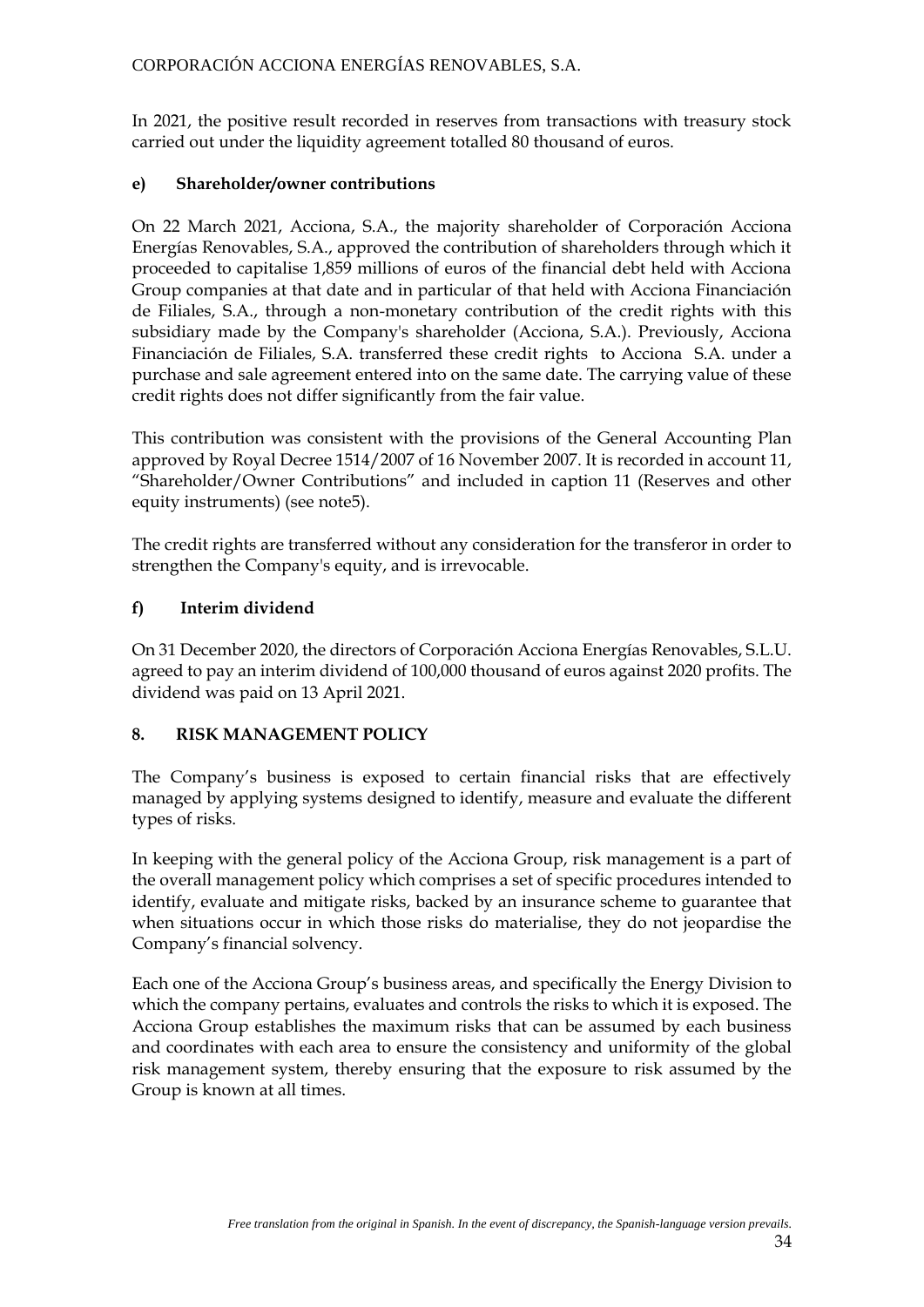#### *Financial risk management objectives*

The principal functions of the Company's treasury include: providing service to the business, coordinating access to domestic and international financial markets and supervising and managing operating risks.

To do so, the Company analyses the exposure, level and magnitude of the financial risks. These include market risks (which in turn encompass interest rate and price risks), credit risks and liquidity risks.

#### *Interest rate risk*

Interest rate fluctuations modify the future flows of the assets and liabilities tied to an adjustable interest rate.

The interest rate of reference on the Company's debt is primarily the Euribor. The Company does not regularly resort to external markets to raise financing, its main source of financing being the reciprocal credit line agreement between the Company and the Group company Acciona Energía Financiación de Filiales S.A.U. dated 5 July 2021, with a limit of 2,634,000 thousand of euros (see notes 5, 9 and 14).

#### *Credit risk and risk management*

Credit risk refers to the risk that a counterparty to an agreement may breach its contractual obligations thereby causes the Company to sustain economic losses. The Company has no significant exposure to this risk with any of its customers, most of which are Group companies or associate who do business with companies of recognised solvency in the field of electricity distribution.

#### *Liquidity risk and risk management*

The guiding principle of the Company's liquidity risk management is prudence, maintaining sufficient amounts of cash and cash equivalents and credit facilities in amounts that are sufficient to satisfy its cash requirements.

The ultimate responsibility for managing liquidity risk lies with the Acciona Group's Economic-Financial General Management, where an appropriate framework is in place to control the Group's liquidity needs in the short, medium and long term. The Company manages its liquidity by maintaining adequate reserves, appropriate banking services and the availability of loans and credit by constantly supervising the forecasts and the actual flow of funds and pairing these with the maturity profiles of the financial assets and liabilities.

At 31 December 2021 the Company had 514,101 thousand of euros in negative working capital (804,152 thousand of euros in negative working capital at 31 December 2020), as current liabilities exceeded current assets, largely due to the financing received from the Group, specifically Acciona Energía Financiación Filiales S.A.U. (whose sole shareholder is the Company). The balance of 1,147,124 thousand of euros matures in 2021.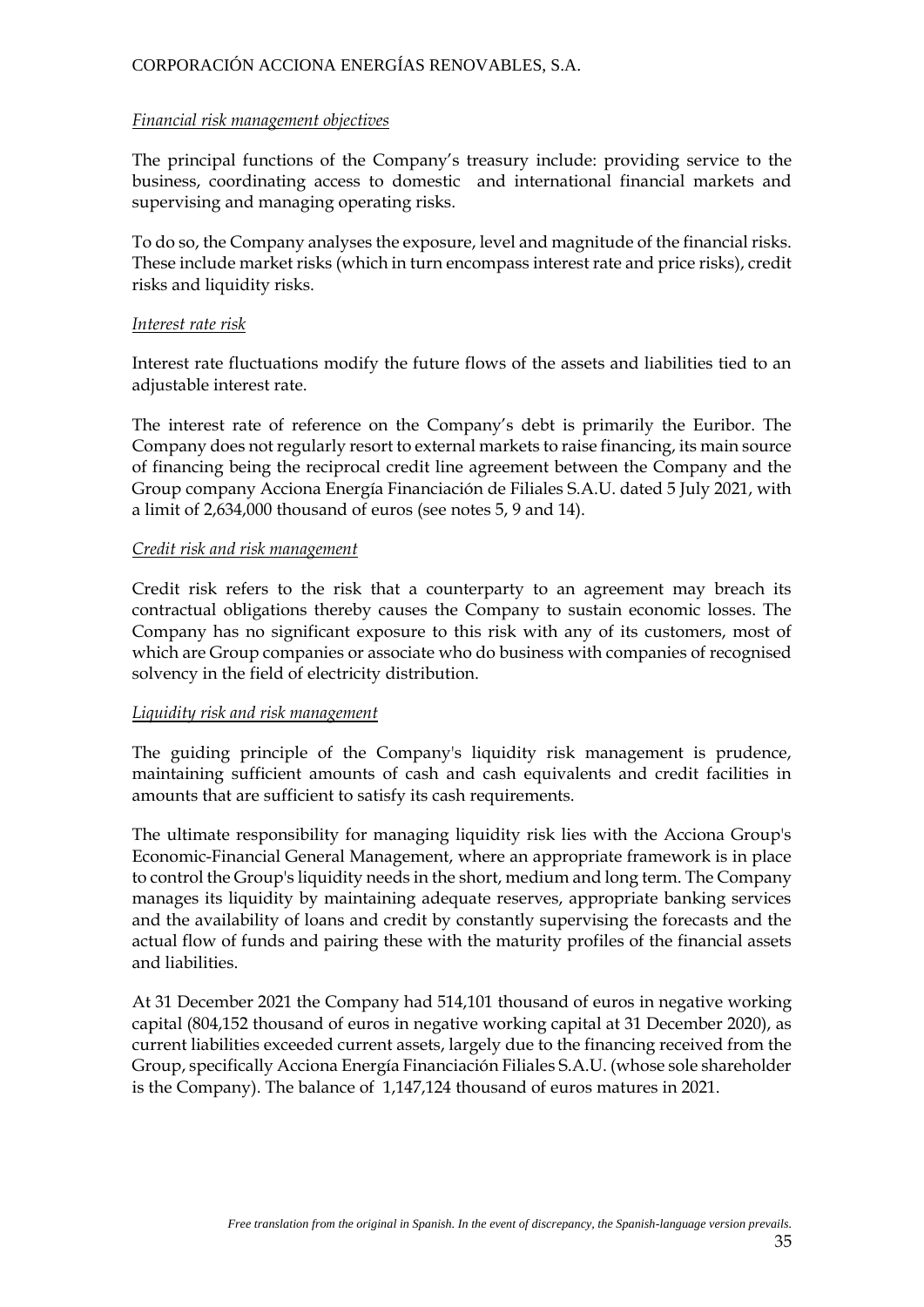As indicated in note4.j), the Company's Directors do not anticipate any problems vis-avis the continuity of operations as a result of the renewal of the Group's at maturity.

# **9. CURRENT AND NON-CURRENT PAYABLES TO GROUP COMPANIES AND ASSOCIATES**

The details of the financial debt with Group and associated companies at 31 December 2021 and 2020, in thousands of euros, is shown below:

|                                              | 2021        |           | 2020        |           |
|----------------------------------------------|-------------|-----------|-------------|-----------|
|                                              | Non-current | Current   | Non-current | Current   |
| Acciona Energía Financiación Filiales, S.A.  | --          | 1,147,124 |             |           |
| Acciona Financiación Filiales S.A            | --          | $-$       | 256,474     | 947,858   |
| Acciona Energía, S.A.                        | --          | --        |             | 3,672     |
| Biodiesel Caparroso S.L                      |             | 8,273     | --          | 7,782     |
| Empordavent, S.L.U.                          |             | 5,545     |             | 1,399     |
| Saltos del Nansa, S.A.U.                     |             | 9,999     |             | 3,088     |
| Corporación Acciona Hidráulica, S.L.U.       | --          |           | --          | 1,211     |
| Biomasa Sangüesa S.L                         | --          | 711       | --          | 701       |
| Des.Renov.Eólicos Solares S.L                | --          |           | --          | 2,762     |
| Eólica de Rubio S.A                          |             | 3,050     | --          | 1,396     |
| Energea Serv. y Mantenimiento S.L            |             | 3,509     |             |           |
| Generación de Energías Renovables S.A        |             | 4,663     |             | 1,674     |
| Acciona Eólica de Galicia S.A                | --          | 20,377    | --          |           |
| Ceólica Hispania, S.L.                       | --          | 126,501   | --          | 102,090   |
| Energías Eólicas Cataluña S.A.               | --          | 8,164     | --          | 4,492     |
| Corporación Acciona Eólica, S.L.U.           |             | 103,852   | --          | 45,715    |
| Acciona Eólica Castilla La Mancha, S.L.      |             | 11,089    | --          | 4,977     |
| Sistemas Energéticos Valle Sedano S.A.       | --          | --        | --          | 1,979     |
| Acciona Solar, S.A.                          | --          | 131       | --          |           |
| Acciona Green Energy Development, S.L.       | --          | --        | --          | 63,700    |
| Parque Eólico Ciudad Real S.L.               |             | 3,873     | --          |           |
| Sierra de Selva, S.L.U.                      |             | 7,122     | --          | 1,072     |
| Ineuropa de Cogeneración, S.A.U.             |             |           | --          | 2,727     |
| Terranova Energy Corporation, S.A.           | --          | 685       | --          | 597       |
| Acciona Saltos de Agua S.L                   | --          | 13,466    | --          | 875       |
| Distributed Generation S.L                   | --          | 792       | --          | 887       |
| Saltos y Centrales de Cataluña, S.A          | --          | 6,301     | --          |           |
| Acciona Biocombustible, S.A                  |             | 5,595     | --          |           |
| Other Group companies and associates         |             | 19,695    |             | 3,801     |
| Total owed to Group companies and associates | --          | 1,510,517 | 256,474     | 1,204,455 |

Debt with Group companies and associates recognised at amortised cost There are no material differences between the book value and the fair value.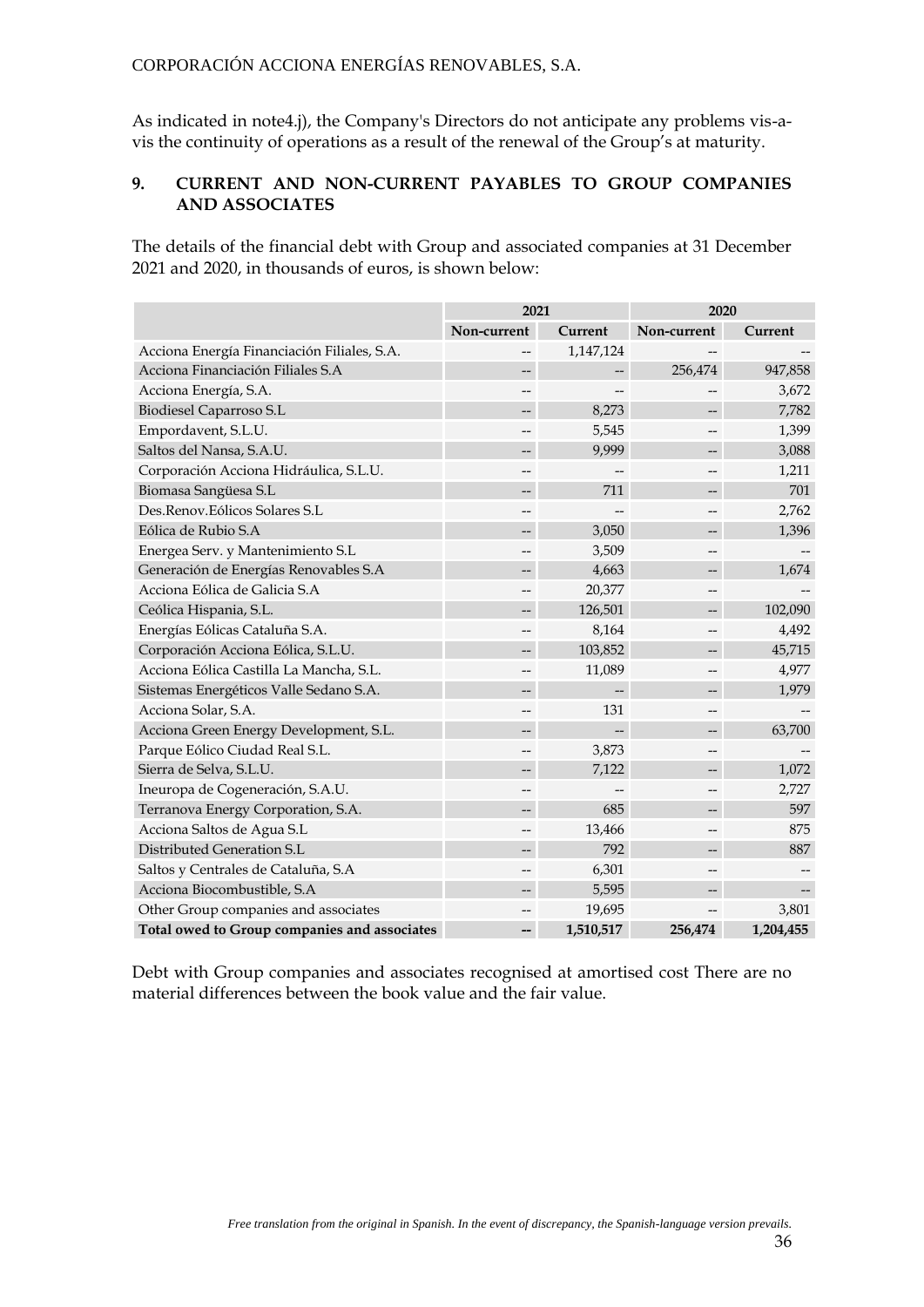This balance sheet caption refers mainly to the financial debt recognised with the Group company Acciona Energía Financiación de Filiales, S.A.U. (Acciona Financiación de Filiales, S.A.U. in 2020), as well as accrued and unpaid interest at year-end. The average annual interest rates are 2% in 2021 and 4% in 2020.

Regarding the reciprocal credit (cash pooling) agreement signed by the Company and Acciona Financiación de Filiales, S.A.U. on 30 September 2014, it should be noted that this line was increased to 2,634,000 thousand of euros under an agreement dated 19 October 2016.

This line of credit was cancelled on 5 July 2021, on the same date as a new reciprocal line of credit was formalized between Acciona Energía Financiación de Filiales S.A.U. and Corporación Acciona Energías Renovables, S.A. with a limit of 2,634,000 thousand of euros, as part of the centralised cash pooling system (see note5).

All the Company's financing is received from member companies of the Group.

# *Other financial liabilities*

On 31 December 2020, the joint directors of Corporación Acciona Energías Renovables, S.L.U. agreed to pay an interim dividend of 100,000 thousand of euros against 2020 profits. This dividend was paid on 13 April 2021.

Additionally, at 31 December 2021, this heading includes the balance owed by the Company to the Acciona, S.A. as a result of being a member of the consolidated tax group of which Acciona, S.A. is the parent (see note4.d), in the amount of 9,271 thousand of euros (923 thousand of euros at 31 December 2020).

#### **10. TRADE AND OTHER ACCOUNTS PAYABLE**

The composition of the balance under this heading at 31 December 2021 and 2020, in thousands of euros, was as follows:

|                                                       | 2021   | 2020   |
|-------------------------------------------------------|--------|--------|
| Suppliers, group companies and associates<br>(note15) | 24,476 | 18,236 |
| Sundry payables                                       | 1,333  | 80     |
| Personnel expenses                                    | 5,532  |        |
| Other taxes payable                                   | 4,165  | າ      |
| Total                                                 | 35,506 | 18,318 |

This caption includes mainly the debt with Acciona, S.A. for the provision of management and administration services in accordance with the service provision agreement.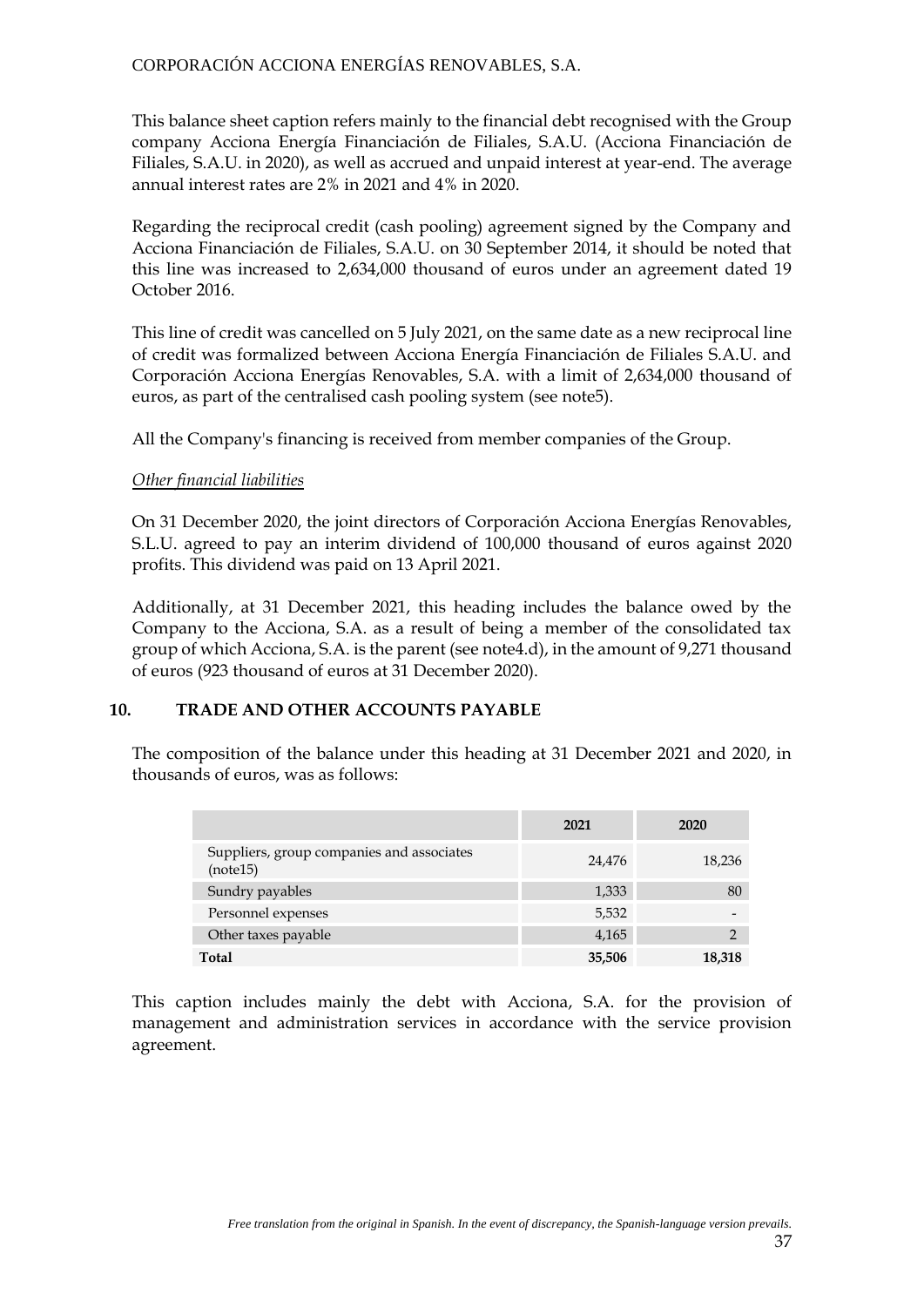The information required under the second additional provision of Law 31/2014 of 3 December is detailed below, prepared in accordance with the terms of the Resolution of the Accounting and Audit Institute dated 29 January 2016. This information refers to Spain only, which is the geographical scope of application of the law:

| Payments made and payments outstanding at the<br>end of the fiscal year | 2021                         | 2020                         |
|-------------------------------------------------------------------------|------------------------------|------------------------------|
|                                                                         | Days                         | <b>Days</b>                  |
| Average days to pay suppliers                                           | 99                           | 100                          |
| Proportion of operations paid                                           | 108                          | 114                          |
| Proportion of outstanding payments                                      | 19                           | 73                           |
|                                                                         | Amount (in thousand<br>euro) | Amount (in thousand<br>euro) |
| Total payments made                                                     | 65,234                       | 30,049                       |
| Total outstanding payments                                              | 6,823                        | 15,819                       |

The "weighted average days to pay suppliers" is understood as the amount of time that elapses between the delivery of the goods or services and the payment date.

The "weighted average days to pay suppliers" is calculated as a quotient in which the numerator is the ratio of paid transactions to the total amount of the payments made plus the ratio of transactions pending payment to the total amount of pending payments and the denominator is the sum of the total payments made and the total payments pending.

The ratio of paid transactions is calculated as a quotient where the numerator is the sum of the products corresponding to the amounts paid times the number of days to pay (calendar days elapsed from the initial date to the actual payment date) and the denominator is the total amount of the payments made.

The ratio of pending transactions is calculated as a quotient where the numerator is the sum of the products corresponding to the amounts paid times the number of days during which the payment is pending (calendar days elapsed from the initial date to the closing date of the annual accounts) and the denominator is the total amount of pending payments.

#### **11. TAX SITUATION**

#### **e) Taxes and social security**

The details of the tax and social security balances at 31 December 2021 and 2020 were as follows: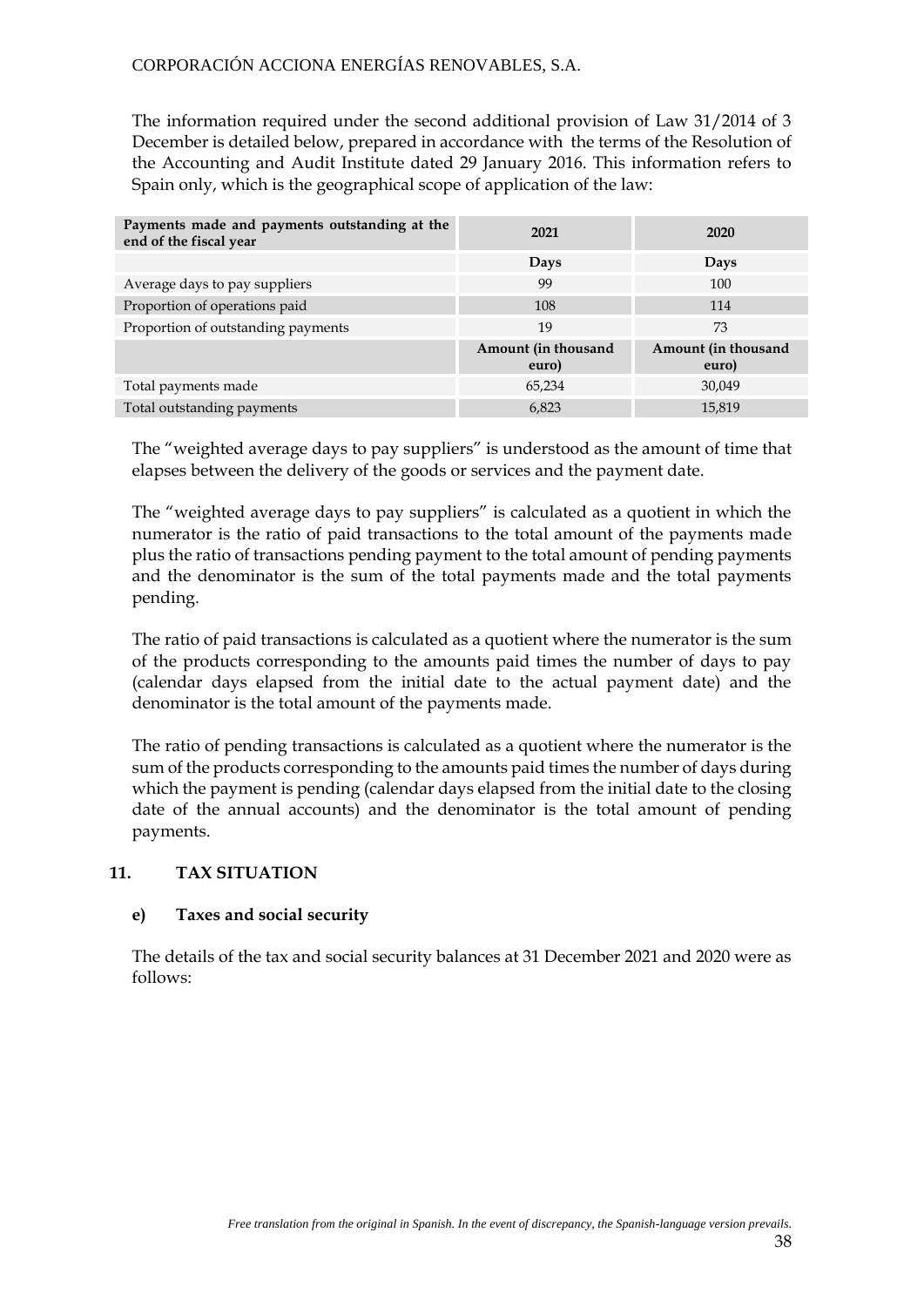|                                         | 2021  | 2020          |
|-----------------------------------------|-------|---------------|
| Debit balance:                          | 30    |               |
| Tax withholdings receivable             | 30    |               |
| Credit balances:                        | 4,165 | $\mathcal{P}$ |
| VAT payable                             | 745   | $\mathcal{D}$ |
| Tax withholdings payable                | 248   |               |
| Withholding tax due on foreign payments | 3,152 |               |
| Social Security taxes payable           | 20    |               |

The captions "Tax withholdings payable" and "Social Security taxes payable" include the balances due in connection with the employee added to payroll on 1 May 2021 (see note12 b).

The caption "Withholding tax due on foreign payments" reflects the balance due to the Australian Treasury for having gone public with operations in the State of Victoria. The tax will be paid in 2022.

The Company files its taxes as part of the Acciona consolidated tax group whose parent company is Acciona, S.A. (see notes 4.f), 5 and 15).

#### **b) Reconciliation of carrying results and taxable base**

The reconciliation of the carrying result and the taxable base for corporate income tax purposes is as follows (in thousands of euros):

|                                                                                                                   | 2021      | 2020       |
|-------------------------------------------------------------------------------------------------------------------|-----------|------------|
| Profit for the year before corporate tax                                                                          | 261,330   | 190,764    |
| <b>Permanent differences</b>                                                                                      |           |            |
| Dividends from companies in tax group (95% in 2021) (note6)                                                       | (46, 550) | (6,000)    |
| Impairment losses on capital holdings/tangible and intangible<br>assets/investment properties Article 13.2.a LIS) | 17,530    | (111, 497) |
| Impairment losses judgments credit facilities insolvencies other<br>receivables (Article 13. 1º 2 LIS)            | (76, 504) | (46,896)   |
| Double taxation exemption (Article 21 LIS) interest on participating<br>loans (dividends)                         | (4,687)   | (5,746)    |
| Taxable base (tax result)                                                                                         | 151,119   | 20,625     |
| Adjusted carrying result                                                                                          | 151,119   | 20,625     |
| Tax rate                                                                                                          | 25%       | 25%        |
| Adjusted tax expense                                                                                              | 37,780    | 5,156      |
| Deductions applies in the year                                                                                    |           |            |
| Adjustments                                                                                                       | (6,936)   |            |
| Corporate tax expense                                                                                             | 30,844    | 5,156      |

In 2021, the Company took a pending deduction for double taxation as allowed under Transitory Provision 23 of the Corporate Tax Law for the 2018 and 2019 financial years, for a total amount of 6,936 thousand of euros, booked against the current account of Acciona, S.A. for corporate income tax.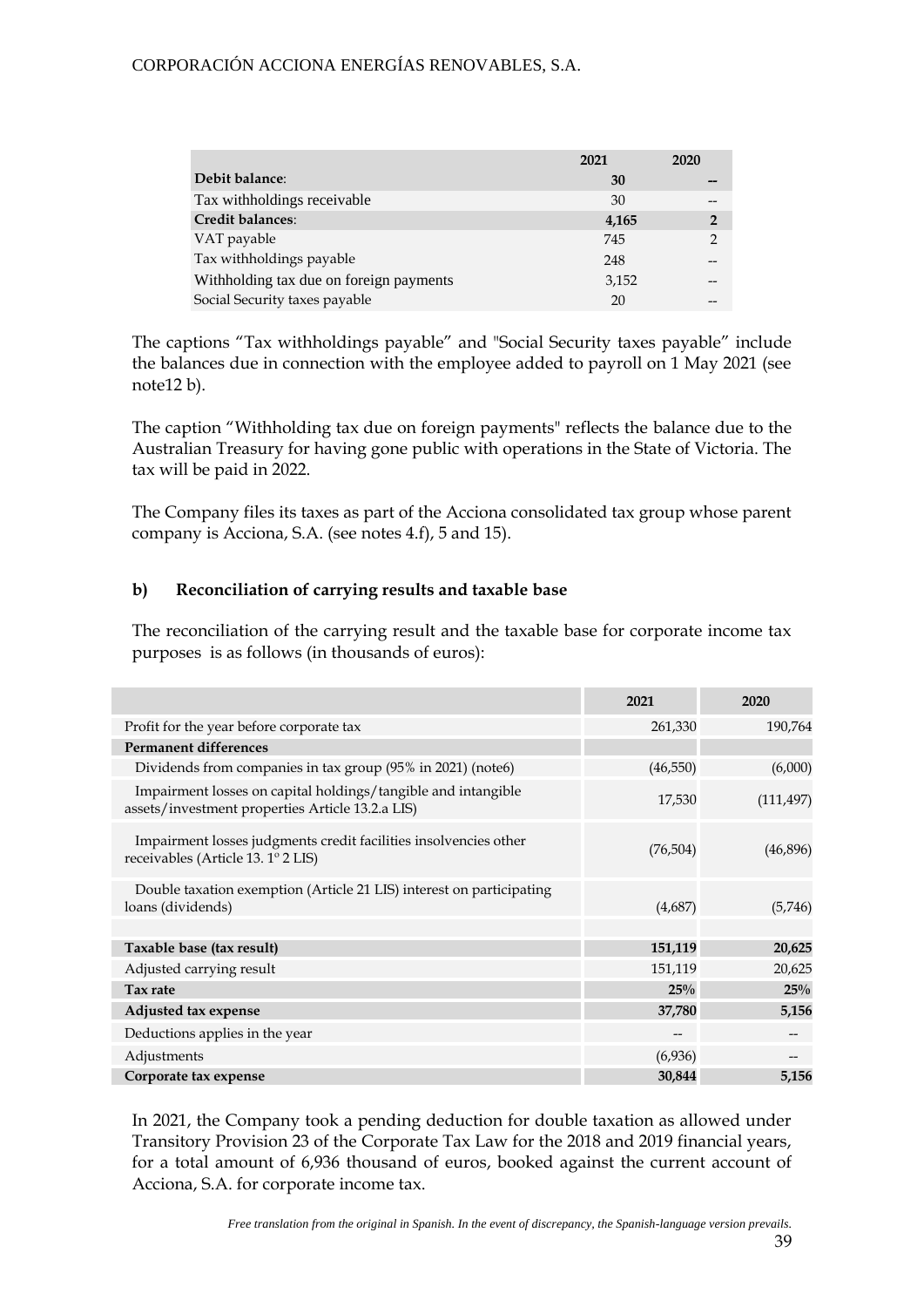This deduction is related to the dividends received by the Company from Acciona Generación Renovable, S.A. in 2018 and 2019 and the taxation of the former shareholders for the capital gains generated on the sale of their holdings to Acciona, S.A. The justifying documentation to support this tax deduction was obtained during the year.

No deferred taxes were recognised by the Company in 2021 or 2020.

At 31 December 2021 and 2020, the Company has no tax loss carryforwards from the years prior to joining the consolidated Tax Group and no pending deductions. In addition, at 31 December 2021 and 2020, the Company does not have any tax impairment losses pending reversal.

#### **c) Breakdown of corporate tax expense**

The breakdown of income tax payable/receivable in 2021 and 2020 is as follows (in thousands of euros):

|                                 | 2021   | 2020  |
|---------------------------------|--------|-------|
| Current year                    | 30.844 | 5,156 |
| Income tax payable/(receivable) | 30,844 | 5,156 |

#### **d) Tax returns subject to audit**

According to tax law, tax returns are not considered final until they have been audited by tax authorities or until the four-year prescription period has elapsed.

In the notice dated 22 June 2021, the inspection services of the Central Office for Large Taxpayers notified Acciona, S.A, in its capacity as parent company, of the commencement of a general inspection of the tax group's corporate tax returns from 2013 to 2017 and of the VAT Group for the period 06-12/2017. The possibility of significant liabilities arising from such proceedings is remote.

The Company's corporate tax returns from the last five years are open to inspection and those from the last four years for all other taxes.

Because tax laws are open to different interpretations, the results of any future tax inspections by the tax authorities could give rise to tax liabilities, the amount of which cannot be objectively quantified at this time. However, the possibility of significant liabilities arising from such proceedings is remote

According to the terms of Article 93 of LRD 4/2004 (Consolidated Text of the Corporate Income Tax Law), the information required for transactions that are eligible for the special tax rules governing mergers, takeovers, contributions of assets and exchanges of securities that took place in previous financial years is included in the corresponding annual accounts approved after such transactions were concluded.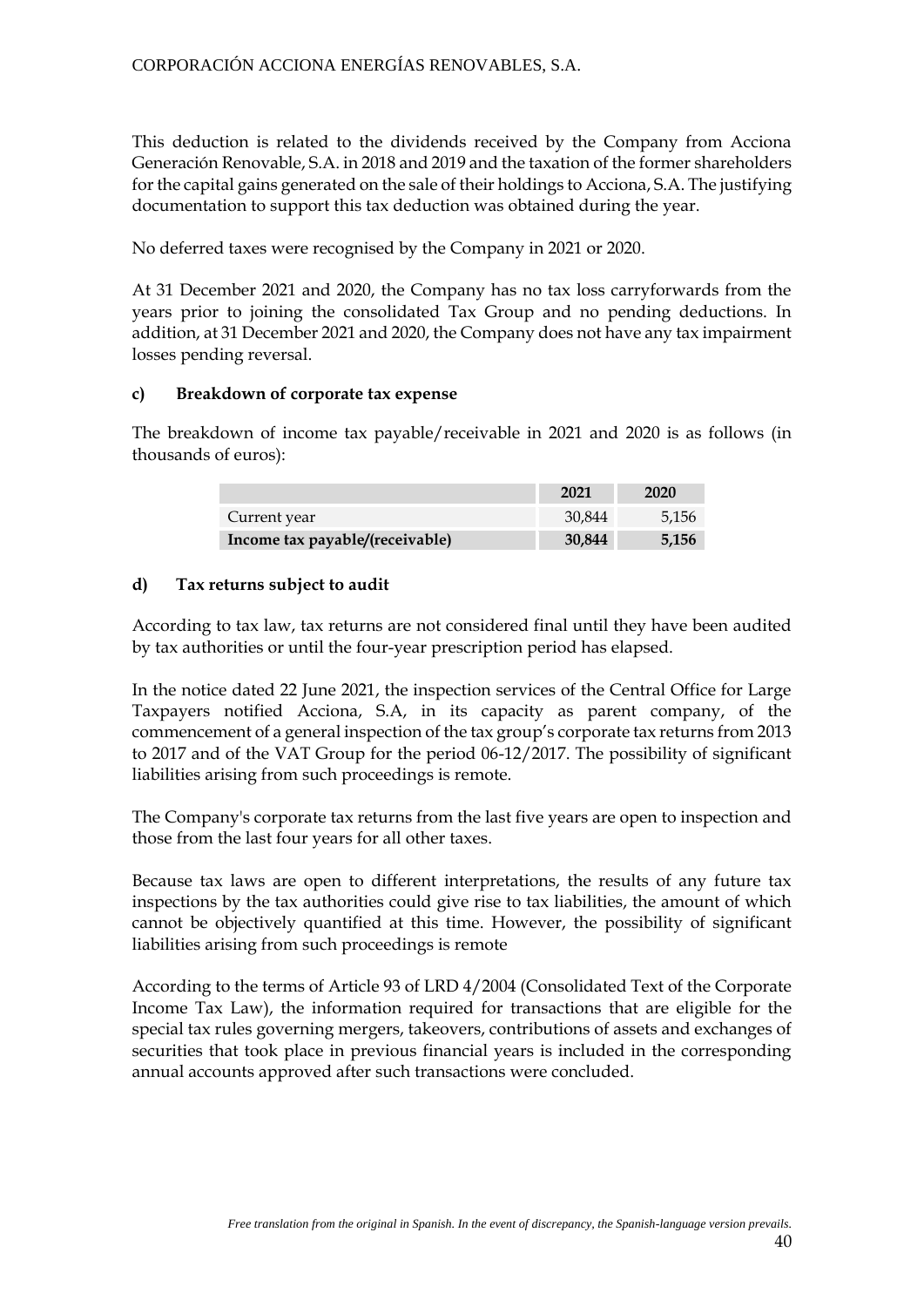# **12. INCOME AND EXPENSES**

#### **a) Distribution of revenue**

The breakdown of revenue for 2021 and 2020, all of which came from Spain, is as follows:

|                              | 2021    | 2020    |
|------------------------------|---------|---------|
| Interest on Group loans      | 113,167 | 86,473  |
| <b>Provision of Services</b> | 60.822  | 33.914  |
| Dividends                    | 49,000  | 6.000   |
| <b>Total</b>                 | 222,989 | 126,387 |

In 2021 and 2020, most of the Company's activities were those of a holding company. As such, the Company has no significant commercial activity of its own, and therefore has no business segments. The amounts shown under this heading on the income statement refer mainly to the provision of services to Group companies, as well as income from dividends received from subsidiaries and financial income associated with the financing the subsidiaries.

#### **b) Personnel expenses**

The details of personnel expenses in 2021 and 2020 are as follows:

|                                 | 2021   |
|---------------------------------|--------|
| Wages, salaries and similar     | 10,559 |
| Social Security paid by company | 129    |
| Other employee benefits         |        |
| Total personnel expenses        | 10,689 |

The average headcount in 2021, by professional category and gender, was as follows:

|                        | 2021 |       |  |
|------------------------|------|-------|--|
|                        | Men  | Women |  |
| <b>Directors</b>       |      |       |  |
| Management             | $-$  |       |  |
| <b>Total headcount</b> |      |       |  |

In 2021 and 2020, the Company had no employees with a disability of 33% or more.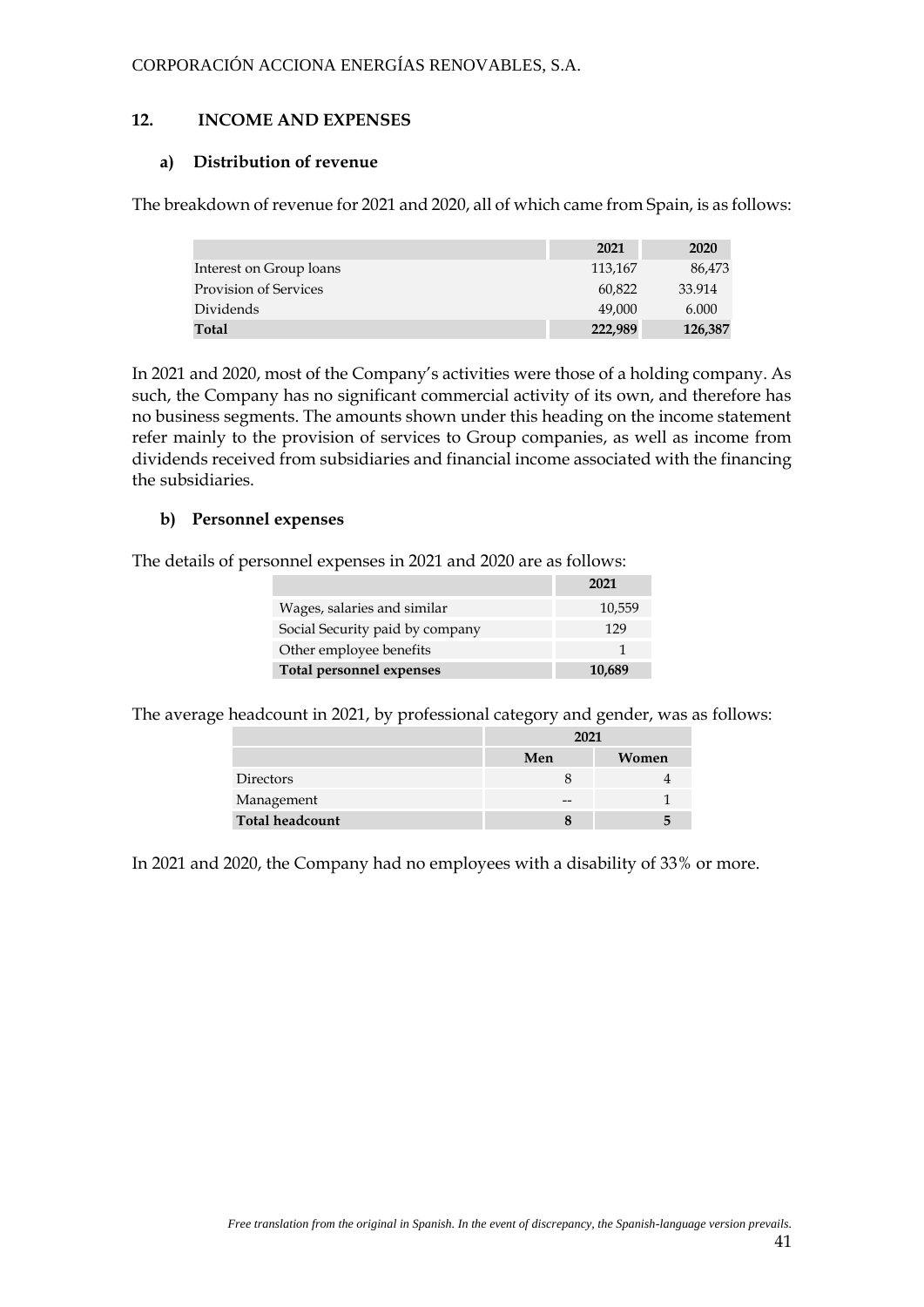#### **c) External services**

The details are as follows:

|                       | 2021   | 2020   |
|-----------------------|--------|--------|
| Leases and royalties  | 10     |        |
| Professional services | 4,147  | 96     |
| Insurance premiums    | 466    |        |
| <b>Bank services</b>  | 3      | 10     |
| Other expenses        | 57,548 | 33,952 |
| Total                 | 62,174 | 34,058 |

#### **13. BALANCE AND TRANSACTIONS IN FOREIGN CURRENCY**

At 31 December 2021, the details of the financial assets with group companies and associates (credits) denominated in foreign currency are as follows (in thousands of euros) (see note5b):

|                                               |             | 2021                            |                                 |                            |
|-----------------------------------------------|-------------|---------------------------------|---------------------------------|----------------------------|
|                                               |             | Non-current                     |                                 | Current                    |
|                                               | Currency    | Credit<br>facilities<br>(Euros) | Credit<br>facilities<br>(Euros) | <b>Interest</b><br>(Euros) |
| Acciona Energía Internacional, S.A.           | USD and CAD | 251,579                         | 48,102                          | 54                         |
| P.Eolico San Gabriel, SPA                     | <b>USD</b>  | 261,704                         | $\overline{\phantom{a}}$        | 15,395                     |
| Avenir El Romero SPA                          | <b>USD</b>  | 172,891                         |                                 | 5,255                      |
| Tolpan Sur SPA                                | <b>USD</b>  | 138,091                         |                                 | 9,938                      |
| MT Gellibrand Wind Farm PTY LT                | <b>AUD</b>  | 126,136                         | 7,081                           |                            |
| Malgarida II SPA                              | <b>USD</b>  | 97,850                          |                                 | 3,883                      |
| Mortlake South Wind Farm Pty.                 | <b>AUD</b>  | 78,994                          |                                 |                            |
| Pyrenees W. Energy Dev. PTY LTD               | <b>AUD</b>  | 62,170                          | 9,170                           |                            |
| Almeyda SPA                                   | <b>USD</b>  | 50,528                          |                                 | 2,457                      |
| Usya SPA                                      | <b>USD</b>  | 45,415                          |                                 | 3,729                      |
| Gunning W. Energy Development PTY LTD         | <b>USD</b>  | 32,180                          | 2,140                           |                            |
| Malgarida I SPA                               | <b>AUD</b>  | 13,385                          |                                 | 796                        |
| Total loans to Group companies and associates |             | 1,330,923                       | 66,493                          | 41,507                     |

In 2021, the Company recognised 73,335 thousand of euros in exchange rate differences in connection with the aforementioned financial instruments.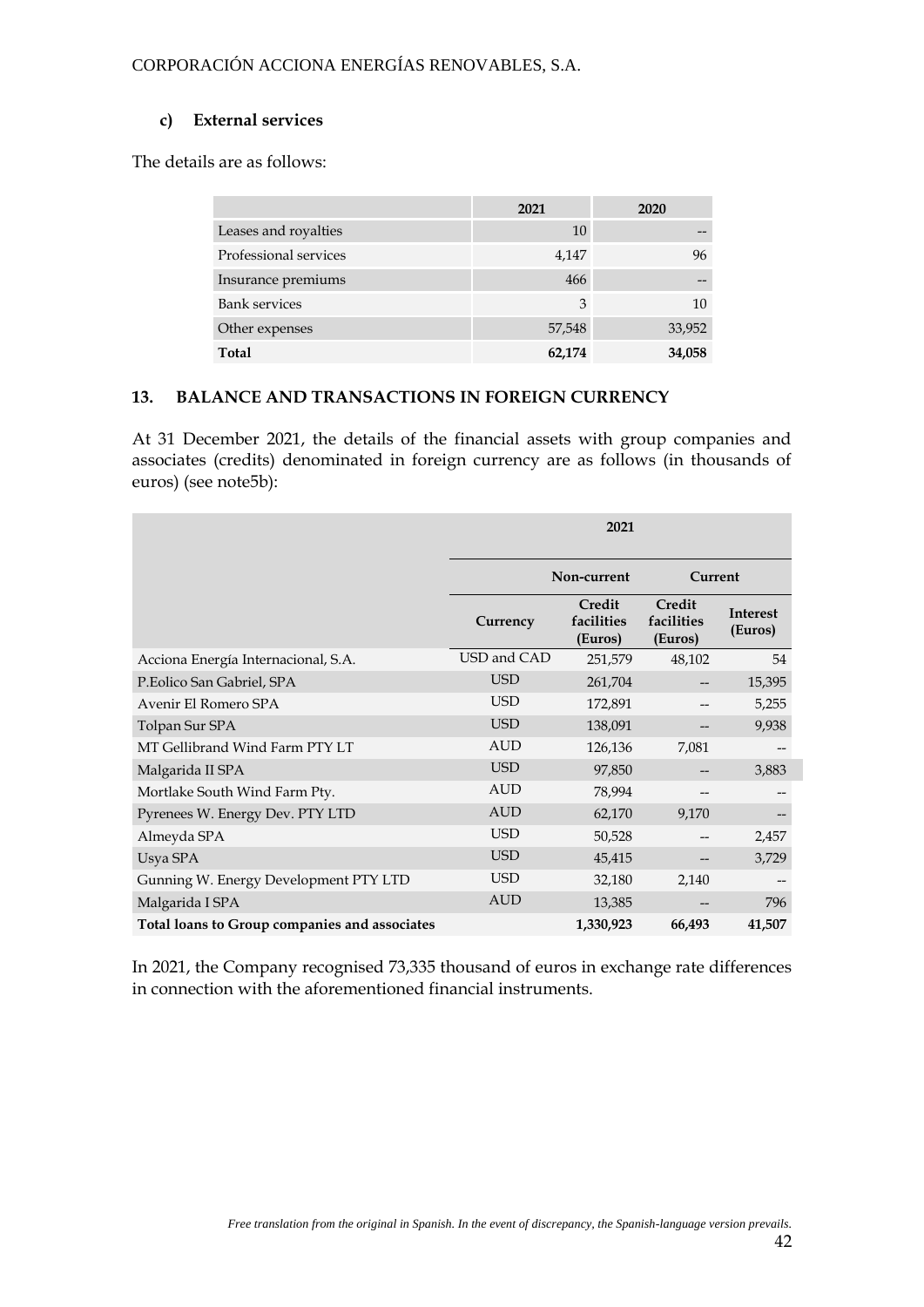#### **14. THIRD PARTY GUARANTEES AND OTHER CONTINGENT LIABILITIES**

At 31 December 2021, the Company had provided guarantees to financial institutions covering the entire amount of the bank borrowings of the Group company Acciona Energía Financiación de Filiales, S.A. At 31 December 2021, the balance owed by Acciona Energía Financiación de Filiales, S.A. is 1,627,628 thousand of euros.

# **15. RELATED PARTY TRANSACTIONS AND BALANCES**

#### **a) Transactions and balances with Acciona, S.A.**

The table below details the balances and transactions between Corporación Acciona Energías Renovables, S.A. and Acciona, S.A. in 2021 and 2020. (in thousands of euros):

|                                  |                     | 2021                     |                                       | 2020                       |                          |                  |  |  |
|----------------------------------|---------------------|--------------------------|---------------------------------------|----------------------------|--------------------------|------------------|--|--|
|                                  | Trade<br>operations | Corporate<br>tax account | <b>Dividends</b>                      | <b>Trade</b><br>operations | Corporate<br>tax account | <b>Dividends</b> |  |  |
| Debit balances (notes 5 and 6)   | 38                  | $- -$                    | $- -$                                 | 38                         | --                       |                  |  |  |
| Credit balances (notes 9 and 10) | (16,062)            | (9,271)                  | --                                    | (17, 455)                  | (923)                    | (100,000)        |  |  |
| Expenses                         | (38, 157)           | $- -$                    | $\hspace{0.05cm}$ – $\hspace{0.05cm}$ | (22, 510)                  | --                       |                  |  |  |
| Income                           | --                  | --                       | --                                    | 1,382                      | --                       |                  |  |  |

#### **b) Transactions and balances with Group companies and associates**

The details of the most significant transactions and balances with Group companies and associated in 2021 and 2020 are shown below (in thousands of euros), excluding the transactions and balances with Acciona, S.A.:

|                                        |                     | 2021                    |                          | 2020                |                         |                  |  |  |  |
|----------------------------------------|---------------------|-------------------------|--------------------------|---------------------|-------------------------|------------------|--|--|--|
|                                        | Trade<br>operations | Financial<br>operations | <b>Dividends</b>         | Trade<br>operations | Financial<br>operations | <b>Dividends</b> |  |  |  |
| Debit balances (notes 5 and 6)         | 52,365              | 3,822,184               | 37,000                   | 15,380              | 2,141,028               | --               |  |  |  |
| Credit balances<br>(notes 9 and $10$ ) | (8, 414)            | (1,510,517)             | $- -$                    | (781)               | (1,460,929)             |                  |  |  |  |
| Expenses                               | (19,308)            | (37, 535)               | $\overline{\phantom{a}}$ | (8,889)             | (59, 956)               | --               |  |  |  |
| Income                                 | 60,822              | 260,553                 | 49,000                   | 30,352              | 86,473                  | 6,000            |  |  |  |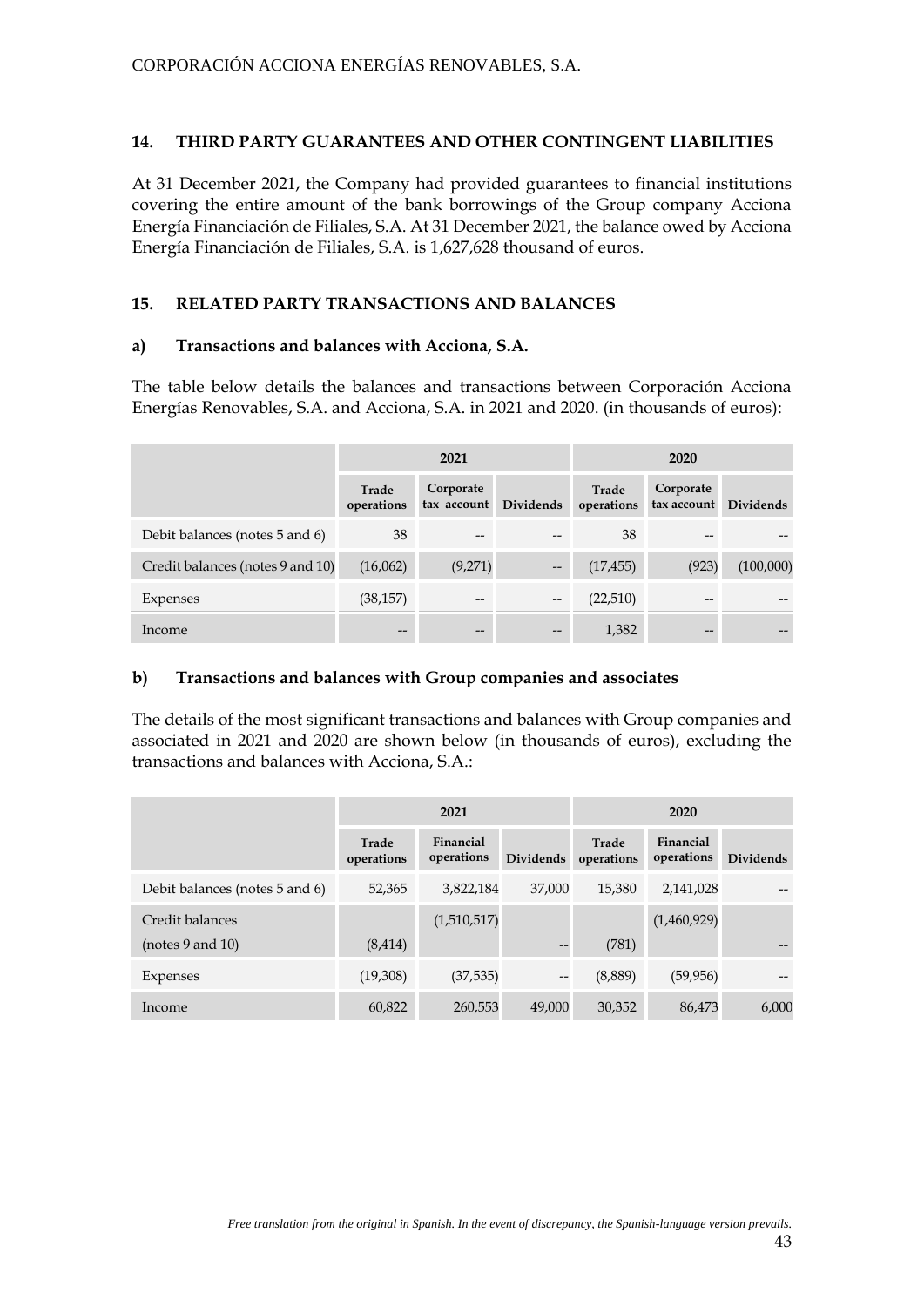In both years, the transactions are mainly related to:

- Interest receivable on loans granted to Group companies (see note6).
- Interest payable on debt contracted mainly with Acciona Energía Financiación de Filiales S.A.U. (see note9).

# **c) Directors and Officers Compensation**

#### A. Board of Directors

In the 2021 financial year, the compensation paid to the members of the Company's Board of Directors, and considering that such compensation remuneration is taken from the perspective of the parent company and subsidiaries, was as shown in this note, in euros.

Pursuant to Article 29 of the Company's Articles of Association, the compensation of the Board of Directors for acting in their capacity as such consists of a fixed annual allowance determined for sitting on the Board and Board committees. The compensation which the Company may pay to all Board Members for sitting on the Board of Directors and Board committees is determined at the General Shareholders' Meeting and remains in force until such time as it is modified by the shareholders at the General Meeting, although the Board of Directors may reduce the amount for any financial year as it deems appropriate.

The exact amount to be paid within this limit and its distribution among the different Board Members is determined by the Board of Directors, considering the functions and responsibilities of each Board Member, their board committees and other objective circumstances it deems relevant.

The provisions of the preceding paragraph notwithstanding the compensation of Board members is compatible with any other remuneration (salaries, bonuses for the achievement of business and/or corporate objectives and/or personal performance objectives; severance pay when a director is terminated for reasons other than breach of their duties; social welfare systems; deferred remuneration items, etc.) which, on the recommendation of the Appointments and Remuneration Committee and by resolution of the Board of Directors may be paid to the Director for the performance of other functions in the Company, including executive functions of senior management or others, but excluding the supervisory and collegiate decision-making functions they perform as members of the Board.

Subject to a resolution of the General Shareholders' Meeting and to the extent allowed by law, executive directors' compensation may also take the form of shares or stock options or any other remuneration system linked to the value of the shares.

Article 43 of the Board Regulations stipulates that it is up to the Board of Directors to decide on the compensation system for Board Members within the framework established in the Articles of Association. The Board will take the report of the Appointments and Remuneration Committee into account in making its decision.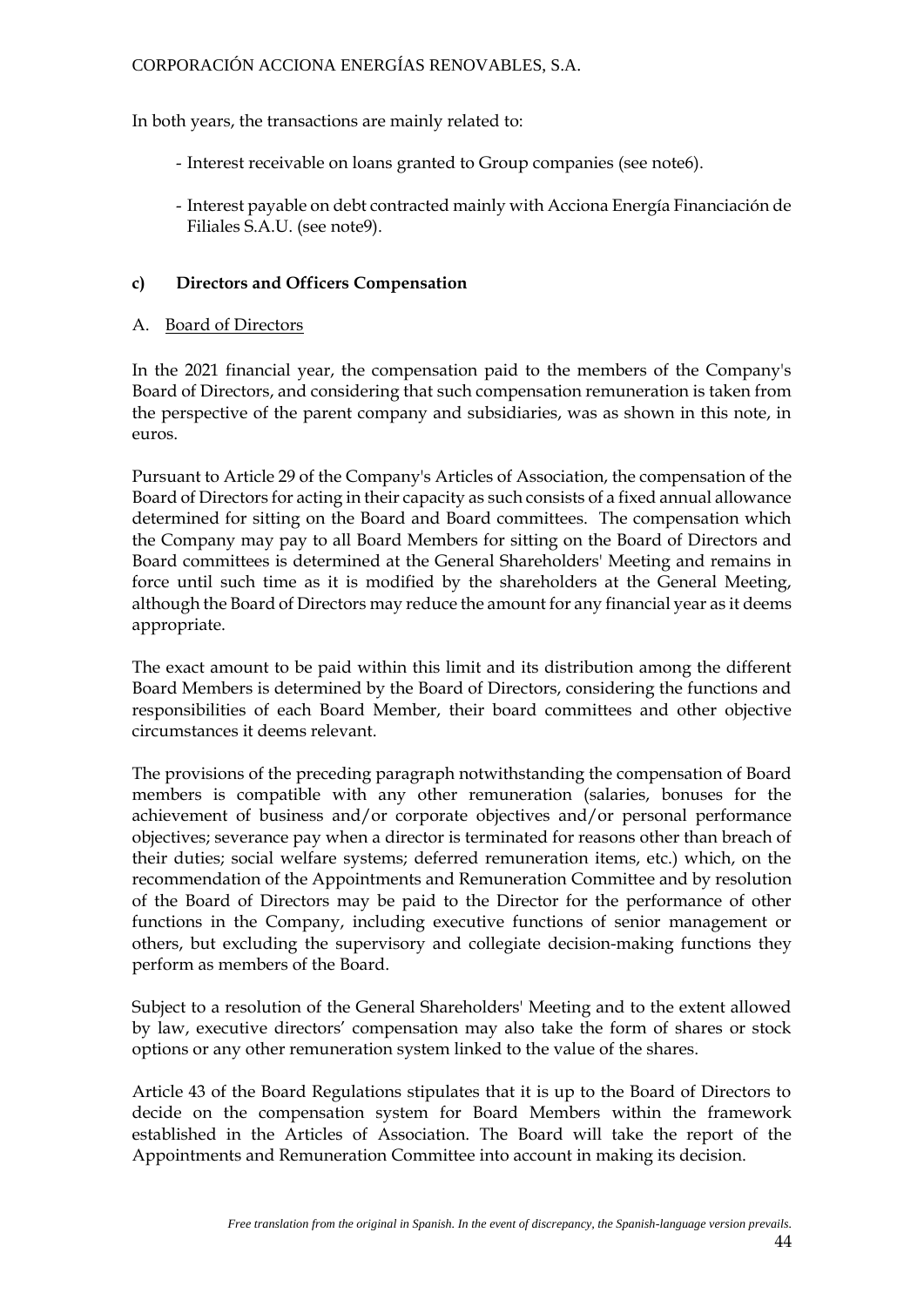The Board of Directors will make every effort to ensure that the compensation paid to the Directors is commensurate with the compensation being offered on the market by companies of a similar size for the same type of work.

The remuneration system for independent directors must be sufficient to compensate them for their efforts without compromising their independence. The remuneration of proprietary directors must be proportionate to that of the other directors and must not entail favourable treatment in the remuneration of the shareholder that appointed them. The remuneration system must be based on comparable compensation for comparable functions.

With regard to the remuneration of executive directors, Article 44 of the Regulations provides that the Board of Directors must also ensure that the remuneration policies in force from time to time include, for variable remuneration, technical safeguards to ensure they reflect the professional performance of the beneficiaries and not simply the general progress of the markets or the company's sector, or other circumstances of this kind. Director remuneration must be transparent.

The General Shareholders' Meeting approved the Remuneration Policy for Directors which shall apply as of the effective date of admission to trading of the shares on 1 July 2021 and remain in force until 2024, notwithstanding the fact that the amendments introduced by the Policy will apply to the remuneration accrued from the approval date of the Policy and pursuant to the provisions of Article 529 novodecies of the Capital Companies Act and Article 29 of the Articles of Association of Corporación Acciona Energías Renovables, S.A., which establish the obligation to approve the directors' remuneration policy at least every three years, as a separate agenda item. All remuneration paid to Directors shall be in accordance with the Directors' Remuneration Policy in force at any given time, except as otherwise expressly agreed at the General Shareholders' Meeting.

The current Remuneration Policy establishes that the maximum annual remuneration to be paid to all directors in their capacity as such is 1,750 thousand of euros and, unless otherwise determined by the General Shareholders' Meeting, the remuneration will be distributed among the directors by resolution of the Board of Directors, which shall take into consideration the functions and responsibilities of each director, the Board committees they sit on and any other circumstances it deems relevant. On the recommendation of the Appointments and Remuneration Committee, the Board of Directors established the following annual amounts: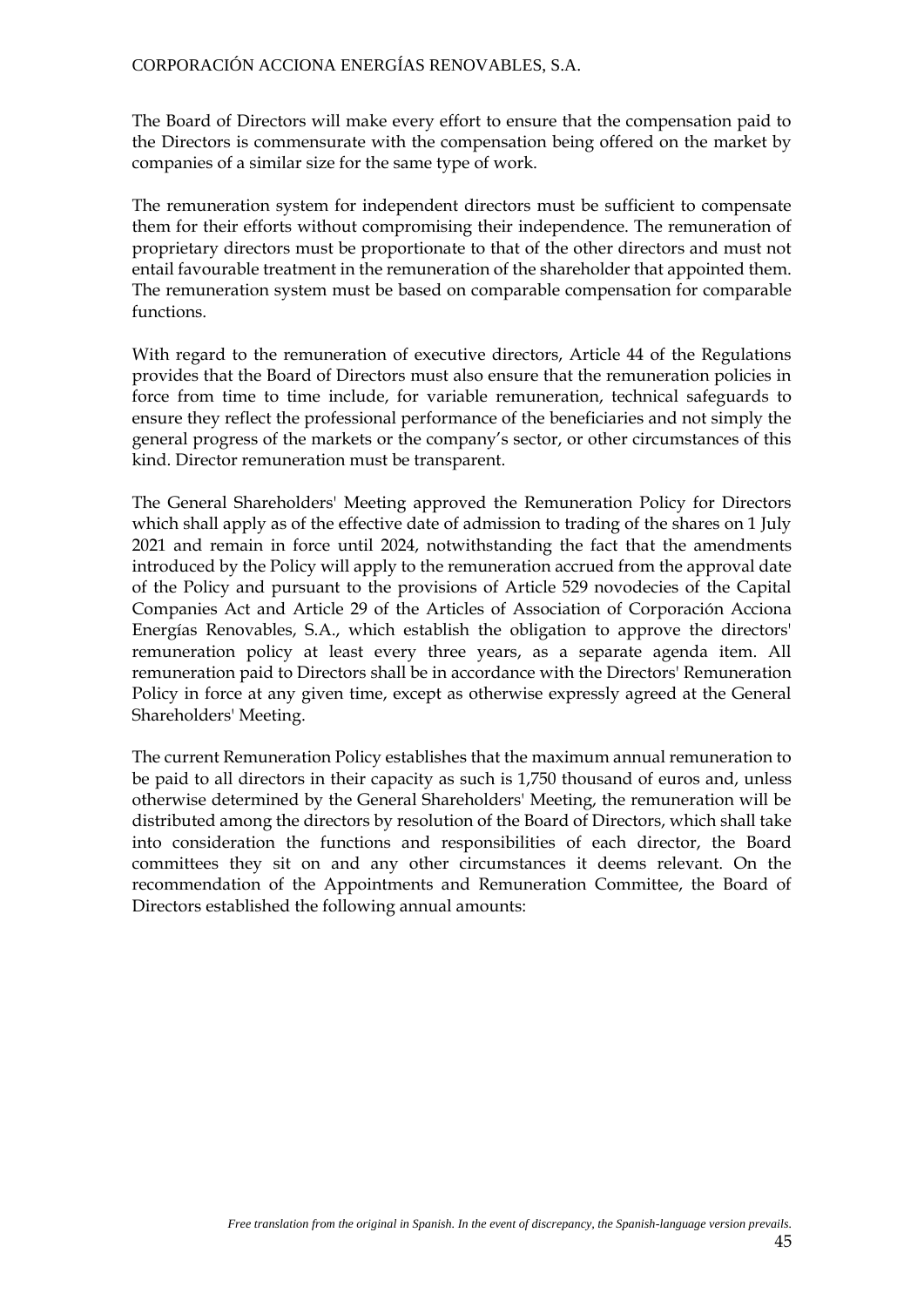| Assignment                                                                   | Amount<br>(in thousands of<br>euros) |
|------------------------------------------------------------------------------|--------------------------------------|
| Members of the Board of Directors (*)                                        | 100                                  |
| Additional amount for Chairman of the Board of Directors                     |                                      |
| Member of Audit and Sustainability Committee                                 | 70                                   |
| Additional amount for Chairman if Audit and Sustainability Committee         | 18                                   |
| Member of Appointments and Remuneration Committee                            | 55                                   |
| Additional amount for Chairman of Appointments and Remuneration<br>Committee | 14                                   |
| Additional amount for members of Executive Committee (if there is one)       | 55                                   |
| Additional amount for Independent Director Coordinator                       | 30                                   |
| (*) Except Executive Directors                                               |                                      |

The Appointments and Remuneration Committee considered that the proposed remuneration is in line with what is paid in the market by companies of a comparable size and scope, that the remuneration is similar for comparable functions and dedication, and that without compromising their independence it adequately incentivises the directors on the different committees.

The total remuneration of the Board of Directors for the performance of its duties as the Company's governing body during in 2021 financial year was €671.3 thousand of euros, broken down as follows:

|                                          | Amounts in thousands of euros |                                                 |            |  |  |  |  |  |
|------------------------------------------|-------------------------------|-------------------------------------------------|------------|--|--|--|--|--|
|                                          | Fixed<br>compensation         | Allowance for<br>sitting on Board<br>committees | $2021$ (*) |  |  |  |  |  |
| José Manuel Entrecanales Domecq          | $-$                           |                                                 |            |  |  |  |  |  |
| Juan Ignacio Entrecanales Franco         |                               |                                                 |            |  |  |  |  |  |
| Rafaél Mateo Alcalá (Executive Director) |                               |                                                 |            |  |  |  |  |  |
| Sonia Dulá                               | 50.4                          | 35.3                                            | 85.7       |  |  |  |  |  |
| Juan Luis López Cardenete                | 50.4                          | 27.7                                            | 78.1       |  |  |  |  |  |
| Karen Christiana Figueres Olsen          | 50.4                          | 27.7                                            | 78.1       |  |  |  |  |  |
| Alejandro Mariano Werner Wainfeld        | 50.4                          | 27.7                                            | 78.1       |  |  |  |  |  |
| Inés Elvira Andrade Moreno               | 50.4                          | 34.8                                            | 85.2       |  |  |  |  |  |
| Maria Salgado Madriñán                   | 50.4                          | 44.3                                            | 94.7       |  |  |  |  |  |
| Rosauro Varo Rodríguez                   | 50.4                          | 35.3                                            | 85.7       |  |  |  |  |  |
| María Fanjul Suárez                      | 50.4                          | 35.3                                            | 85.7       |  |  |  |  |  |
| Total                                    | 403.2                         | 268.1                                           | 671.3      |  |  |  |  |  |

(\*) Remuneration accrued by the members of the Board of Directors of Corporación Acciona Energías Renovables, S.A. since it was admitted to trading on 1 July 2021 in their capacity as directors.

In 2021, proprietary directors who perform executive functions for the parent company did not receive any remuneration for acting in their capacity as such.

The monetary remuneration of the Executive Director for the performance of executive senior management functions and for sitting on the Board totalled to 610 thousand of euros in 2021. In addition, he received in kind compensation in the amount of €15,000 in 2021 and 440 thousand of euros in consolidated earnings per share as a bonus at the time of the IPO. The executive director's remuneration is the amount actually paid since his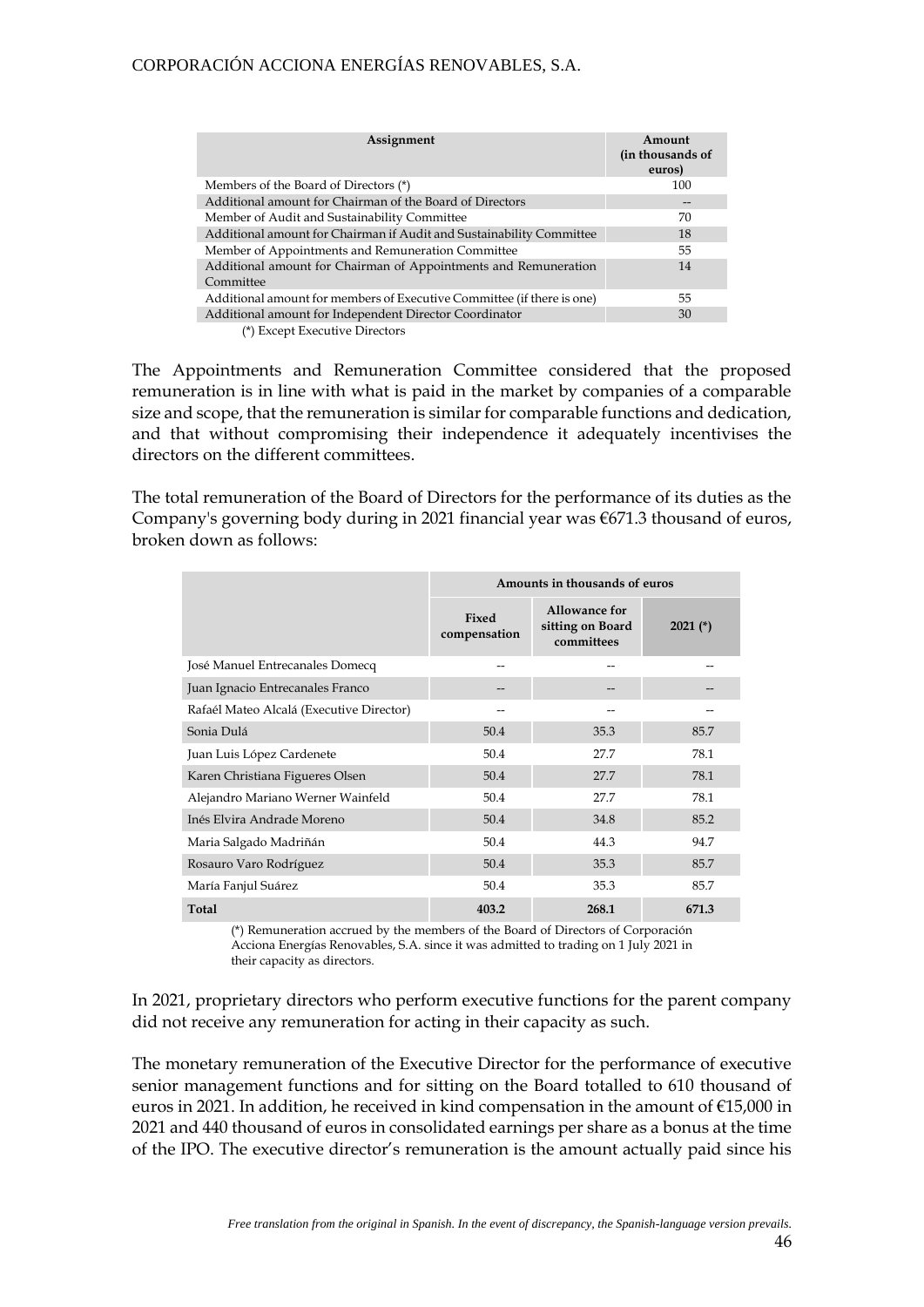appointment as such to compensate him for his services as the executive director of the Company.

The total remuneration of the members of the Board of Directors of Corporación Acciona Energías Renovables, S.A., including remuneration for executive functions performed, totalled 1,736 thousand of euros in 2021.

The Group has no obligations to the members of the Board of Directors in respect of pension plans, life insurance premiums or equity instrument based payments. Premiums for directors' liability insurance are paid by the Majority Shareholder, Acciona, S.A. No advances, loans or guarantees were extended to members of the governing body.

#### B. Senior management

Persons who held senior management positions in the Group (including the parent company and subsidiaries) in 2021 were as follows:

| Name                                 | Title (s)                                                                     |
|--------------------------------------|-------------------------------------------------------------------------------|
| Alonso Rubio, Miguel Ángel           | Country Director for Mexico and Central America                               |
| Ancin Viguiristi, Joaquin            | Director, Engineering and Construction                                        |
| Castillo García, Joaquín             | Country Director for North America                                            |
| Del Rosemary Montes, Ignacio         | Internal Audit                                                                |
| Ecay Marchite, Maite                 | Director of Organisation, Talent y Health                                     |
| Entrecanales Carrión, José           | Director of Strategy and Corporate Development                                |
| Escobar Troncoso, Jose Ignacio       | Country Director for South America                                            |
| Esteban Fernández de Cordoba, Rafael | Director of Business Development                                              |
| Ezpeleta Puras, Arantza              | Director of Finance and Sustainability                                        |
| Falgiani, Klaus                      | Country Director for Europe                                                   |
| Fernández-Cuesta Laborde, Raimundo   | Director of Finance and Investor Relations                                    |
| Ferreiro Viña, Antonio               | Director of Procurement and Logistics                                         |
| Gómez Ramos, Santiago                | Director of Energy Management                                                 |
| Herrán Azanza, Yolanda               | Director of Legal Affairs                                                     |
| Linares Corell, Belén                | Director of Innovation                                                        |
| López Prados, Elvira                 | Office of the CEO                                                             |
| Mateo Alcalá, Rafael                 | CEO - Energy                                                                  |
| Montes Jiménez, Javier               | Director of Sales                                                             |
| Ortiz de Latierro Imaz, Miguel       | Director of Prevention, Social Responsibility, the Environment and<br>Quality |
| Otazu Aguerri, Juan                  | Director of Operations                                                        |
| Paso Cañabate, Jorge                 | Director of Economic Affairs and Control                                      |
| Wickham, Brett                       | Country Director of Australia                                                 |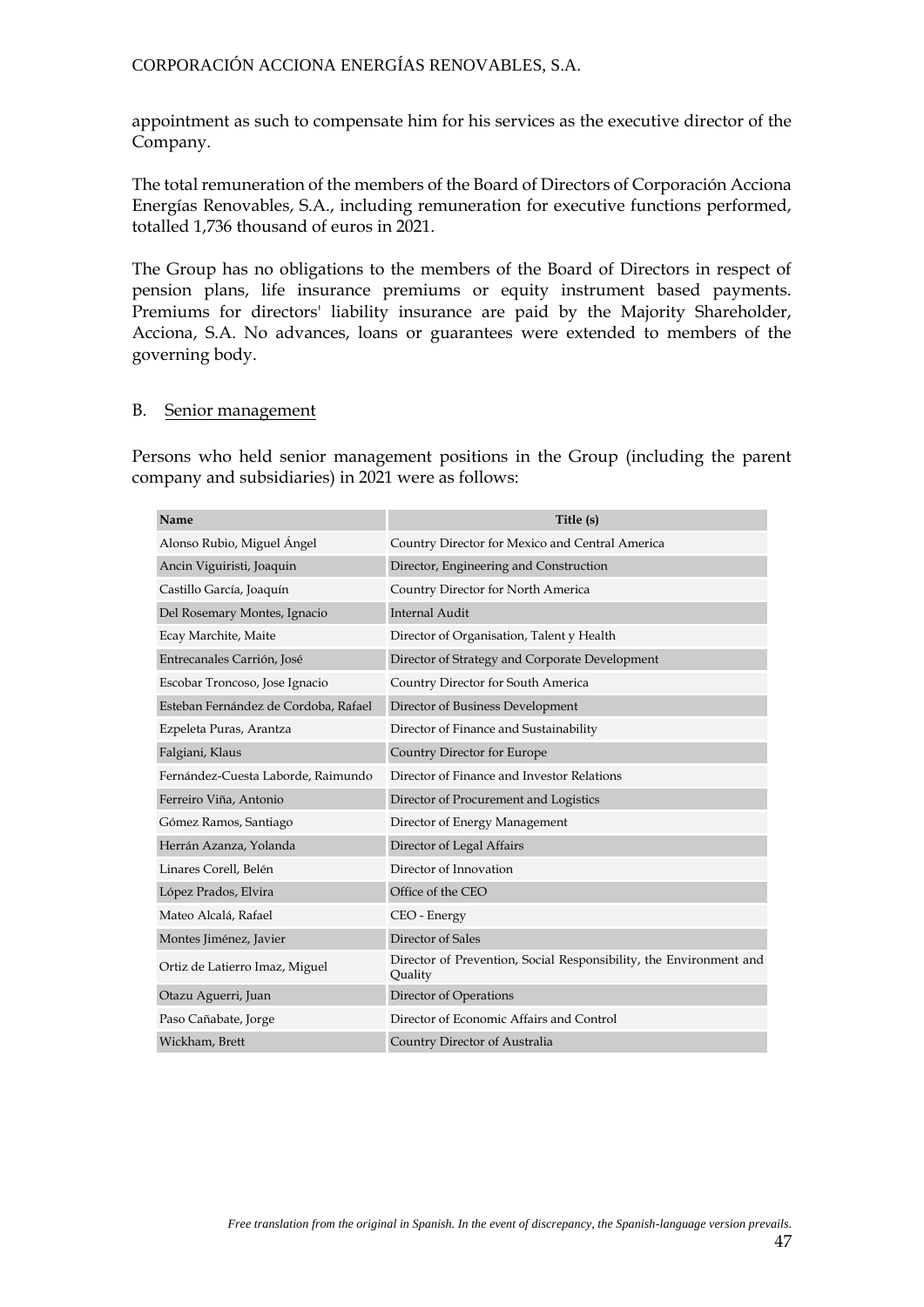Persons who held senior management positions in the Group (including the parent company and subsidiaries) in 2020 were as follows:

| <b>Name</b>                     | Title (s)                                                                |  |  |  |  |  |  |  |
|---------------------------------|--------------------------------------------------------------------------|--|--|--|--|--|--|--|
| Rafael Mateo Alcalá             | Managing Director, Acciona Energía Division                              |  |  |  |  |  |  |  |
| Joaquín Javier Ancín Viguiristi | Managing Director, Engineering and Construction Area,<br>Acciona Energía |  |  |  |  |  |  |  |
| Joaquín Castillo García         | Managing Director of Development, Acciona Energía                        |  |  |  |  |  |  |  |
| Juan Otazu Aguerri              | Managing Director of Production, Acciona Energía                         |  |  |  |  |  |  |  |

The compensation paid to the members of senior management of the Group in 2021 and 2020 is summarised below:

|                                      | 2021   | 2020  |
|--------------------------------------|--------|-------|
| Number of people                     | າາ     |       |
| Compensation (thousands of<br>euros) | 11.738 | 2.076 |

In 2021, the Executive Director of Corporación Acciona Energías Renovables, S.A. received a total of 16,462 ordinary shares of the Company in recognition of his contribution to the IPO of Corporación Acciona Energías Renovables, S.A.

#### **Corporación Acciona Energías Renovables, S.A. Incentive Plan**

The Company has in place a long-term incentive plan linked to the growth and sustainability objectives established in the Business Plan for the period 2021-2025, which is called the "2021 (Executive) Directors' Plan". It was approved at the Extraordinary General Shareholders' Meeting of Grupo Corporación Acciona Energía Renovables at the meeting held on 26 May 2021, within the context of its IPO.

The Company has in place a long-term incentive plan linked to the growth and sustainability targets in the Business Plan for the period 2021-2025, which is called "2021 Directors' Plan". It was approved by the Board of Directors at the meeting held on 31 May 2021.

At 31 December 2021, the incentive accrued under both plans totalled 3,147 thousand of euros and is recorded under "Personnel expenses" on the balance sheet.

#### **Acciona, S.A. Share-Based Incentive Plan**

The different share delivery plans approved by Acciona, S.A. as of the date of these annual account and the scope and characteristics of such plans within the different levels of the personnel structure of Grupo Corporación Acciona Energías Renovables are detailed below.

#### Share delivery plan

At the General Shareholders' Meeting of Acciona, S.A. held on 24 June 2014 it was agreed to the extend the term of the Share and Stock Option Plan for executives of the Acciona group, including the Executive Directors, approved at the General Shareholders'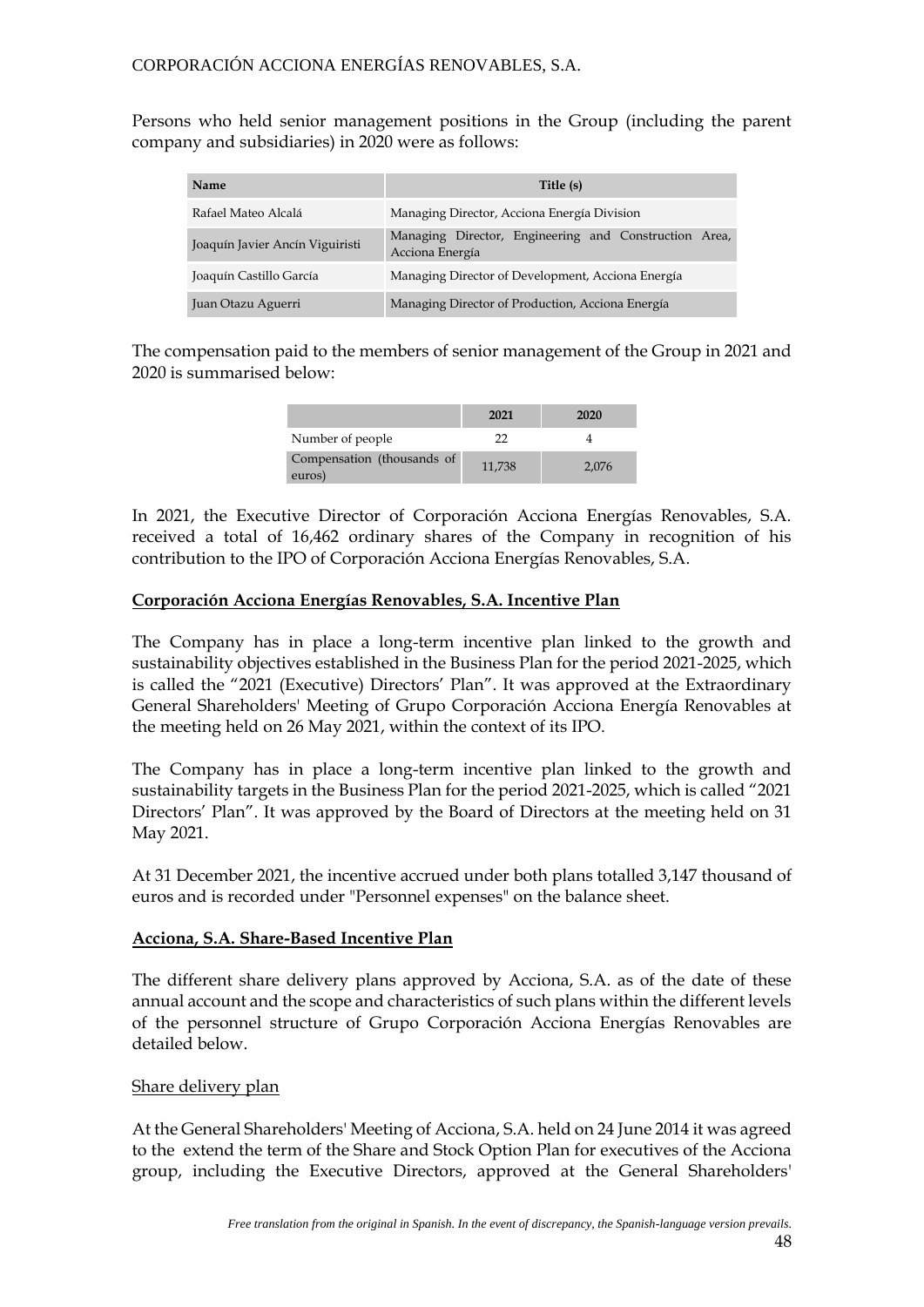Meeting of Acciona, S.A. on 4 June 2009 for application in financial years 2014 through 2020, increasing the maximum number of shares available by 200,000.

The beneficiaries of the plan are the Group's directors. For other beneficiaries who are not Executive Directors, the Board of Directors, upon the recommendation of the Appointments and Remunerations Committee, will approve the individual bonuses to be paid in the form of Acciona shares, for each year and to each one of the beneficiaries of the 2014 Plan, other than executive directors.

The bonus may be calculated as a number of shares or a particular cash value. In the latter case, it will be specified in terms of the number of shares based on the closing price on the last trading day in March of the year in which the Board of Directors decides on the bonus. Under no circumstances may the number of shares assigned in this way, together with the other shares assigned under the 2014 Plan, exceed the maximum number approved at the General Shareholders Meeting.

Treasury shares delivered to these beneficiaries are subject to a buy-back right in favour of Acciona which may be exercised if the beneficiary who acquired the shares in this way ceases to work for Acciona or the Group before 31 March of the third year after the shares were received by the beneficiary for a reason ascribable to him or her. The Board of Directors may include a small group of executives in the system for assigning performance shares and /or shares reserved for Executive Directors with certain modifications regarding provisions allocation, taxation, targets, interim milestones and delivery dates on the recommendation of the Appointments and Remunerations Committee, in order to strengthen their motivation to build greater long-term value and stability for the Group and the reinforce their loyalty and continuation in the Group. The 2014 Plan does not include the possibility of selling the delivered shares to pay the taxes owed by the beneficiary as a result of receiving the shares. The cost of the income prepayment under the Plan 2014 will not be passed on to the beneficiaries. The Company assumes the tax cost of this prepayment in the personal taxation of the beneficiaries, up to the established limits.

Finally, under Share Delivery Plan, the number of Acciona, S.A. shares delivered to the Beneficiaries who are not executive directors, in consideration of the payment of part of their 2020 variable remuneration and the maturity of the 2017-2020 long-term incentive plan in financial year 2021, amounts to 16,581 shares delivered to 17 Acciona Energía executives with a fair market value of 2,093 thousand of euros.

#### Plan to substitute cash bonuses for shares

On 18 February 2021, the Board of Directors of Acciona, S.A., on the recommendation of the Appointments and Remuneration Committee, given the limited number of beneficiaries of the previous Plan and in order to reinforce and extend the objectives of loyalty and retention to the Group's executives, approved the "Plan to Substitute Cash Bonuses for Shares" aimed at the management of ACCIONA and its group" (the Substitution Plan):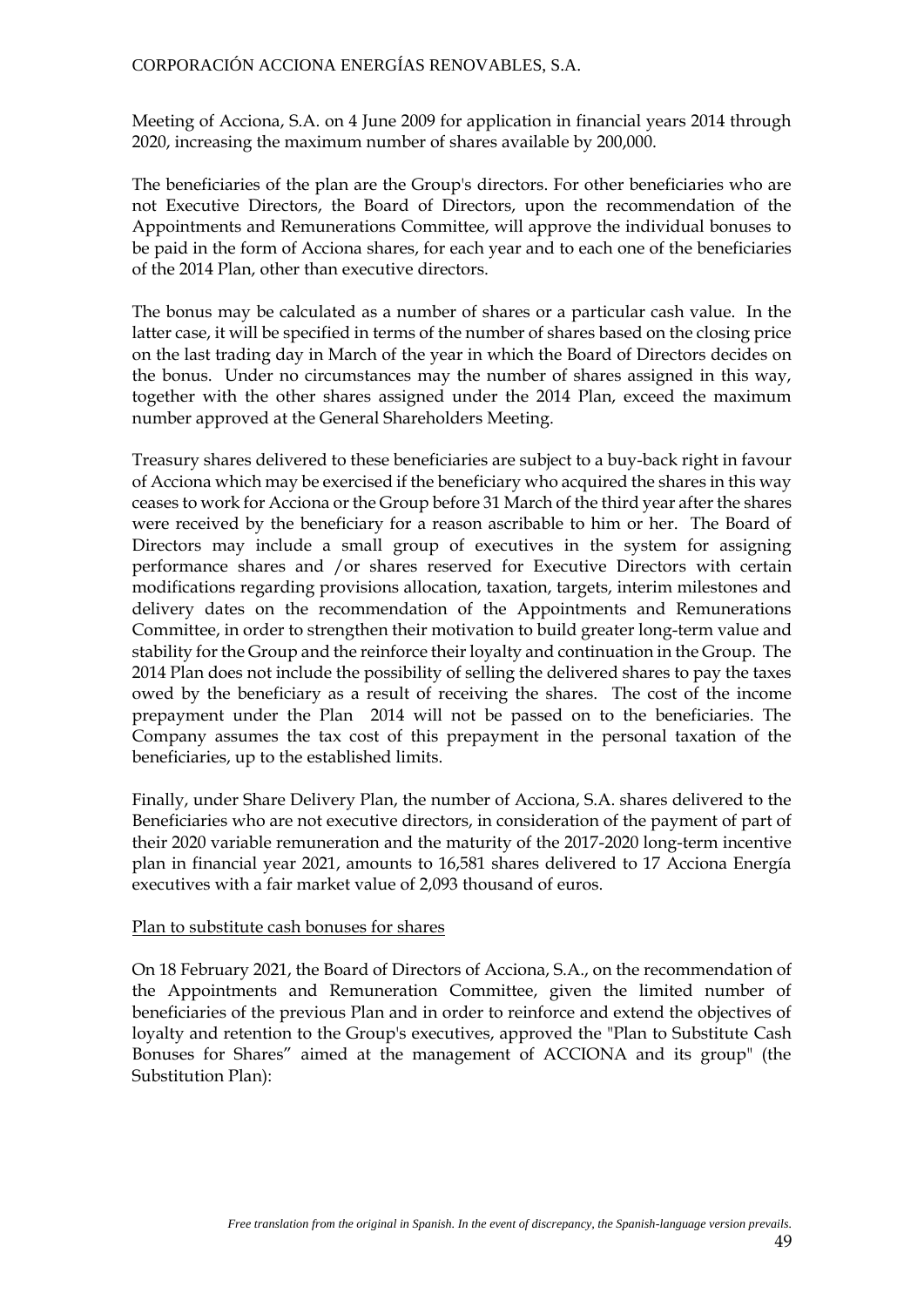The initial duration of the plan is six years, from 1 January 2021 to 31 December 2026 and affects those executives freely proposed by the Board of Directors. The Executive Directors are excluded from this Plan.

In application of the Plan to Substitute Cash Bonuses with Shares, 838 shares with a fair market value of 120 thousand of euros were delivered to eight Group executives in 2021.

# Shareholders' Plan

On 28 February 2017, the Board of Directors of Acciona, S.A., on the recommendation of the Appointments and Remuneration Committee, with the aim of encouraging participation in the company's shareholding structure, approved a new Plan that allows the redistribution of part of the fixed and/or variable compensation, up to a limit of  $€12,000$  per year, to be replaced with Company shares, in accordance with the current regulatory framework, which favours this type of plan from a tax perspective.

This is a completely voluntary plan that offers all employees of the Acciona Group with their tax residence in Spain the possibility of participating in the company's profits by becoming a shareholder. This plan does not apply to Executive Directors.

The Company has determined the fair market value of the goods and services received by reference to the fair value of the equity instruments granted on the basis of the share plans described above. There are no exercisable options at the end of the period.

# **16. ENVIRONMENTAL DISCLOSURES**

Company management is aware of existing environmental regulations, but due to the nature of its business it has not been necessary to make any environmental investments in 2021 or 2020.

In 2021 and 2020, the Company complied with all national, regional and local environmental laws.

#### **17. OTHER INFORMATION**

# **a) Participation in and positions held in other companies by the Directors and persons related to them.**

Pursuant to the provisions of Article 229. 2 and 3 of Legislative Royal Decree 1/2010 of 2 July 2010, which approved the Consolidated Text of the Capital Companies Act, as amended by Law 31/2014 of 3 December 2014, in order to reinforce the transparency of capital companies and report situations of conflict of interest where they exist, it is noted that at the 2021 and 2020 year end, neither the members of the Board of Directors nor the people related to them, as they are defined in the Capital Companies Act, had notified the other members of the Board of any direct or indirect conflict of interest affecting the Company.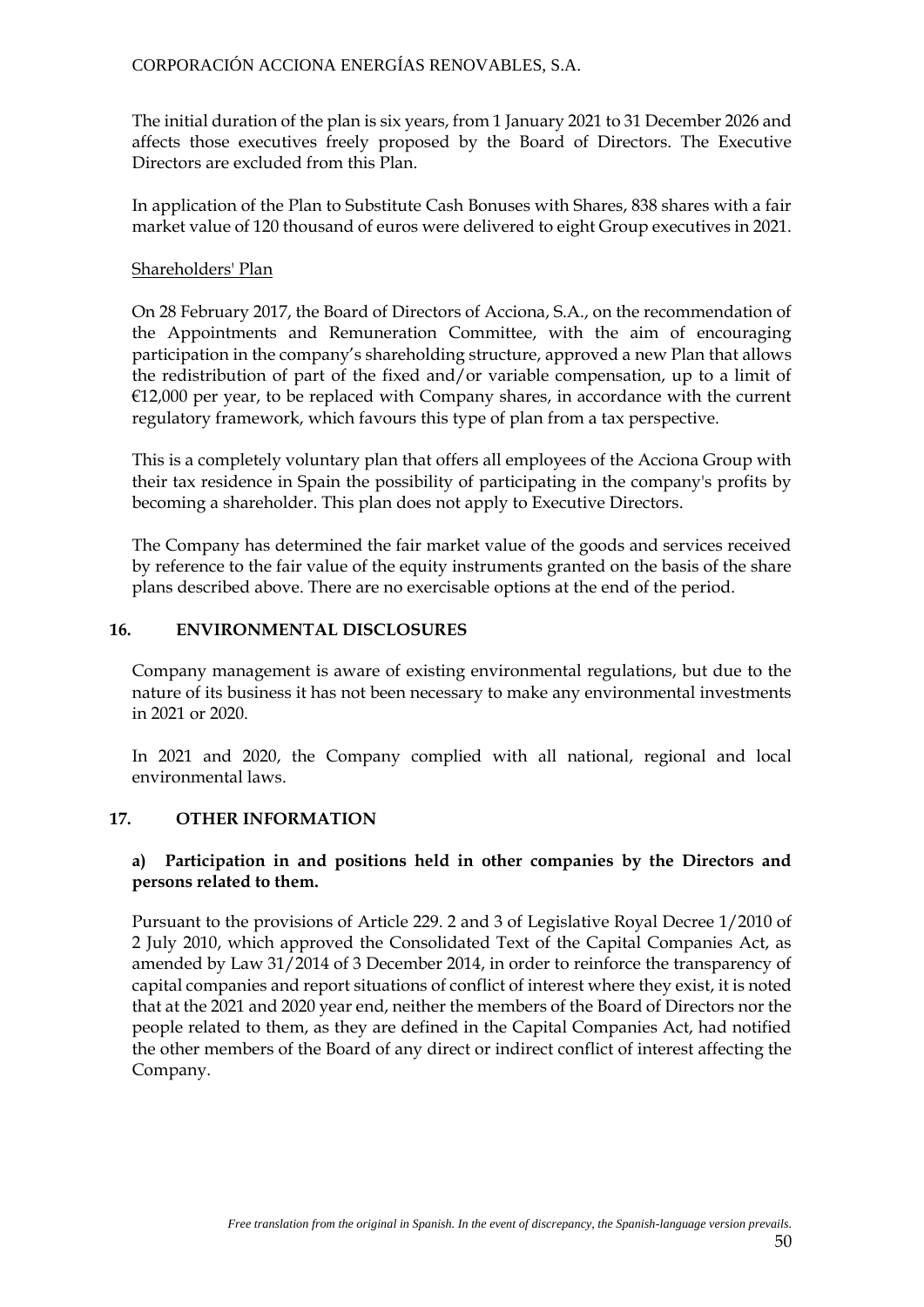# **b) Auditors' Fees**

In financial years 2021 and 2020, the fees for auditing and other services rendered by the Company's auditor, KPMG Auditores S.L. were as follows (in thousands of euros):

| <b>Categories</b>       | 2021 | 2020 |
|-------------------------|------|------|
| Internal audit services |      |      |

In 2021, other verification and advisory services related to the Company's initial public offering were rendered by:

|                      | 2021       |
|----------------------|------------|
| KPMG Auditores, S.L. | gge        |
| <b>Deloitte</b>      | <b>507</b> |

They also provided other services related to the Company's corporation transformation.

|                                 | 2021 |
|---------------------------------|------|
| <b>Price Waterhouse Coopers</b> |      |

# **18. EVENTS AFTER THE BALANCE SHEET DATE**

There were no other events subsequent to the closing date which could have a significant effect on the Company's financial statements at 31 December 2021 or its present or future activities.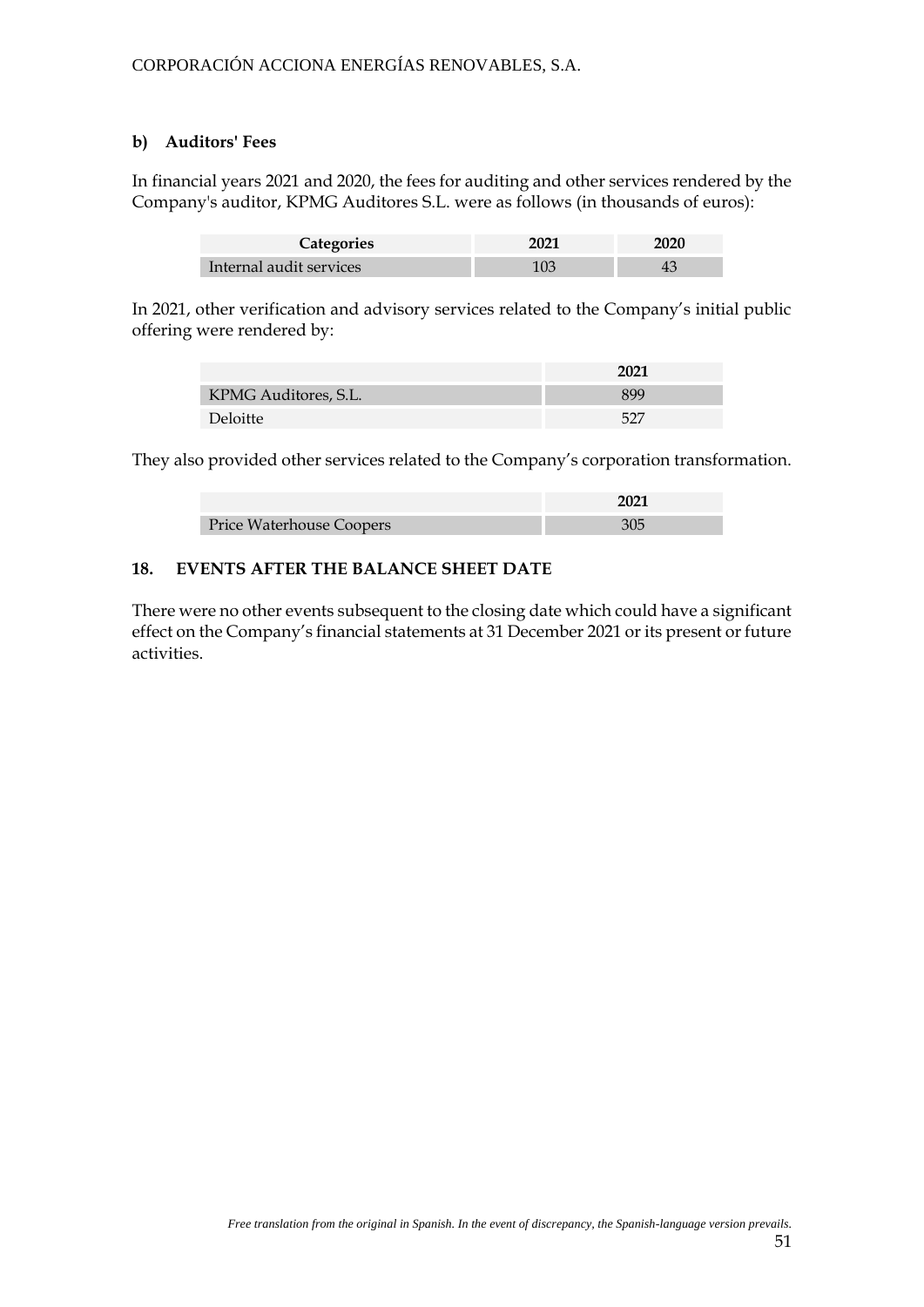# **ANNEX I**

#### **GROUP COMPANIES**

| (amounts in thousands of euros)                                                                     |                                  |                                 |                       |    |                                                                                     |                                    |        | Total equity at 31.12.2021 |                               |                     |                        |  |
|-----------------------------------------------------------------------------------------------------|----------------------------------|---------------------------------|-----------------------|----|-------------------------------------------------------------------------------------|------------------------------------|--------|----------------------------|-------------------------------|---------------------|------------------------|--|
| Name and address                                                                                    | Activity                         | Own-<br>ership<br>$\frac{0}{0}$ | Cost of<br>investment |    | Impairment Accumulated Dividends<br>for the period impairment paid (note15) Capital |                                    |        | Operating<br>income        | Net profit<br>$(\text{loss})$ | All other<br>equity | <b>Total</b><br>equity |  |
| Ceatesalas.<br>Avda. de Europa, 10<br>28108 Alcobendas (Madrid)                                     | Holding                          | 100                             | 983,583               |    | (598, 627)                                                                          | $\overline{\phantom{a}}$           | 22,526 | (6)                        | (730)                         | 6,185               | 27,981                 |  |
| Ineuropa de Cogeneración, S.A.U.<br>Avda. de Europa, 10<br>28108 Alcobendas (Madrid)                | Co-generation 100                |                                 | 28,962                | -- | (27, 162)                                                                           | $\hspace{0.05cm}--\hspace{0.05cm}$ | 2,167  | (3)                        | (35)                          | (550)               | 1,582                  |  |
| Acciona Generación Renovables SA<br>Avda, de la Innovación nº 5<br>31621 Sanrriguren (Pamplona) (*) | Renewables                       | 100                             | 1,146,380             |    |                                                                                     |                                    | 14,379 | 20,696                     | 20,877                        | 1,349,623 1,375,406 |                        |  |
| Acciona Eólica de Galicia, S.A.U.<br>Avda. de Europa, 10<br>28108 Alcobendas (Madrid) (*)           | Operation<br>of wind farms       | 100                             | 17,389                |    | $\overline{\phantom{m}}$                                                            | 19,000                             | 14,000 | 15,700                     | 11,783                        | 17,558              | 43,341                 |  |
| KW Tarifa, S.A.U.<br>Avda. de Europa, 10<br>28108 Alcobendas (Madrid)                               | Operation<br>of wind farms       | 100                             | 8,134                 |    | (4, 435)                                                                            | --                                 | 2,254  | 2,396                      | 1,088                         | (5, 481)            | (1,997)                |  |
| Álabe Sociedad de Cogeneración<br>Avda. de Europa, 10<br>28108 Alcobendas (Madrid)                  | Promotion<br>of wind farms       | 100                             | 301                   |    |                                                                                     |                                    | 301    | 1,763                      | 11,350                        | 84,421              | 37,888                 |  |
| Corporación Acciona Hidráulica, S.L.U.<br>Avda. de Europa, 10<br>28108 Alcobendas (Madrid) (*)      | Operation<br>hydraulic<br>plants | 100                             | 65,003                |    | (65,003)                                                                            | $\hspace{0.05cm}--\hspace{0.05cm}$ | 20,003 | 101,090                    | 74,796                        | (180, 636)          | (85, 837)              |  |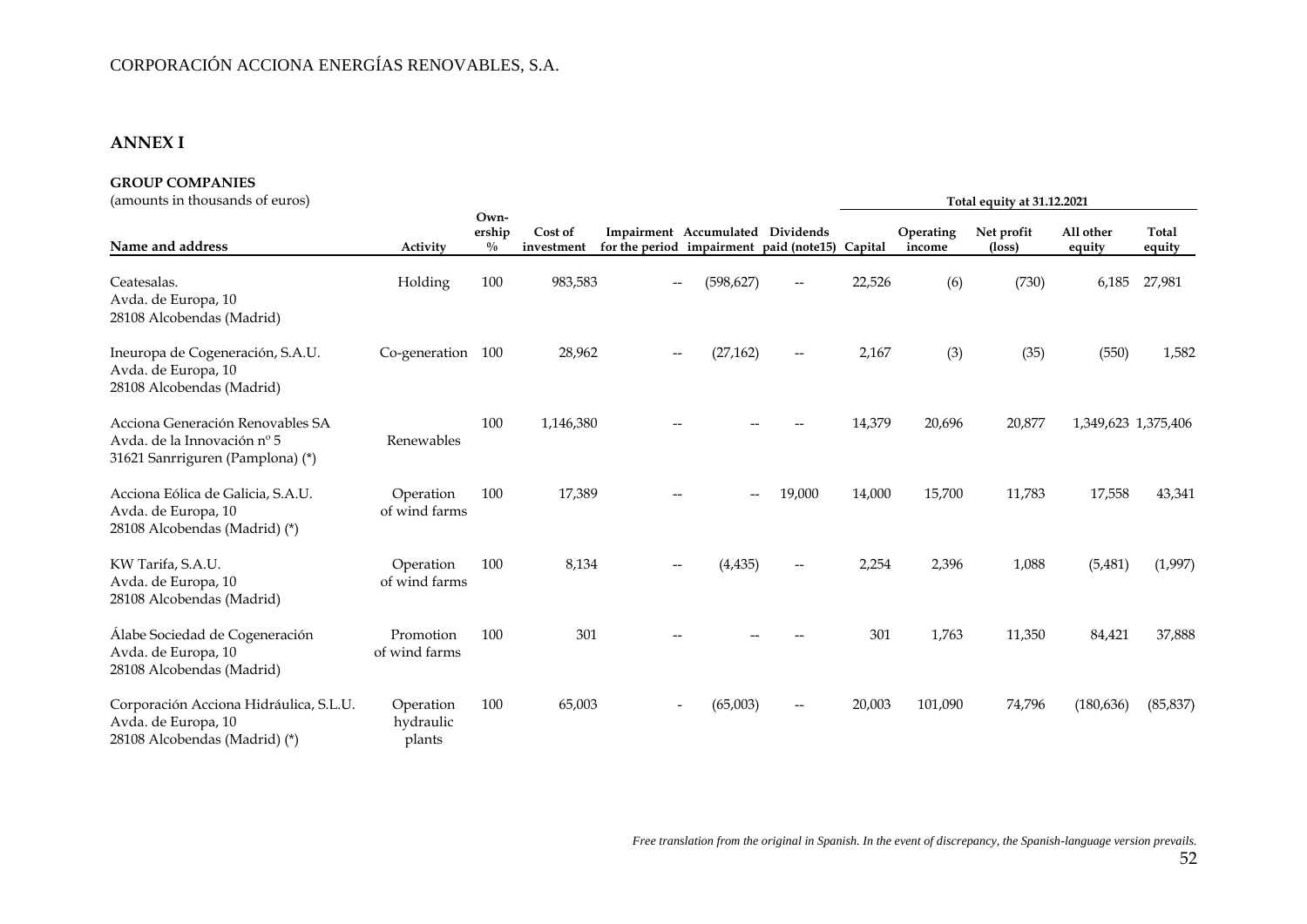#### **GROUP COMPANIES**

| (amounts in thousands of euros)                                                               |                                  |                                 |                       |                                         |                                  |                          |                           | Total equity at 31.12.2021 |                               |                     |                 |  |  |
|-----------------------------------------------------------------------------------------------|----------------------------------|---------------------------------|-----------------------|-----------------------------------------|----------------------------------|--------------------------|---------------------------|----------------------------|-------------------------------|---------------------|-----------------|--|--|
| Name and address                                                                              | Activity                         | Own-<br>ership<br>$\frac{0}{0}$ | Cost of<br>investment | for the period impairment paid (note15) | Impairment Accumulated Dividends |                          | Capital                   | Operating<br>income        | Net profit<br>$(\text{loss})$ | All other<br>equity | Total<br>equity |  |  |
| Corporación Acciona Eólica, S.L.U.<br>Avda. de Europa, 10<br>28108 Alcobendas (Madrid) (*)    | Operation<br>of wind farms       | 100                             | 343,503               |                                         | (108, 574)                       | 30,000                   | 99,503                    | 101,774                    | 64,734                        |                     | 11,408 175,645  |  |  |
| Acciona Saltos de Agua<br>Avda. de Europa, 10<br>28108 Alcobendas (Madrid) (*)                | Operation<br>hydraulic<br>plants | 100                             | 70,603                | 17,530                                  | (70, 603)                        | $\overline{\phantom{a}}$ | 11,603                    | (33,200)                   | (28, 756)                     | (427)               | (16, 726)       |  |  |
| Acciona Energía Fin.Filiales SA<br>Avda. de Europa, 10<br>28108 Alcobendas (Madrid) (*)       | Operation<br>hydraulic<br>Plants | 100                             | 274,221               |                                         |                                  |                          | 60                        | (507)                      | (512)                         | 279,420             | 278,968         |  |  |
| Acciona Adm. Energía, S.L.<br>Avda. de Europa, 10<br>28108 Alcobendas (Madrid)                | Operation<br>hydraulic<br>plants | 100                             | $\mathfrak{Z}$        |                                         |                                  |                          | $\ensuremath{\mathbf{3}}$ | (1)                        | (1)                           |                     | $\overline{2}$  |  |  |
| Acciona Adm.Energía Dos, S.L.<br>Avda. de Europa, 10<br>28108 Alcobendas (Madrid)             | Operation<br>hydraulic<br>plants | 100                             | 3                     |                                         |                                  |                          | $\ensuremath{\mathbf{3}}$ | (1)                        | (1)                           |                     | $\overline{2}$  |  |  |
| Acciona Adm.Energía Tres, S.L.<br>Avda. de Europa, 10<br>28108 Alcobendas (Madrid)            | Operation<br>hydraulic<br>plants | 100                             | $\mathfrak{Z}$        |                                         |                                  |                          | $\mathfrak{Z}$            | (1)                        | (1)                           |                     | 2               |  |  |
| Acciona Desarr. Corporativo Energía, S.L.<br>Avda. de Europa, 10<br>28108 Alcobendas (Madrid) | Operation<br>hydraulic<br>plants | 100                             | 3                     |                                         |                                  |                          | 3                         | (1)                        | (1)                           |                     | $\overline{2}$  |  |  |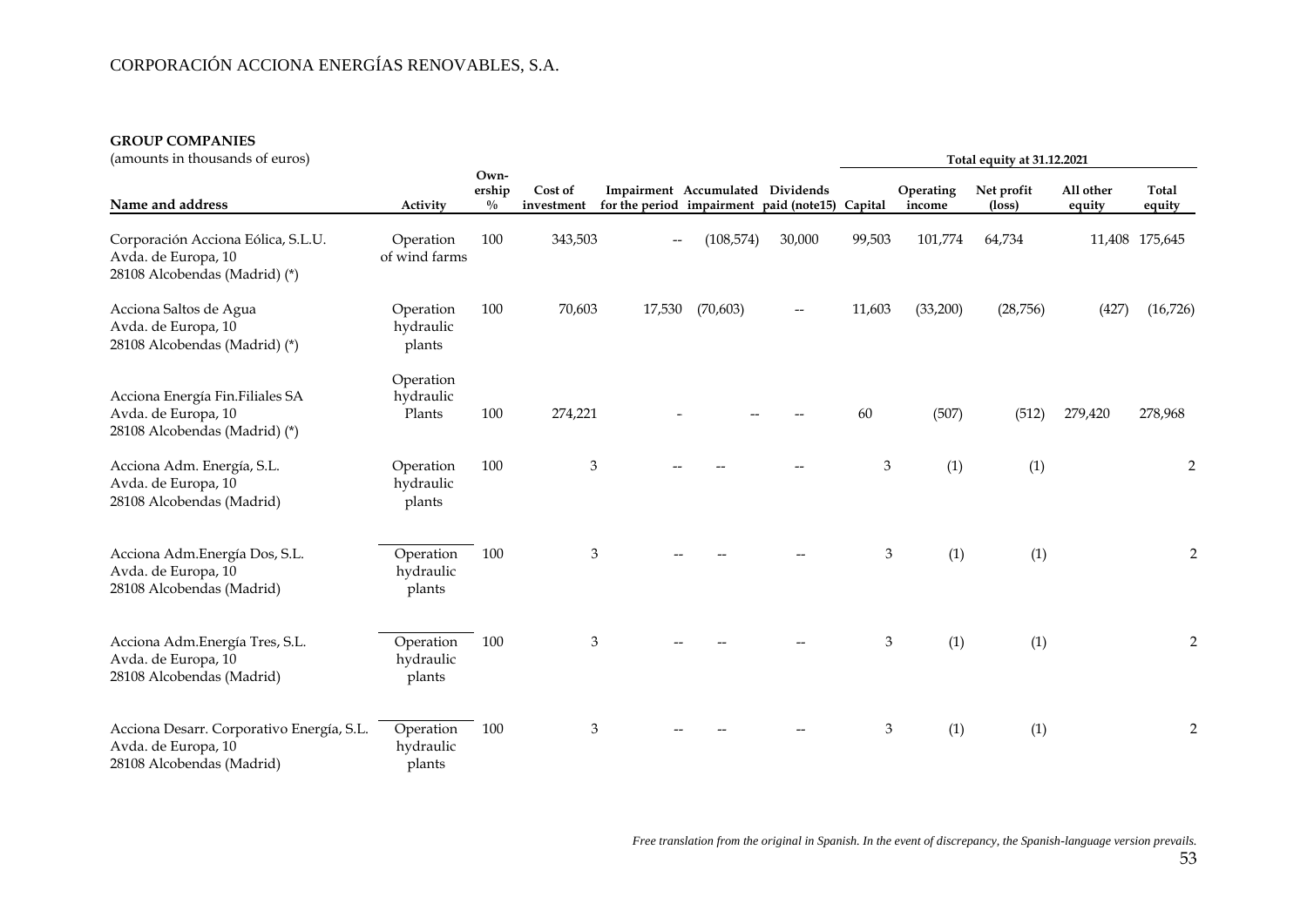| Apoderada Corporativa GRL<br>Avda. de Europa, 18<br>28108 Alcobendas (Madrid) | Operation<br>hydraulic<br>plants | 100 |           | $- -$  | $- -$      | $--$   | [1] |  |
|-------------------------------------------------------------------------------|----------------------------------|-----|-----------|--------|------------|--------|-----|--|
|                                                                               |                                  |     | 2,938,093 | 47,473 | (874, 404) | 49,000 |     |  |

(\*) Financial statements audited by KPMG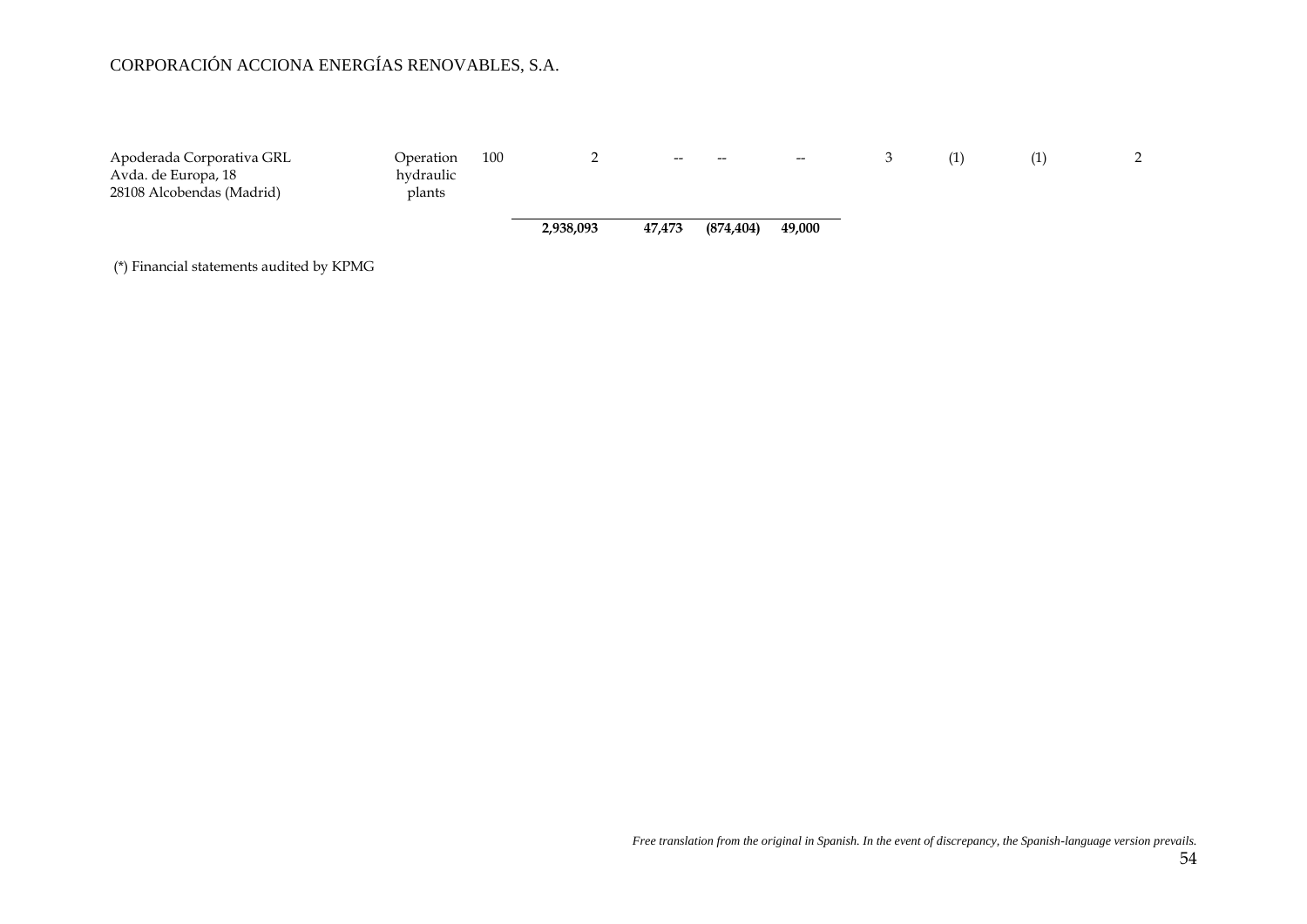#### **GROUP COMPANIES**

(amounts in thousands of euros) **Total equity at 31.12.2020**

| $($ unto unto in thoubundo of curoo                                                            |                                  |                                 |                       |                           |                        |                                        | 10 au 04 an 04.14.14.16 |                     |                               |                     |                     |
|------------------------------------------------------------------------------------------------|----------------------------------|---------------------------------|-----------------------|---------------------------|------------------------|----------------------------------------|-------------------------|---------------------|-------------------------------|---------------------|---------------------|
| Name and address                                                                               | Activity                         | Own-<br>ership<br>$\frac{0}{0}$ | Cost of<br>investment | for the period impairment | Impairment Accumulated | <b>Dividends</b><br>paid<br>(note13.b) | Capital                 | Operating<br>income | Net profit<br>$(\text{loss})$ | All other<br>equity | Total<br>equity     |
| Grupo Ceatesalas<br>Avda. de Europa, 10<br>28108 Alcobendas (Madrid)                           | Holding                          | 100                             | 983,583               | 65,427                    | (598, 627)             | $\overline{\phantom{m}}$               | 22,526                  | (129)               | (2,947)                       | 9,132               | 28,711              |
| Ineuropa de Cogeneración, S.A.U.<br>Avda. de Europa, 10<br>28108 Alcobendas (Madrid)           | Co-generation 100                |                                 | 28,962                |                           | (27, 162)              | $\overline{\phantom{m}}$               | 2,167                   | (3)                 | (31)                          | (581)               | 1,617               |
| Acciona Energía<br>Avda. de la Innovación nº 5<br>31621 Sanrriguren (Pamplona) (*)             | Renewable<br>Energy              | 100                             | 1,146,380             |                           |                        |                                        | 14,379                  | 89,457              | 104,765                       |                     | 1,303,030 1,422,174 |
| Acciona Eólica de Galicia, S.A.U.<br>Avda. de Europa, 10<br>28108 Alcobendas (Madrid) (*)      | Operation<br>wind<br>farms       | 100                             | 17,389                |                           |                        | 6.000                                  | 14,000                  | 36,571              | 27,440                        | 38,381              | 79,821              |
| KW Tarifa, S.A.U.<br>Avda. de Europa, 10<br>28108 Alcobendas (Madrid)                          | Operation<br>wind<br>farms       | 100                             | 8,134                 | 2,714                     | (4, 435)               | $\overline{\phantom{a}}$               | 2,254                   | 1,916               | 526                           | (101)               | 2,679               |
| Álabe Sociedad de Cogeneración<br>Avda. de Europa, 10<br>28108 Alcobendas (Madrid)             | Promotion<br>wind<br>farms       | 100                             | 301                   |                           |                        |                                        | 301                     | 1,139               | 3,834                         | 25,098              | 26,538              |
| Corporación Acciona Hidráulica, S.L.U.<br>Avda. de Europa, 10<br>28108 Alcobendas (Madrid) (*) | Operation<br>hydraulic<br>plants | 100                             | 65,003                |                           | (65,003)               | --                                     | 20,003                  | 12,946              | (4, 114)                      | (107, 595)          | (91,706)            |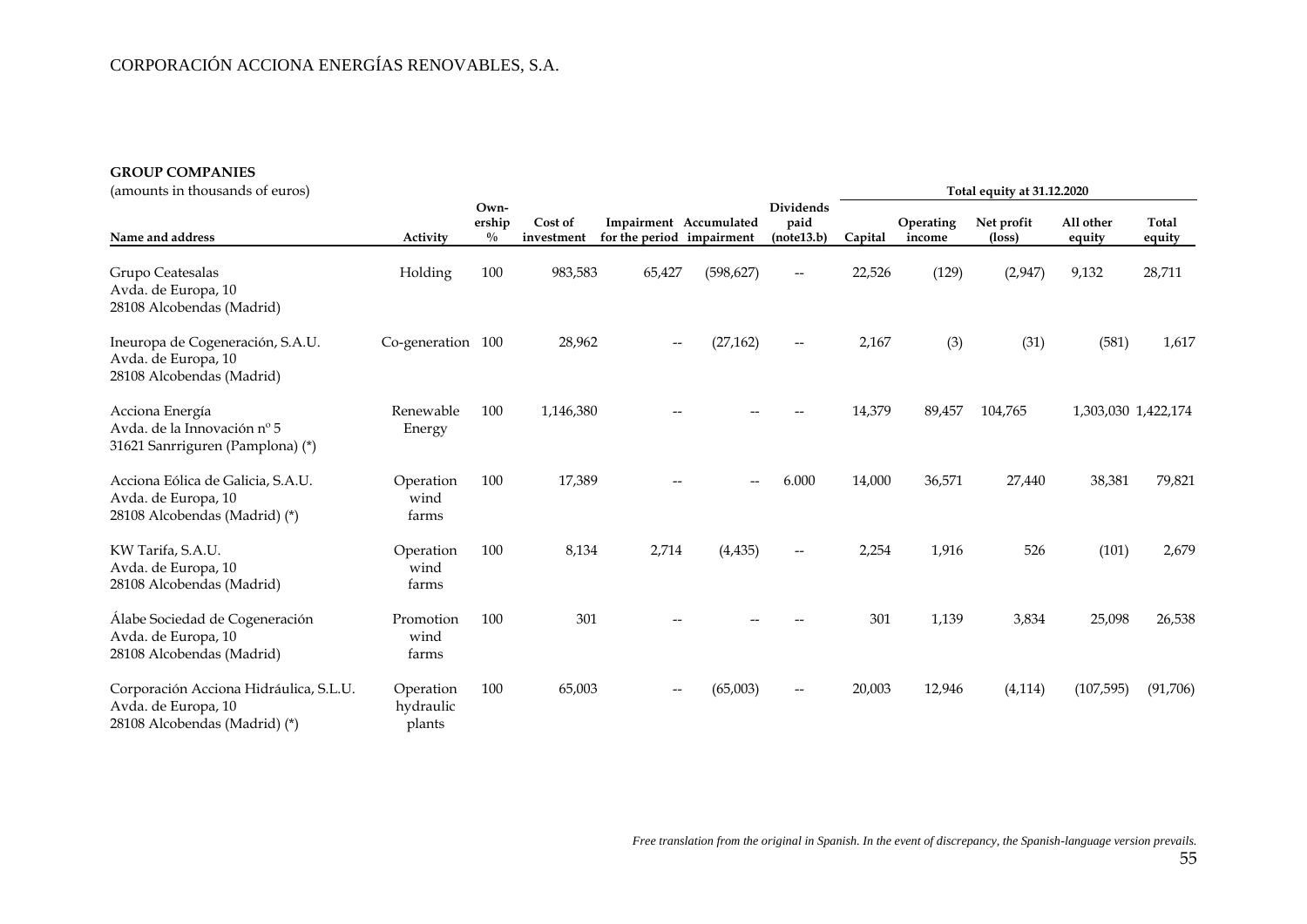| Corporación Acciona Eólica, S.L.U.<br>Avda. de Europa, 10<br>28108 Alcobendas (Madrid) (*) | Operation<br>Wind<br>farms       | 100 | 343,503   | $\overline{\phantom{a}}$ | (108, 574) | $\overline{\phantom{a}}$      | 99,503 | 108,730 | 66,646 | 36,611 | 202,760 |
|--------------------------------------------------------------------------------------------|----------------------------------|-----|-----------|--------------------------|------------|-------------------------------|--------|---------|--------|--------|---------|
| Acciona Saltos de Agua<br>Avda. de Europa, 10<br>28108 Alcobendas (Madrid) (*)             | Operation<br>hydraulic<br>plants | 100 | 70,603    | --                       | (53,073)   | $\hspace{0.05cm} \textbf{--}$ | 11,603 | 2,355   | 4,157  | 7,913  | 23,673  |
|                                                                                            |                                  |     | 2,663,858 | 111,497                  | (856, 874) | 6,000                         |        |         |        |        |         |

(\*) Financial statements audited by KPMG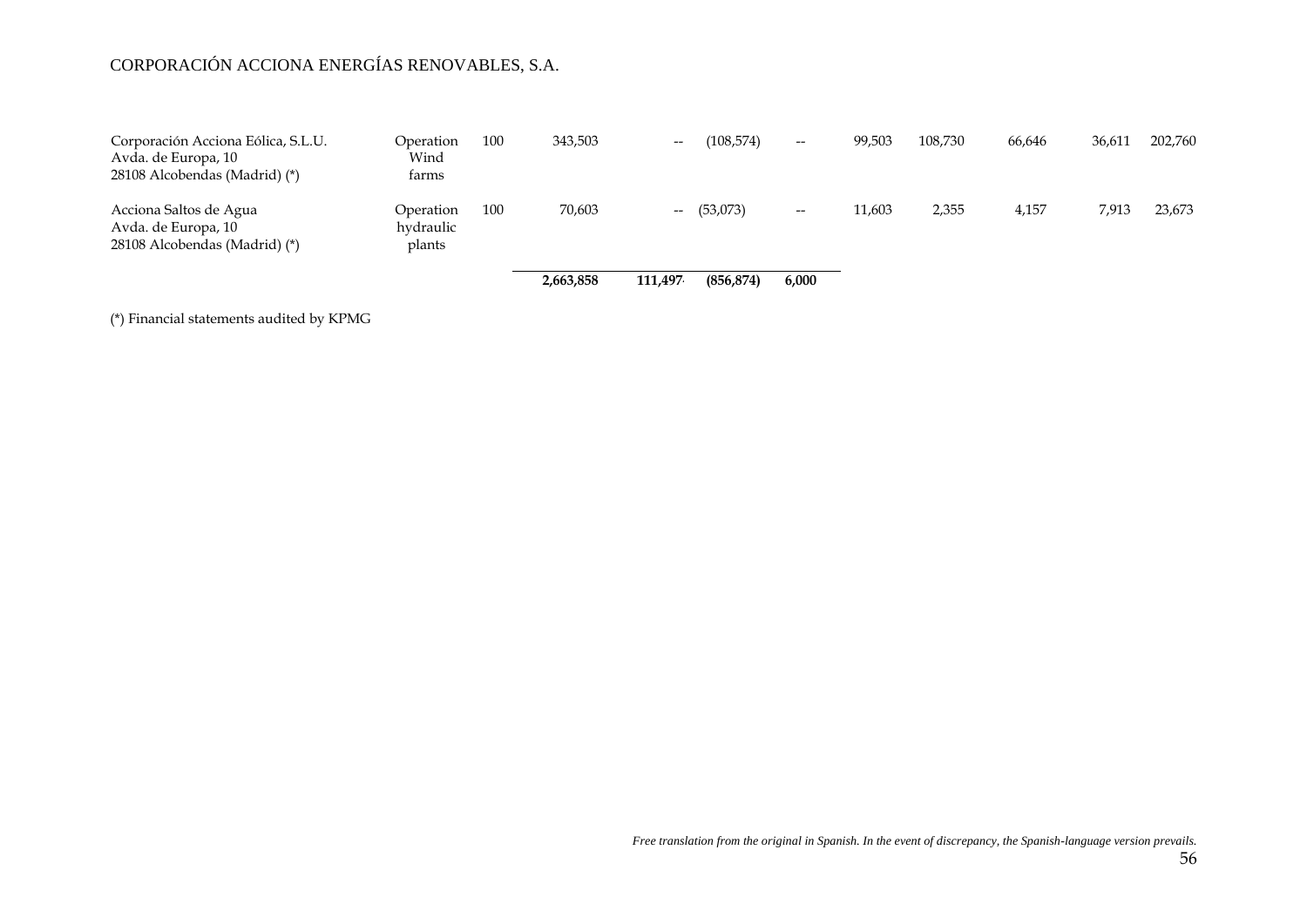#### **2021 DIRECTORS' REPORT**

#### Economic Indicators:

- The Company reported revenue of 222,989 thousand of euros in 2021, compared to €126,387 thousand of euros in 2020, which represents a 76.43% increase over the year before.
- EBITDA in 2021 was  $\epsilon$ 146,900 thousand of euros, compared to  $\epsilon$ 92,328 thousand of euros in 2020, which is a 59.11% increase over the year before.
- Pre-tax profit in 2021 stood at  $\epsilon$ 257,330 thousand of euros compared to  $\epsilon$ 190,764 thousand of euros in 2020, which is 34.89% higher than the year before.

#### Future Outlook

The forecasts for economic growth mentioned above have been called into question with the spread of the global COVID-19 pandemic. The effects that this health crisis will have on the world economy have not yet been quantified, although they will be partly mitigated by the measures being adopted by international bodies and local governments.

### Main risks associated with the business operations of CORPORACIÓN ACCIONA ENERGÍAS RENOVABLES S.A:

Because of the nature of its own business and that of its subsidiaries, CORPORACIÓN ACCIONA ENERGÍAS RENOVABLES S.A, is affected by exogenous factors that influence the evolution of its operations and economic results.

Corporate risk management at GRUPO CORPORACIÓN ACCIONA ENERGÍAS RENOVABLES is a process that is established by the Acciona Group. It is designed to identify events that can potentially affect the organisation and to manage these risks by establishing internal treatment and control systems that make it possible to keep the probability of these events occurring and their impact within the established tolerance levels and offering a reasonable level of certainty that the Group's business objectives can be met.

The main risks that can have an impact on the Group achieving its objectives are as follows:

*Regulatory changes*: The business of GRUPO CORPORACIÓN ACCIONA ENERGÍAS RENOVABLES, S.A. is subject to numerous governmental regulations which can have an effect on the company's activities and economic results. when changes are introduced.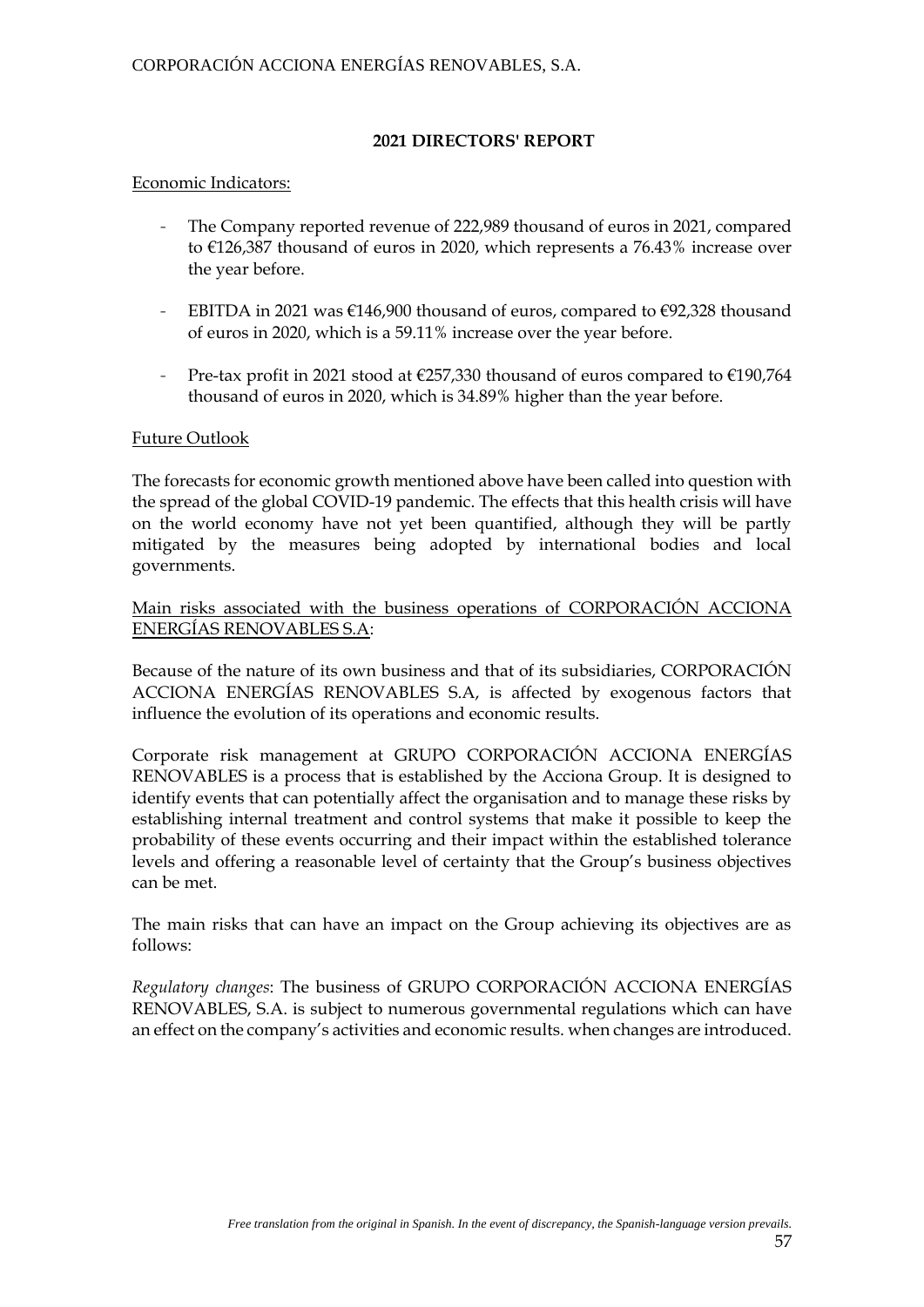The production of electricity from renewable energy sources is subject to rate controls and other regulations governing the Company's operations in Spain and other countries where it does business. The introduction of new laws or the amendment of existing laws can have a negative effect on the Company's operations and results.

Furthermore, amendments to the current legislative framework relative to rate revision methodologies, including how generated electricity is remunerated, constitute the principal support mechanism for the development of these sources.

*Credit and liquidity risk*: The principal functions of the Group's treasury include: providing service to the business, coordinating access to domestic and international financial markets and supervising and managing the Group's operating risks.

To do so, it analyses the exposure, seriousness and magnitude of the risk, including credit and liquidity risk.

The credit and liquidity risk of GRUPO CORPORACIÓN ACCIONA ENERGÍAS RENOVABLES, S.A. is limited since both cash investments and derivatives are placed with solvent entities that have high credit ratings and no one counterparty assumes significant percentages of the total credit risk.

Credit risk refers to the risk that a counterparty to an agreement may breach its contractual obligations, thereby causing the Company to sustain economic losses. None of the clients of GRUPO CORPORACIÓN ACCIONA ENERGÍAS RENOVABLES, S.A. poses a significant risk of this kind. From a consolidated point of view, the credit risk concentration is not significant since a high percentage of the clients are companies of recognised solvency in the electricity distribution sector.

GRUPO CORPORACIÓN ACCIONA ENERGÍAS RENOVABLES, S.A. maintains a prudent management of liquidity risk, maintaining sufficient cash and cash equivalents, as well as contracting committed credit facilities for a sufficient amount to support the expected needs.

The ultimate responsibility for managing liquidity risk lies with the Corporate Finance Department of the Acciona Group, which devises an appropriate framework for controlling the Group's cash needs in the short, medium and long term. The Group manages its liquidity by maintaining adequate reserves, appropriate banking services and the availability of loans and credit by constantly supervising the forecasts and the actual flow of funds and pairing these with the maturity profiles of the financial assets and liabilities.

*Exposure to interest rate and exchange rate risk:* In the course of operating its business, the Group is exposed to the impact of fluctuations in interest rates and foreign currency exchange rates, particularly the US dollar.

Interest rate risk is particularly significant as far as financing the construction of wind farms, where the project yields depend on possible fluctuations in the interest rates which are directly linked to the cash flows from them.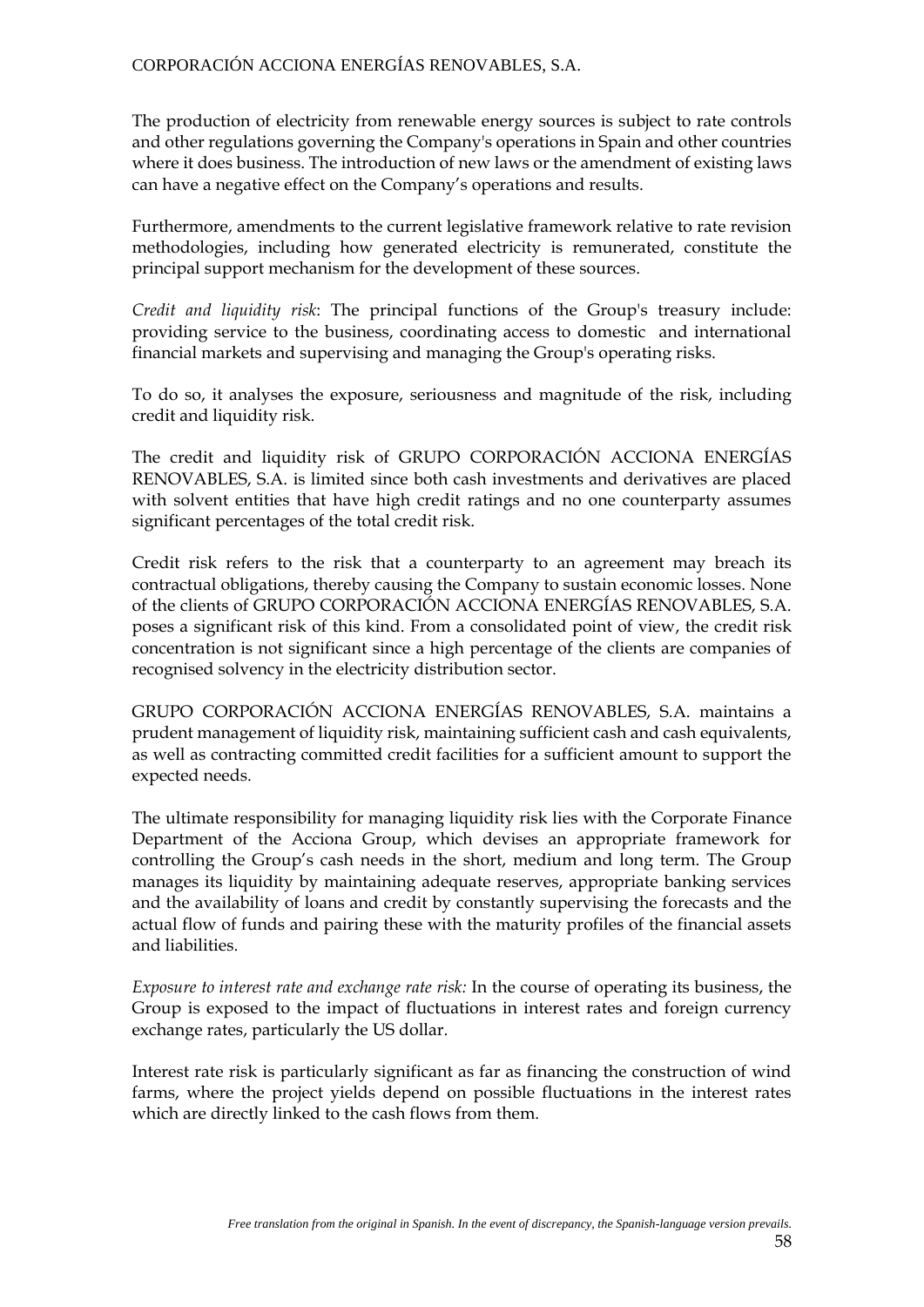Proper management of these risks using hedges and derivatives can prevent them from having a significant effect on results. However, there is no way of completely eliminating the exposure to interest rate and exchange rate risk, which can have a negative effect on the Company's financial situation.

With regard to price risk in the Spanish electricity market, Legislative Royal Decree 2/2013 passed on 1 February 2013 introduced urgent measures for the electricity sector. This Legislative Royal Decree, which took effect on 1 January 2013, sets a zero premium for all technologies and eliminates the floors and ceilings for the free market sales option, keeping the fixed rate sales option so that plants can only receive the regulated rate or sell their electricity on the free market (without a premium).

Legislative Royal Decree 9/2013 passed on 12 July introduced urgent measures to guarantee the financial stability of the electric system. This Royal Decree, which took effect on 13 July 2013, abolished other Royal Decrees including RD 661/2007, which regulated the compensation framework for electricity plants such as the Company's as part of the support system for renewable energies. Under this new regulation, in addition to the compensation for the sale of electricity at market rates, certain power plans can receive special compensation composed of a price per unit of installed power to cover the investment in standard facilities that cannot be recovered by selling the electricity on the market and a portion for operations that covers the differences between operating costs and revenues as a result of participating in the standard rate market.

*Other external factors affecting the group's business:* The Group's business requires that certain permits, licenses and governmental authorisations be obtained and that certain public or private contracts be signed. Delays in obtaining these permits and licenses and adverse changes in the political and regulatory environment may cause delays in the start-up of operations.

The Group's operations are also influenced by wind, water, and solar resources, exogenous factors that can have a negative effect on operations, results and the financial situation.

*Strategic risks:* These are risks that can affect the fulfilment of the company's objectives and reduce growth. These risks include organisational changes, investments and disinvestments, threats from competitors, economic and political changes, regulatory changes, new technologies and changes brought about by research and development.

The Group minimises these risks through its own strategic and business model, through technological and geographical diversification of its business, by studying the markets, the competitors and the countries where it operates and by investing in research and development.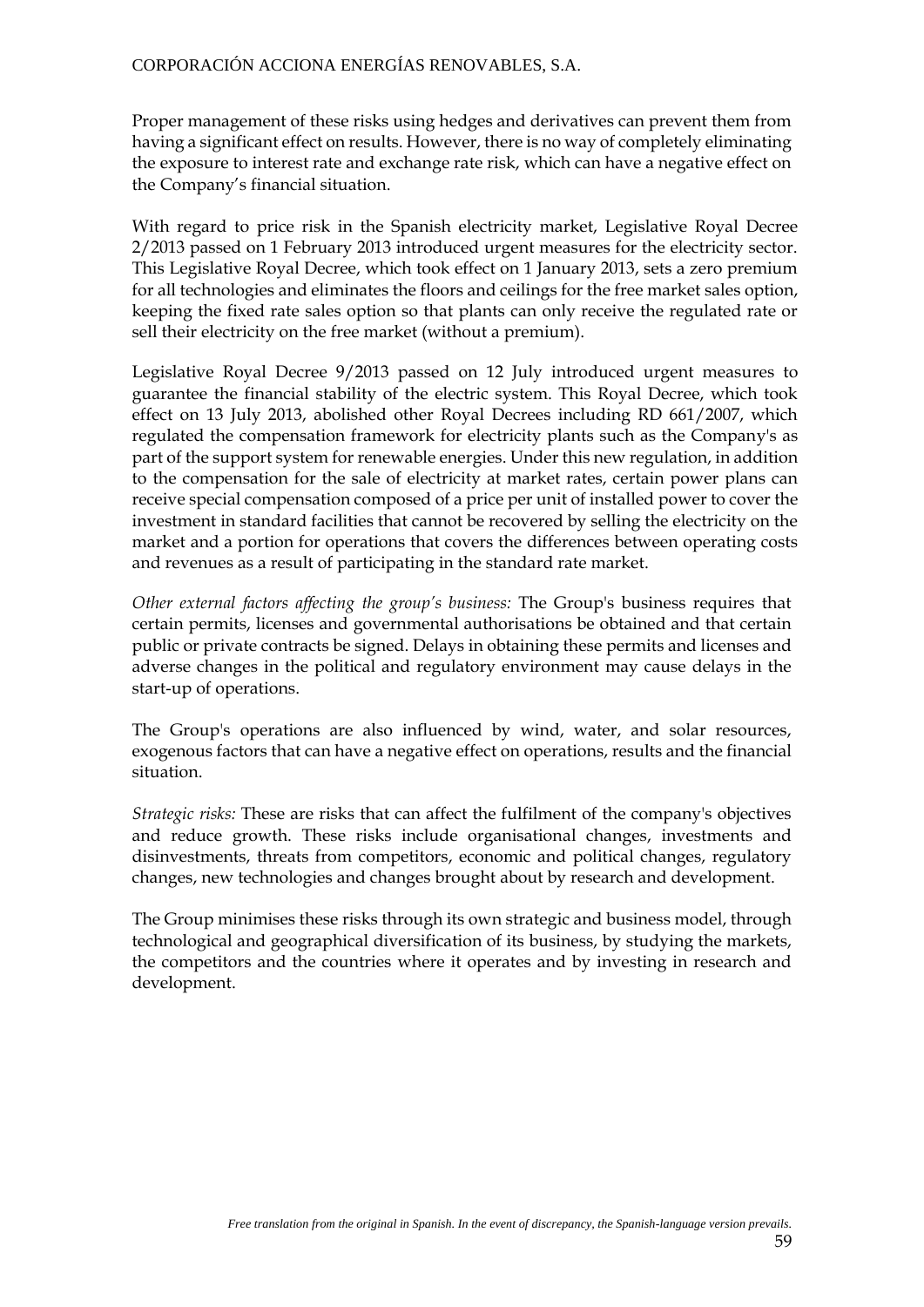With regard to regulatory and legislative changes, the Group establishes a series of investment criteria in those countries where it is reasonable to believe that the Group's strategic business objectives can be achieved.

Prior to the decision to invest or disinvest, there are preventive controls and processes and an evaluation of the associated risks based on the business forecasts. According to the Group's internal procedures, this information must be approved by the Acciona Group's Investment Committee based on certain parameters that consider business volume and profit compared to the associated risk.

*Operating risks:* These are the risks associated with processes, people and products. They have to do with regulatory, legal, and contractual compliance, control systems and procedures, supply chain, auxiliary services, information system, employee productivity or the loss of key personnel.

Specific systems are established to deal with business requirements, systematisation and documentation of processes, quality management, the environment, operations, occupational risk prevention and economic planning and control.

The risk of non-compliance with current regulations or changes in the regulatory environment is analysed jointly by the Regulatory Compliance and Finance Departments of the Acciona Group and monitored constantly.

The Acciona Group has a Code of Conduct that establishes the basic principles and obligations of all directors and employees, as well as the suppliers and other third parties who maintain relations with the Group companies. These obligations must be fulfilled in the performance of their activities. This Code, which is the topic of a specific training course, must be accepted by all new hires who join the Group.

*Fortuitous risks:* Risks related to the damages that can be caused to the company's assets and people and which can have a negative effect on the company's performance, such as fire, explosion, natural disaster, environmental pollution, damages to third parties or occupational risks.

#### *Financial instruments*

In the normal course of its business, GRUPO CORPORACIÓN ACCIONA ENERGÍAS RENOVABLES, S.A. does not possess financial instruments that could expose it to any additional price, credit, liquidity or solvency risks of such significance that they could have a negative impact on its operations, results or financial situation. There are no financial assets at fair value through profit and loss or any significant financial assets available for sale.

#### *Quality and the Environment*

Protecting the environment is incorporated into the Group's strategy and operations and the main focus of the Acciona Group's environmental strategy. Inherent to the strategy is the integral treatments of impacts and a proactive stance in their prevention, correcting those which are inevitable and compensating the residual effects.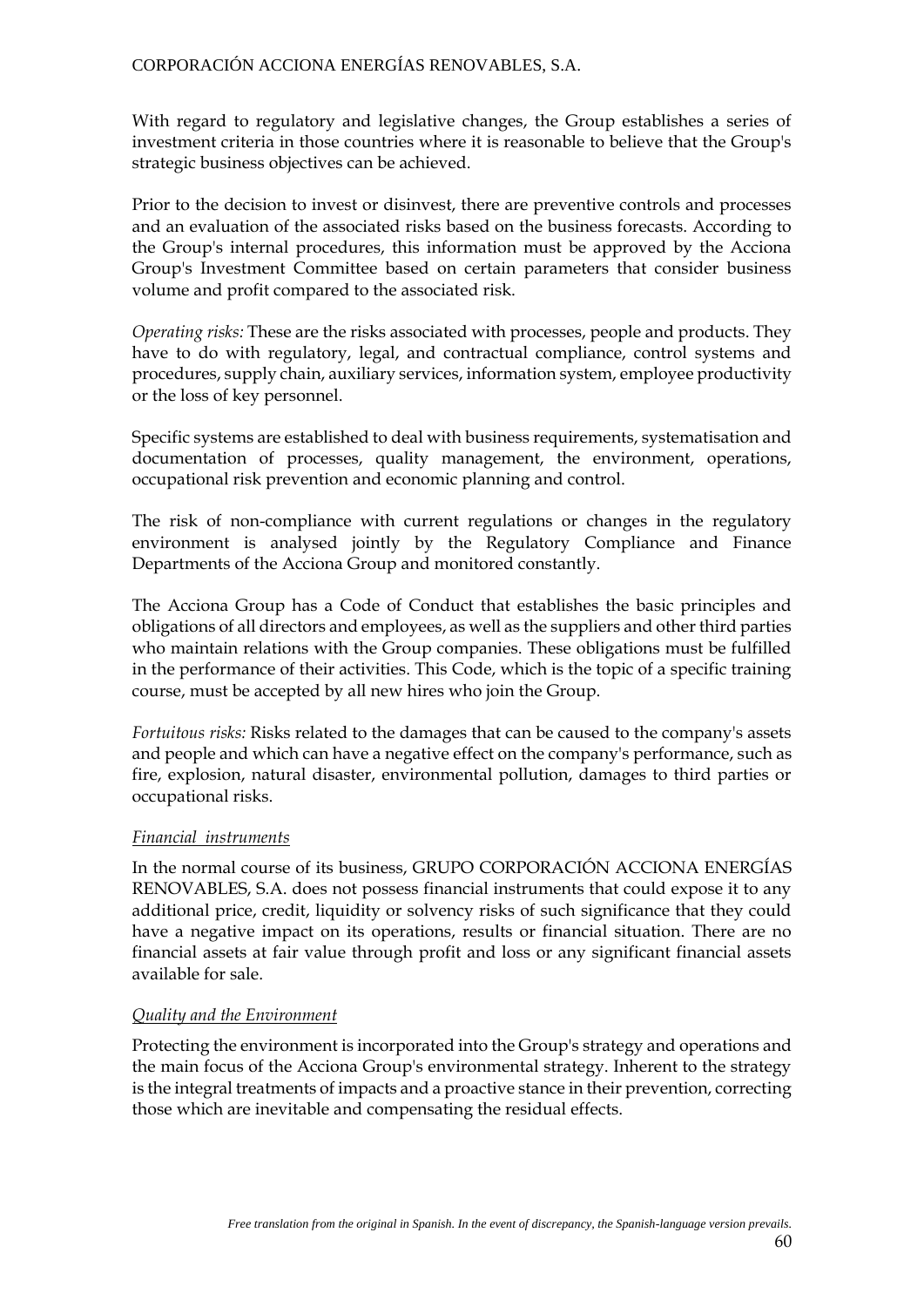In 2012, the Acciona Group proposed the creation of an environmental compensation mechanism through which different initiatives would be used to oversee compensatory actions more efficiently, which would also redound to an overall improvement of the environmental situation. A Sustainable Mobility Plan was also implemented which focuses on threes aspects of mobility: business travel, employee travel and the logistics chain.

In relation to this Plan, the environmental investments and expenses incurred by the Group in 2020 focused on environmental surveillance and studies during the different phase of each project, waste management, the efficient use of resources, biodiversity, landscape, noise, soil protection and environmental research.

#### *Research and Development*

The Company incurred no expenses of this kind in 2021 or 2020.

#### *Treasury shares*

The changes under the heading of treasury shares in 2021 were as follows:

|                 | 2021                |                                 |  |  |  |  |
|-----------------|---------------------|---------------------------------|--|--|--|--|
|                 | Number of<br>shares | Cost<br>(thousands of<br>euros) |  |  |  |  |
| Opening balance |                     |                                 |  |  |  |  |
| Added           | 498,191             | 15,282                          |  |  |  |  |
| Disposals       | (444, 254)          | (13,586)                        |  |  |  |  |
| Closing balance | 53,937              | 1,696                           |  |  |  |  |

On 18 October 2021, Corporación Acciona Energías Renovables, S.A. entered into a liquidity agreement with Bestinver Sociedad de Valores, S.A. for the management of its treasury stock under the terms of Circular 1/2017 of the National Securities Market Commission (CNMV). The transactions with company shares within the framework of this agreement are carried out by Bestinver on the Spanish stock exchanges and the purpose is to favour the liquidity of the transactions and the regularity of the stock price.

In 2021, the positive result recorded in reserves from transactions with treasury stock carried out under the liquidity agreement totalled 79 thousand of euros.

#### *Disclosures required under the third additional provision of Law 15/2010*

The Company is in the process of assessing the measures to be adopted to resolve the situation regarding the payables that, as of 31 December 2021, exceeded the maximum weighted average days to pay. Payments made and payments pending are primarily balances with Group companies: